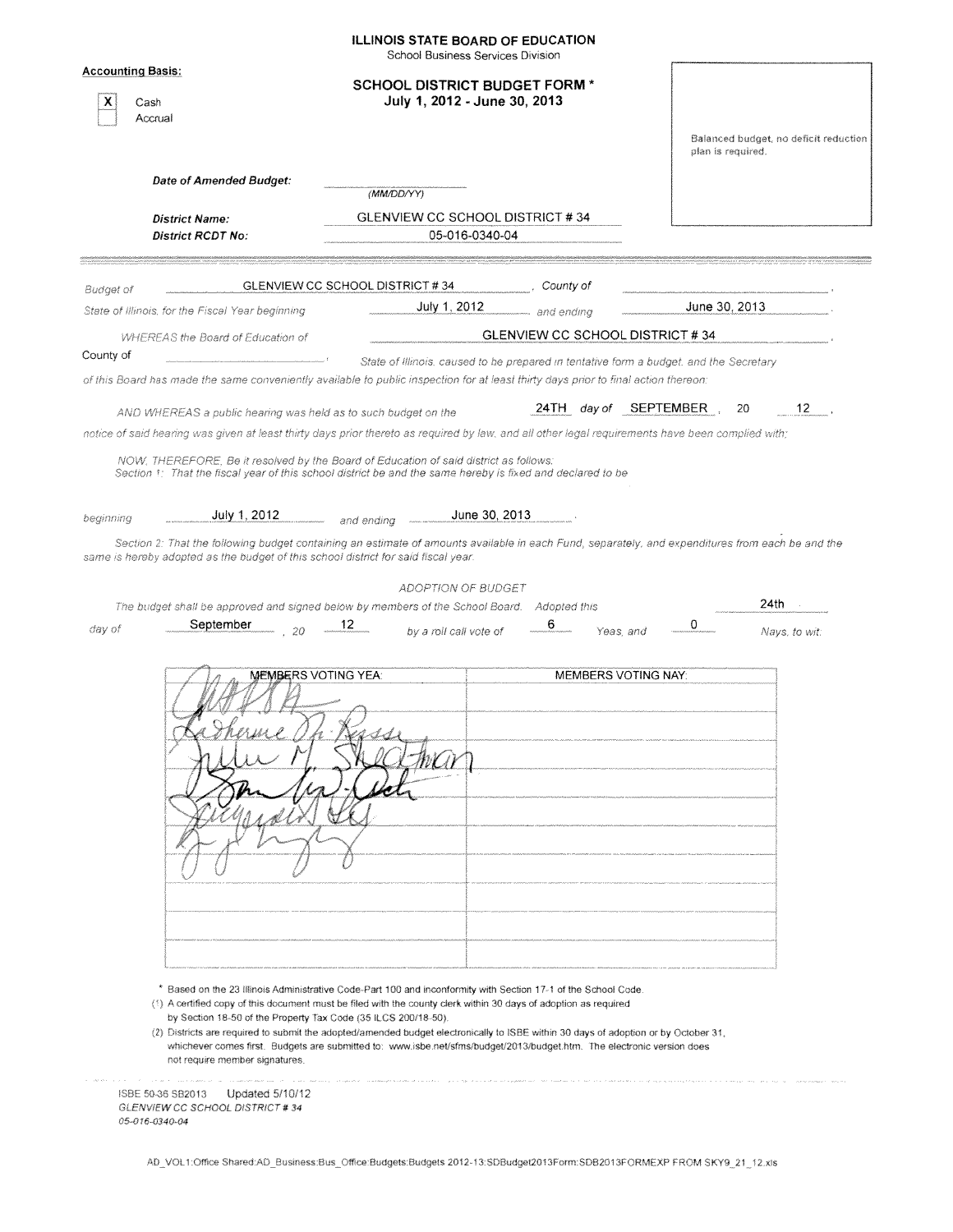|                                                  |                                                                                                                                                                                                                                                                                                                                                                                                                            |                                 | <b>ILLINOIS STATE BOARD OF EDUCATION</b><br><b>School Business Services Division</b> |                                                                                                                                                                                                                               |                                              |  |  |  |  |
|--------------------------------------------------|----------------------------------------------------------------------------------------------------------------------------------------------------------------------------------------------------------------------------------------------------------------------------------------------------------------------------------------------------------------------------------------------------------------------------|---------------------------------|--------------------------------------------------------------------------------------|-------------------------------------------------------------------------------------------------------------------------------------------------------------------------------------------------------------------------------|----------------------------------------------|--|--|--|--|
| <b>Accounting Basis:</b><br>x<br>Cash<br>Accrual |                                                                                                                                                                                                                                                                                                                                                                                                                            |                                 | <b>SCHOOL DISTRICT BUDGET FORM *</b><br>July 1, 2012 - June 30, 2013                 |                                                                                                                                                                                                                               | <b>Balanced budget, no deficit reduction</b> |  |  |  |  |
|                                                  |                                                                                                                                                                                                                                                                                                                                                                                                                            |                                 |                                                                                      |                                                                                                                                                                                                                               | plan is required.                            |  |  |  |  |
|                                                  | Date of Amended Budget:                                                                                                                                                                                                                                                                                                                                                                                                    | (MM/DD/YY)                      |                                                                                      |                                                                                                                                                                                                                               |                                              |  |  |  |  |
|                                                  | <b>District Name:</b><br><b>District RCDT No:</b>                                                                                                                                                                                                                                                                                                                                                                          |                                 | GLENVIEW CC SCHOOL DISTRICT #34<br>05-016-0340-04                                    |                                                                                                                                                                                                                               |                                              |  |  |  |  |
|                                                  |                                                                                                                                                                                                                                                                                                                                                                                                                            | GLENVIEW CC SCHOOL DISTRICT #34 | County of                                                                            |                                                                                                                                                                                                                               |                                              |  |  |  |  |
| <b>Budget of</b>                                 | State of Illinois, for the Fiscal Year beginning                                                                                                                                                                                                                                                                                                                                                                           | July 1, 2012                    | and ending                                                                           | June 30, 2013                                                                                                                                                                                                                 |                                              |  |  |  |  |
|                                                  | <b>WHEREAS</b> the Board of Education of                                                                                                                                                                                                                                                                                                                                                                                   |                                 | GLENVIEW CC SCHOOL DISTRICT #34                                                      |                                                                                                                                                                                                                               |                                              |  |  |  |  |
| County of                                        |                                                                                                                                                                                                                                                                                                                                                                                                                            |                                 |                                                                                      | State of Illinois, caused to be prepared in tentative form a budget, and the Secretary<br>of this Board has made the same conveniently available to public inspection for at least thirty days prior to final action thereon; |                                              |  |  |  |  |
|                                                  | AND WHEREAS a public hearing was held as to such budget on the<br>notice of said hearing was given at least thirty days prior thereto as required by law, and all other legal requirements have been complied with;<br>NOW, THEREFORE, Be it resolved by the Board of Education of said district as follows:<br>Section 1: That the fiscal year of this school district be and the same hereby is fixed and declared to be |                                 |                                                                                      | 24TH day of SEPTEMBER,                                                                                                                                                                                                        | 12<br>20                                     |  |  |  |  |
| beginning                                        | July 1, 2012<br>Section 2: That the following budget containing an estimate of amounts available in each Fund, separately, and expenditures from each be and the<br>same is hereby adopted as the budget of this school district for said fiscal year.                                                                                                                                                                     | and ending                      | June 30, 2013                                                                        |                                                                                                                                                                                                                               |                                              |  |  |  |  |
|                                                  |                                                                                                                                                                                                                                                                                                                                                                                                                            | <b>ADOPTION OF BUDGET</b>       |                                                                                      |                                                                                                                                                                                                                               |                                              |  |  |  |  |
| day of                                           | The budget shall be approved and signed below by members of the School Board. Adopted this<br>SEPTEMBER<br>20                                                                                                                                                                                                                                                                                                              | 2012<br>by a roll call vote of  |                                                                                      | 0<br>Yeas, and                                                                                                                                                                                                                | 24 TH<br>Nays, to wit:                       |  |  |  |  |
|                                                  | <b>MEMBERS VOTING YEA:</b>                                                                                                                                                                                                                                                                                                                                                                                                 |                                 |                                                                                      | <b>MEMBERS VOTING NAY:</b>                                                                                                                                                                                                    |                                              |  |  |  |  |
|                                                  | <b>CHRIS NORTHWICK</b>                                                                                                                                                                                                                                                                                                                                                                                                     |                                 |                                                                                      |                                                                                                                                                                                                                               |                                              |  |  |  |  |
|                                                  | SAM ACH                                                                                                                                                                                                                                                                                                                                                                                                                    |                                 |                                                                                      |                                                                                                                                                                                                                               |                                              |  |  |  |  |
|                                                  | <b>JACKIE LUTZ</b>                                                                                                                                                                                                                                                                                                                                                                                                         |                                 |                                                                                      |                                                                                                                                                                                                                               |                                              |  |  |  |  |
|                                                  | JOHN J. (JACK) MURPHY                                                                                                                                                                                                                                                                                                                                                                                                      |                                 |                                                                                      |                                                                                                                                                                                                                               |                                              |  |  |  |  |
|                                                  | <b>CATHE RUSSE</b>                                                                                                                                                                                                                                                                                                                                                                                                         |                                 |                                                                                      |                                                                                                                                                                                                                               |                                              |  |  |  |  |
|                                                  | <b>JULIE SHECHTMAN</b>                                                                                                                                                                                                                                                                                                                                                                                                     |                                 |                                                                                      |                                                                                                                                                                                                                               |                                              |  |  |  |  |
|                                                  |                                                                                                                                                                                                                                                                                                                                                                                                                            |                                 |                                                                                      |                                                                                                                                                                                                                               |                                              |  |  |  |  |
|                                                  |                                                                                                                                                                                                                                                                                                                                                                                                                            |                                 |                                                                                      |                                                                                                                                                                                                                               |                                              |  |  |  |  |
|                                                  |                                                                                                                                                                                                                                                                                                                                                                                                                            |                                 |                                                                                      |                                                                                                                                                                                                                               |                                              |  |  |  |  |
|                                                  |                                                                                                                                                                                                                                                                                                                                                                                                                            |                                 |                                                                                      |                                                                                                                                                                                                                               |                                              |  |  |  |  |

\* Based on the 23 Illinois Administrative Code-Part 100 and inconformity with Section 17-1 of the School Code.

(1) A certified copy of this document must be filed with the county clerk within 30 days of adoption as required by Section 18-50 of the Property Tax Code (35 ILCS 200/18-50).

(2) Districts are required to submit the adopted/amended budget electronically to ISBE within 30 days of adoption or by October 31, whichever comes first. Budgets are submitted to: www.isbe.net/sfms/budget/2013/budget.htm. The electronic version does not require member signatures.

ISBE 50-36 SB2013 Updated 5/10/12 *GLENVIEW CC SCHOOL DISTRICT # 34 05-016-0340-04*

AD\_VOL1:Office Shared:AD\_Business:Bus\_Office:Budgets:Budgets 2012-13:SDBudget2013Form:50\_36 9\_21\_12:SDB2013FORMEXP FROM SKY9\_24\_12.xls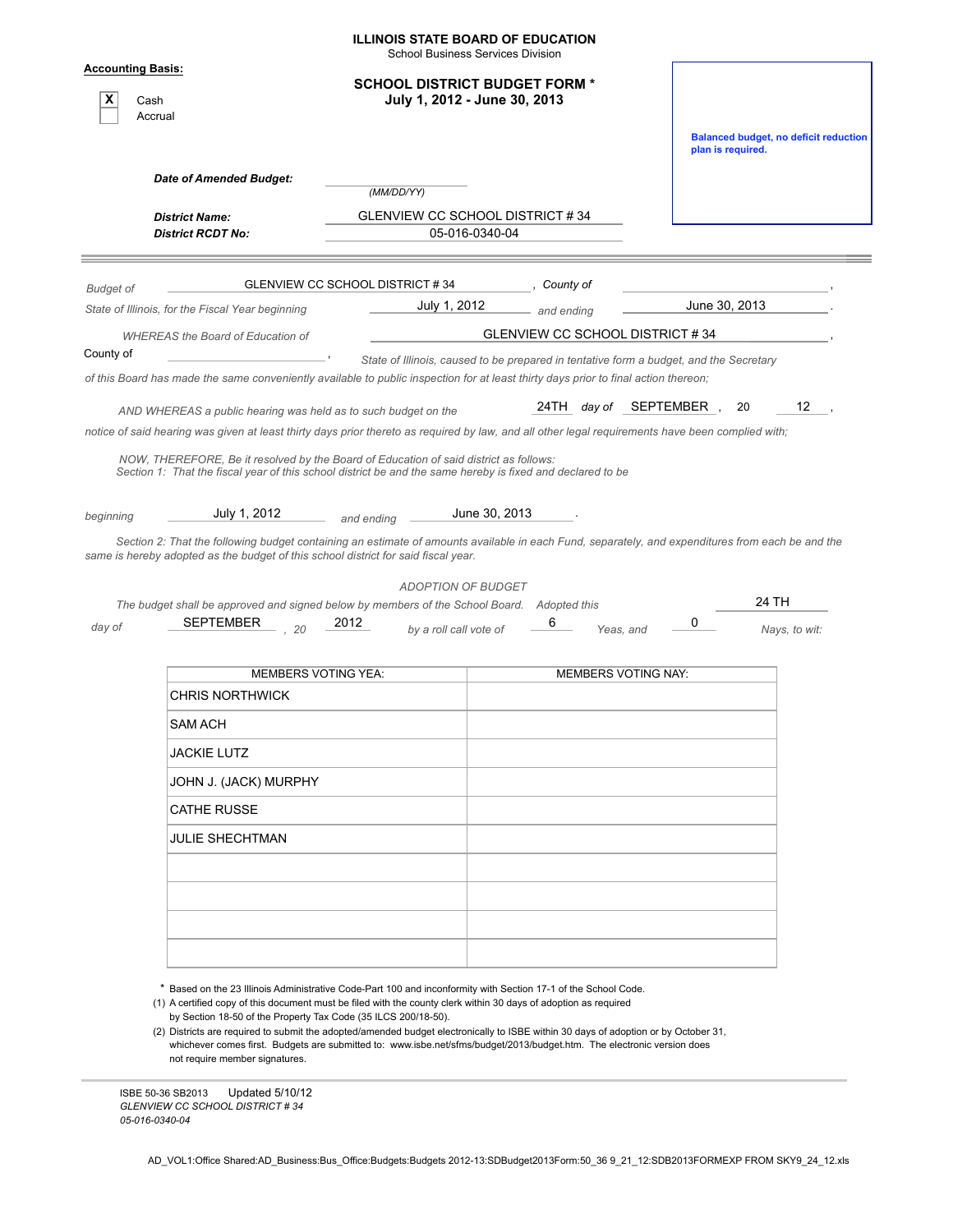|                | A                                                                                                                    | B            | C            | D                       | Е                   | F              | G                      | H                       |                     | J            | Κ                            |  |
|----------------|----------------------------------------------------------------------------------------------------------------------|--------------|--------------|-------------------------|---------------------|----------------|------------------------|-------------------------|---------------------|--------------|------------------------------|--|
| $\mathbf{1}$   | Begin entering data on EstRev 5-10 and EstExp 11-17 tabs.                                                            |              | (10)         | (20)                    | (30)                | (40)           | (50)                   | (60)                    | (70)                | (80)         | (90)                         |  |
|                |                                                                                                                      | Acct         | Educational  | <b>Operations &amp;</b> | <b>Debt Service</b> | Transportation | <b>Municipal</b>       | <b>Capital Projects</b> | <b>Working Cash</b> | Tort         | <b>Fire Prevention &amp;</b> |  |
|                | <b>Description</b>                                                                                                   | #            |              | <b>Maintenance</b>      |                     |                | Retirement/            |                         |                     |              | Safety                       |  |
| $\overline{2}$ |                                                                                                                      |              |              |                         |                     |                | <b>Social Security</b> |                         |                     |              |                              |  |
| 3              | <b>ESTIMATED BEGINNING FUND BALANCE July 1. 2012 1</b>                                                               |              | 29,801,696   | 3,183,547               | 2,379,175           | 1,859,497      | 691,597                | 17,742                  | 1,711,817           | 216,297      | 421,073                      |  |
| $\overline{4}$ | <b>RECEIPTS/REVENUES</b>                                                                                             |              |              |                         |                     |                |                        |                         |                     |              |                              |  |
| 5              | <b>LOCAL SOURCES</b>                                                                                                 | 1000         | 46,364,987   | 5,007,050               | 3,515,715           | 1,656,795      | 1,916,783              | 220                     | 21,185              | 373,756      | 5,100                        |  |
|                | FLOW-THROUGH RECEIPTS/REVENUES FROM ONE                                                                              | 2000         |              |                         |                     |                |                        |                         |                     |              |                              |  |
| 6              | <b>DISTRICT TO ANOTHER DISTRICT</b>                                                                                  |              | $\Omega$     | $\mathbf{0}$            |                     | $\Omega$       | $\Omega$               |                         |                     |              |                              |  |
| $\overline{7}$ | <b>STATE SOURCES</b>                                                                                                 | 3000         | 3,722,146    | $\mathbf{0}$            | $\mathbf{0}$        | 1,570,850      | $\mathbf{0}$           | $\mathbf{0}$            | $\mathbf{0}$        | $\mathbf{0}$ | $\mathbf{0}$                 |  |
| 8              | <b>FEDERAL SOURCES</b>                                                                                               | 4000         | 2,427,022    | $\mathbf{0}$            | $\mathbf{0}$        | $\mathbf{0}$   | $\mathbf{0}$           | $\mathbf{0}$            | $\mathbf{0}$        | $\mathbf{0}$ | $\mathbf{0}$                 |  |
| 9              | <b>Total Direct Receints/Revenues<sup>8</sup></b>                                                                    |              | 52,514,155   | 5,007,050               | 3,515,715           | 3,227,645      | 1,916,783              | 220                     | 21,185              | 373,756      | 5,100                        |  |
| 10             |                                                                                                                      | 3998         | 9,010,400    |                         |                     |                |                        |                         |                     |              |                              |  |
| 11             | Receipts/Revenues for "On Behalf" Payments <sup>2</sup><br><b>Total Receipts/Revenues</b>                            |              | 61.524.555   | 5,007,050               | 3,515,715           | 3.227.645      | 1,916,783              | 220                     | 21,185              | 373,756      | 5,100                        |  |
|                | 12 DISBURSEMENTS/EXPENDITURES                                                                                        |              |              |                         |                     |                |                        |                         |                     |              |                              |  |
|                | <b>INSTRUCTION</b>                                                                                                   | 1000         |              |                         |                     |                |                        |                         |                     |              |                              |  |
| 13             |                                                                                                                      |              | 36,618,126   |                         |                     |                | 1,805,000              |                         |                     |              |                              |  |
|                | 14 SUPPORT SERVICES                                                                                                  | 2000         | 15,582,796   | 4,637,235               |                     | 2,971,069      | $\Omega$               | $\mathbf{0}$            |                     | 440,000      | 362,000                      |  |
|                | 15 COMMUNITY SERVICES                                                                                                | 3000         | 34,455       | $\mathbf{0}$            |                     | $\mathbf{0}$   | $\mathbf{0}$           |                         |                     |              |                              |  |
| 16             | PAYMENTS TO OTHER DISTRICTS & GOVT UNITS                                                                             | 4000         | 669,821      | 3,500                   | $\overline{0}$      | $\mathbf{0}$   | $\Omega$               | $\mathbf{0}$            |                     |              | $\mathbf{0}$                 |  |
|                | 17 DEBT SERVICES                                                                                                     | 5000         | 110,000      | $\mathbf{0}$            | 3,467,400           | $\mathbf{0}$   | $\mathbf{0}$           |                         |                     | $\mathbf{0}$ | $\mathbf{0}$                 |  |
|                | 18 PROVISION FOR CONTINGENCIES                                                                                       | 6000         | $\Omega$     | $\mathbf{0}$            | $\mathbf{0}$        | 500            | $\mathbf{0}$           | $\mathbf{0}$            |                     | $\mathbf{0}$ | $\mathbf{0}$                 |  |
| 19             | <b>Total Direct Disbursements/Expenditures 9</b>                                                                     |              | 53,015,198   | 4,640,735               | 3,467,400           | 2,971,569      | 1,805,000              | $\mathbf{0}$            |                     | 440,000      | 362,000                      |  |
| 20             | Disbursements/Expenditures for "On Behalf" Payments <sup>2</sup>                                                     | 4180         | 9,010,400    | $\mathbf{0}$            | $\Omega$            | $\mathbf{0}$   | $\Omega$               | $\mathbf{0}$            |                     | $\Omega$     |                              |  |
| 21             | <b>Total Disbursements/Expenditures</b>                                                                              |              | 62,025,598   | 4,640,735               | 3,467,400           | 2,971,569      | 1,805,000              | $\overline{0}$          |                     | 440,000      | 362,000                      |  |
|                | Excess of Direct Receipts/Revenues Over (Under) Direct                                                               |              |              |                         |                     |                |                        |                         |                     |              |                              |  |
| 22             | Disbursements/Expenditures                                                                                           |              | (501, 043)   | 366,315                 | 48,315              | 256,076        | 111,783                | 220                     | 21,185              | (66, 244)    | (356,900)                    |  |
| 23             | <b>OTHER SOURCES/USES OF FUNDS</b>                                                                                   |              |              |                         |                     |                |                        |                         |                     |              |                              |  |
| 24             | OTHER SOURCES OF FUNDS (7000)                                                                                        |              |              |                         |                     |                |                        |                         |                     |              |                              |  |
| 25             | PERMANENT TRANSFER FROM VARIOUS FUNDS                                                                                |              |              |                         |                     |                |                        |                         |                     |              |                              |  |
| 26             | Abolishment the Working Cash Fund <sup>16</sup>                                                                      | 7110         |              |                         |                     |                |                        |                         |                     |              |                              |  |
| 27<br>28       | Abatement of the Working Cash Fund 16                                                                                | 7110         |              |                         |                     |                |                        |                         |                     |              |                              |  |
| 29             | Transfer of Working Cash Fund Interest<br><b>Transfer Among Funds</b>                                                | 7120<br>7130 |              |                         |                     |                |                        |                         |                     |              |                              |  |
| 30             | Transfer of Interest                                                                                                 | 7140         |              |                         |                     |                |                        |                         |                     |              |                              |  |
| 31             | Transfer from Capital Projects Fund to O&M Fund                                                                      | 7150         |              | $\overline{0}$          |                     |                |                        |                         |                     |              |                              |  |
|                | Transfer of Excess Fire Prev & Safety Tax & Interest                                                                 | 7160         |              |                         |                     |                |                        |                         |                     |              |                              |  |
| 32             | Proceeds to O&M Fund                                                                                                 |              |              | $\Omega$                |                     |                |                        |                         |                     |              |                              |  |
|                | Transfer of Excess Accumulated Fire Prev & Safety Bond and Int <sup>3a</sup> Proceeds to                             | 7170         |              |                         |                     |                |                        |                         |                     |              |                              |  |
| 33             | Deht Service Fund                                                                                                    |              |              |                         | $\overline{0}$      |                |                        |                         |                     |              |                              |  |
| 34<br>35       | SALE OF BONDS (7200)                                                                                                 | 7210         |              |                         |                     |                |                        |                         |                     |              |                              |  |
| 36             | Princinal on Bonds Sold <sup>4</sup><br>Premium on Bonds Sold                                                        | 7220         |              |                         |                     |                |                        |                         |                     |              |                              |  |
| 37             | Accrued Interest on Bonds Sold                                                                                       | 7230         |              |                         |                     |                |                        |                         |                     |              |                              |  |
| 38             |                                                                                                                      | 7300         |              |                         |                     |                |                        |                         |                     |              |                              |  |
| 39             | Sale or Compensation for Fixed Assets <sup>5</sup><br>Transfer to Debt Service to Pay Principal on Capital Leases    | 7400         |              |                         | $\mathbf{0}$        |                |                        |                         |                     |              |                              |  |
| 40             | Transfer to Debt Service Fund to Pay Interest on Capital Leases                                                      | 7500         |              |                         | $\overline{0}$      |                |                        |                         |                     |              |                              |  |
| 41             | Transfer to Debt Service Fund to Pay Principal on Revenue Bonds                                                      | 7600         |              |                         | $\mathbf{0}$        |                |                        |                         |                     |              |                              |  |
| 42             | Transfer to Debt Service Fund to Pay Interest on Revenue Bonds                                                       | 7700         |              |                         | $\overline{0}$      |                |                        |                         |                     |              |                              |  |
| 43             | Transfer to Capital Projects Fund                                                                                    | 7800         |              |                         |                     |                |                        | $\mathbf{0}$            |                     |              |                              |  |
| 44             | <b>ISBE Loan Proceeds</b>                                                                                            | 7900         |              |                         |                     |                |                        |                         |                     |              |                              |  |
| 45             | Other Sources Not Classified Elsewhere                                                                               | 7990         |              |                         |                     |                |                        |                         |                     |              |                              |  |
| 46             | <b>Total Other Sources of Funds<sup>8</sup></b>                                                                      |              | $\mathbf{0}$ | $\mathbf{0}$            | $\mathbf{0}$        | $\overline{0}$ | $\mathbf{0}$           | $\mathbf{0}$            | $\mathbf{0}$        | $\mathbf{0}$ | $\mathbf{0}$                 |  |
| 47             | OTHER USES OF FUNDS (8000)                                                                                           |              |              |                         |                     |                |                        |                         |                     |              |                              |  |
| 49             | TRANSFER TO VARIOUS OTHER FUNDS (8100)                                                                               |              |              |                         |                     |                |                        |                         |                     |              |                              |  |
| 50             | Abolishment or Abatement of the Working Cash Fund 16                                                                 | 8110         |              |                         |                     |                |                        |                         | $\mathbf{0}$        |              |                              |  |
| 51             | Transfer of Working Cash Fund Interest                                                                               | 8120         |              |                         |                     |                |                        |                         | $\overline{0}$      |              |                              |  |
| 52             | <b>Transfer Among Funds</b>                                                                                          | 8130         |              |                         |                     |                |                        |                         |                     |              |                              |  |
| 53             | Transfer of Interest 6                                                                                               | 8140         |              |                         |                     |                |                        |                         |                     |              |                              |  |
| 54             | Transfer from Capital Projects Fund to O&M Fund                                                                      | 8150<br>8160 |              |                         |                     |                |                        |                         |                     |              |                              |  |
| 55             | Transfer of Excess Fire Prev & Safety Tax & Interest<br>Proceeds<br>to O&M Fund                                      |              |              |                         |                     |                |                        |                         |                     |              |                              |  |
| 56             | Transfer of Excess Accumulated Fire Prev & Safety Bond 3a<br>and<br>Int Proceeds to Debt Service Fund                | 8170         |              |                         |                     |                |                        |                         |                     |              |                              |  |
| 57             | Taxes Pledged to Pay Principal on Capital Leases                                                                     | 8410         |              |                         |                     |                |                        |                         |                     |              |                              |  |
| 58             | Grants/Reimbursements Pledged to Pay Principal on Capital Leases                                                     | 8420         |              |                         |                     |                |                        |                         |                     |              |                              |  |
| 59             | Other Revenues Pledged to Pay Principal on Capital Leases                                                            | 8430         |              |                         |                     |                |                        |                         |                     |              |                              |  |
| 60<br>61       | Fund Balance Transfers Pledged to Pay Principal on Capital Leases<br>Taxes Pledged to Pay Interest on Capital Leases | 8440<br>8510 |              |                         |                     |                |                        |                         |                     |              |                              |  |
| 62             | Grants/Reimbursements Pledged to Pay Interest on Capital Leases                                                      | 8520         |              |                         |                     |                |                        |                         |                     |              |                              |  |
| 63 1           | Other Revenues Pledged to Pay Interest on Capital Leases                                                             | 8530         |              |                         |                     |                |                        |                         |                     |              |                              |  |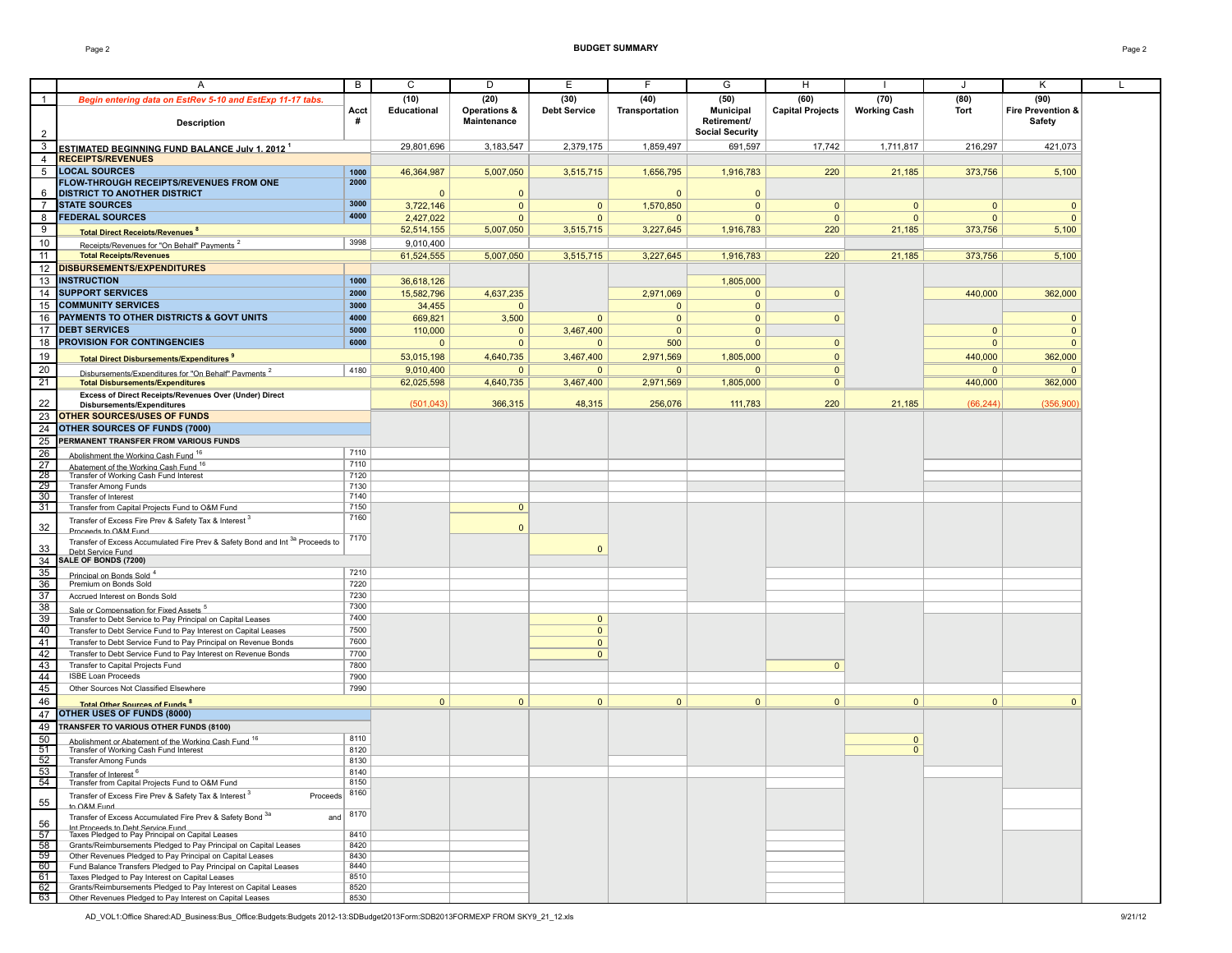#### Page 3 **BUDGET SUMMARY** Page 3

|                                                             | A                                                                | B         | C                  | D                                  | Е                   | F                                         | G                                                         | н                       |                     |          | Κ                           |                        |
|-------------------------------------------------------------|------------------------------------------------------------------|-----------|--------------------|------------------------------------|---------------------|-------------------------------------------|-----------------------------------------------------------|-------------------------|---------------------|----------|-----------------------------|------------------------|
| $\mathbf{1}$                                                | Begin entering data on EstRev 5-10 and EstExp 11-17 tabs.        |           | (10)               | (20)                               | (30)                | (40)                                      | (50)                                                      | (60)                    | (70)                | (80)     | (90)                        |                        |
| $\overline{2}$                                              | <b>Description</b>                                               | Acct<br># | <b>Educational</b> | Operations &<br><b>Maintenance</b> | <b>Debt Service</b> | Transportation                            | <b>Municipal</b><br>Retirement/<br><b>Social Security</b> | <b>Capital Projects</b> | <b>Working Cash</b> | Tort     | Fire Prevention &<br>Safety |                        |
| 64                                                          | Fund Balance Transfers Pledged to Pay Interest on Capital Leases | 8540      |                    |                                    |                     |                                           |                                                           |                         |                     |          |                             |                        |
| 65                                                          | Taxes Pledged to Pay Principal on Revenue Bonds                  | 8610      |                    |                                    |                     |                                           |                                                           |                         |                     |          |                             |                        |
| 66                                                          | Grants/Reimbursements Pledged to Pay Principal on Revenue Bonds  | 8620      |                    |                                    |                     |                                           |                                                           |                         |                     |          |                             |                        |
| 67                                                          | Other Revenues Pledged to Pay Principal on Revenue Bonds         | 8630      |                    |                                    |                     |                                           |                                                           |                         |                     |          |                             |                        |
| 68                                                          | Fund Balance Transfers Pledged to Pay Principal on Revenue Bonds | 8640      |                    |                                    |                     |                                           |                                                           |                         |                     |          |                             |                        |
| 69                                                          | Taxes Pledged to Pay Interest on Revenue Bonds                   | 8710      |                    |                                    |                     |                                           |                                                           |                         |                     |          |                             |                        |
| 70                                                          | Grants/Reimbursements Pledged to Pay Interest on Revenue Bonds   | 8720      |                    |                                    |                     |                                           |                                                           |                         |                     |          |                             |                        |
| $\overline{71}$                                             | Other Revenues Pledged to Pay Interest on Revenue Bonds          | 8730      |                    |                                    |                     |                                           |                                                           |                         |                     |          |                             |                        |
| $\overline{72}$                                             | Fund Balance Transfers Pledged to Pay Interest on Revenue Bonds  | 8740      |                    |                                    |                     |                                           |                                                           |                         |                     |          |                             |                        |
| $\frac{73}{74}$                                             | Taxes Transferred to Pay for Capital Projects                    | 8810      |                    |                                    |                     |                                           |                                                           |                         |                     |          |                             |                        |
|                                                             | Grants/Reimbursements Pledged to Pay for Capital Projects        | 8820      |                    |                                    |                     |                                           |                                                           |                         |                     |          |                             |                        |
| 75                                                          | Other Revenues Pledged to Pay for Capital Projects               | 8830      |                    |                                    |                     |                                           |                                                           |                         |                     |          |                             |                        |
| 76                                                          | Fund Balance Transfers Pledged to Pay for Capital Projects       | 8840      |                    |                                    |                     |                                           |                                                           |                         |                     |          |                             |                        |
| $\overrightarrow{77}$ .                                     | Transfer to Debt Service Fund to Pay Principal on ISBE Loans     | 8910      |                    |                                    |                     |                                           |                                                           |                         |                     |          |                             |                        |
|                                                             | Other Uses Not Classified Elsewhere                              | 8990      |                    |                                    |                     |                                           |                                                           |                         |                     |          |                             |                        |
| $\frac{78}{79}$                                             | Total Other Hses of Funds                                        |           | $\mathbf{0}$       | $\mathbf{0}$                       | $\Omega$            | $\mathbf{0}$                              | $\overline{0}$                                            | $\mathbf{0}$            | $\Omega$            | $\Omega$ | $\Omega$                    |                        |
| 80                                                          | <b>Total Other Sources/Uses of Fund</b>                          |           | $\Omega$           | $\Omega$                           | $\Omega$            | $\overline{0}$                            | $\overline{0}$                                            | $\Omega$                | $\Omega$            | $\Omega$ | $\Omega$                    |                        |
| 81                                                          | <b>ESTIMATED ENDING FUND BALANCE June 30, 2013</b>               |           | 29,300,653         | 3,549,862                          | 2.427,490           | 2,115,573                                 | 803,380                                                   | 17,962                  | 1,733,002           | 150,053  | 64,173                      |                        |
| $\begin{array}{r} 82 \\ \hline 83 \\ \hline 84 \end{array}$ |                                                                  |           |                    |                                    |                     | SUMMARY OF EXPENDITURES (by Major Object) |                                                           |                         |                     |          |                             |                        |
|                                                             |                                                                  |           | (10)               | (20)                               | (30)                | (40)                                      | (50)                                                      | (60)                    | (70)                | (80)     | (90)                        |                        |
| 85                                                          | <b>Description</b>                                               | Acct      | Educational        | Operations &<br><b>Maintenance</b> | <b>Debt Service</b> | Transportation                            | <b>Municipal</b><br>Retirement/<br><b>Social Security</b> | <b>Capital Projects</b> | <b>Working Cash</b> | Tort     | Fire Prevention &<br>Safetv | <b>Total By Object</b> |
|                                                             | 86 Object Name                                                   |           |                    |                                    |                     |                                           |                                                           |                         |                     |          |                             |                        |
| 87                                                          | <b>Salaries</b>                                                  | 100       | 36,548,827         | 1.796.124                          |                     | 85,901                                    |                                                           | $\mathbf{0}$            |                     | $\Omega$ | $\overline{0}$              | 38,430,852             |
| 88                                                          | <b>Employee Benefits</b>                                         | 200       | 6.919.202          | 602.755                            |                     | 23.848                                    | 1.805.000                                                 | $\overline{0}$          |                     |          | $\overline{0}$              | 9.350.805              |
| 89                                                          | <b>Purchased Services</b>                                        | 300       | 3,155,202          | 662,706                            | $\Omega$            | 2,849,520                                 |                                                           | $\mathbf{0}$            |                     | 440,000  | 47,000                      | 7,154,428              |
| 90                                                          | <b>Supplies &amp; Materials</b>                                  | 400       | 2,333,602          | 1,132,650                          |                     | 6,800                                     |                                                           | $\Omega$                |                     | $\Omega$ | $\overline{0}$              | 3,473,052              |
| $-91$                                                       | <b>Capital Outlay</b>                                            | 500       | 360,550            | 446,500                            |                     | 5,000                                     |                                                           | $\overline{0}$          |                     | $\Omega$ | 315,000                     | 1,127,050              |
| $\frac{92}{92}$                                             | <b>Other Objects</b>                                             | 600       | 3,588,219          | $\mathbf{0}$                       | 3,467,400           | 500                                       | 0 <sup>1</sup>                                            | $\Omega$                |                     | $\Omega$ | 0 <sup>1</sup>              | 7,056,119              |
| 93                                                          | Non-Capitalized Equipment                                        | 700       | $\Omega$           | $\mathbf{0}$                       |                     | $\Omega$                                  |                                                           | $\Omega$                |                     | $\Omega$ | $\Omega$                    | $\Omega$               |
| 94                                                          | <b>Termination Benefits</b>                                      | 800       | 109,596            | $\Omega$                           |                     | $\Omega$                                  |                                                           |                         |                     |          |                             | 109,596                |
| 95                                                          | <b>Total Expenditures</b>                                        |           | 53,015,198         | 4,640,735                          | 3.467.400           | 2,971,569                                 | 1,805,000                                                 | $\Omega$                |                     | 440,000  | 362,000                     | 66,701,902             |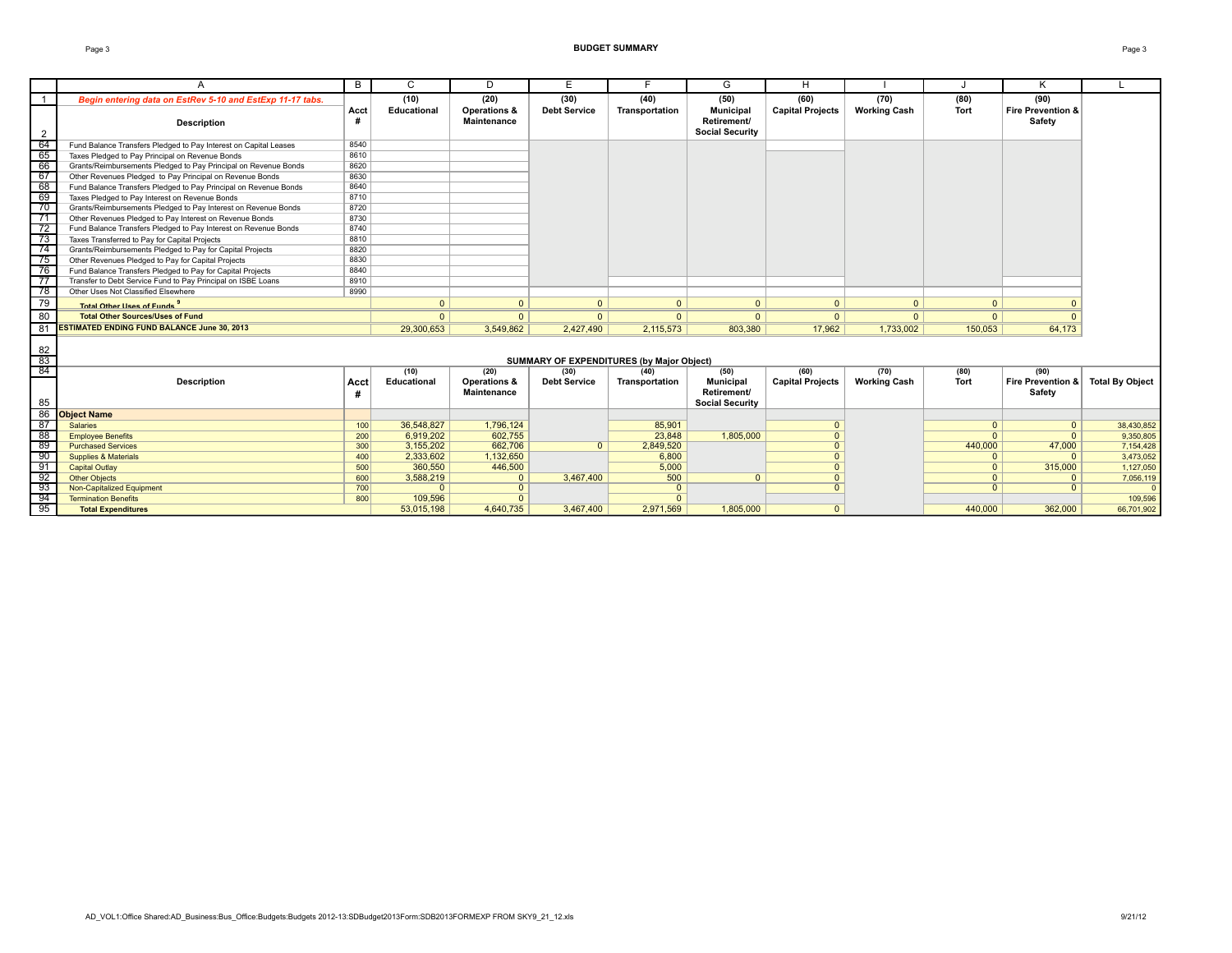|                 | A                                                                 | B    | C            | D            | E                   |                | G                      | H                |                     |              |                              |
|-----------------|-------------------------------------------------------------------|------|--------------|--------------|---------------------|----------------|------------------------|------------------|---------------------|--------------|------------------------------|
|                 |                                                                   |      | (10)         | (20)         | (30)                | (40)           | (50)                   | (60)             | (70)                | (80)         | (90)                         |
|                 |                                                                   | Acct | Educational  | Operations & | <b>Debt Service</b> | Transportation | <b>Municipal</b>       | Capital Projects | <b>Working Cash</b> | Tort         | <b>Fire Prevention &amp;</b> |
|                 | Description                                                       | #    |              | Maintenance  |                     |                | Retirement/            |                  |                     |              | Safety                       |
|                 |                                                                   |      |              |              |                     |                | <b>Social Security</b> |                  |                     |              |                              |
| 3               | $\,$ BEGINNING CASH BALANCE ON HAND July 1. 2012 $^\prime$        |      | $\mathbf 0$  | $\Omega$     | $\Omega$            |                | $\Omega$               | $\Omega$         | $\Omega$            | $\Omega$     | $\circ$                      |
|                 | Total Direct Receipts & Other Sources                             |      | 52,514,155   | 5,007,050    | 3,515,715           | 3,227,645      | 1,916,783              | 220              | 21,185              | 373,756      | 5,100                        |
|                 | <b>OTHER RECEIPTS</b>                                             |      |              |              |                     |                |                        |                  |                     |              |                              |
| 6               | Interfund Loans Payable (Loans from Other Funds)                  | 411  |              |              |                     |                |                        |                  |                     |              |                              |
|                 | Interfund Loans Receivable (Repayment of Loans)                   | 141  |              |              |                     |                |                        |                  |                     |              |                              |
| 8               | Notes and Warrants Payable                                        | 433  |              |              |                     |                |                        |                  |                     |              |                              |
| 9               | <b>Other Current Assets</b>                                       | 199  |              |              |                     |                |                        |                  |                     |              |                              |
| 10              | <b>Total Other Receipts</b>                                       |      | $\mathbf{0}$ | $\mathbf{0}$ | 0 <sup>1</sup>      | $\Omega$       | $\Omega$               | $\Omega$         | $\Omega$            | $\Omega$     | $\overline{0}$               |
| 11              | <b>Total Direct Receipts, Other Sources, &amp; Other Receipts</b> |      | 52,514,155   | 5,007,050    | 3,515,715           | 3,227,645      | 1,916,783              | 220              | 21,185              | 373,756      | 5,100                        |
| $\overline{12}$ | <b>Total Amount Available</b>                                     |      | 52,514,155   | 5,007,050    | 3,515,715           | 3,227,645      | 1,916,783              | 220              | 21,185              | 373,756      | 5,100                        |
| 13              | <b>Total Direct Disbursements &amp; Other Uses 9</b>              |      | 53,015,198   | 4,640,735    | 3,467,400           | 2,971,569      | 1,805,000              | $\mathbf{0}$     | $\mathbf{0}$        | 440,000      | 362,000                      |
| 14              | <b>OTHER DISBURSEMENTS</b>                                        |      |              |              |                     |                |                        |                  |                     |              |                              |
| 15              | Interfund Loans Receivable (Loans to Other Funds) <sup>10</sup>   | 141  |              |              |                     |                |                        |                  |                     |              |                              |
| 16              | Interfund Loans Payable (Repayment of Loans)                      | 411  |              |              |                     |                |                        |                  |                     |              |                              |
| 17              | Notes and Warrants Payable                                        | 433  |              |              |                     |                |                        |                  |                     |              |                              |
| 18              | Other Current Liabilities                                         | 499  |              |              |                     |                |                        |                  |                     |              |                              |
| 19              | <b>Total Other Disbursements</b>                                  |      | $\mathbf{0}$ | $\mathbf{0}$ | $\mathbf{0}$        | $\Omega$       | $\mathbf{0}$           | $\overline{0}$   | $\mathbf{0}$        | $\mathbf{0}$ | $\overline{0}$               |
| 20              | Total Direct Disbursements, Other Uses, & Other Disbursements     |      | 53,015,198   | 4,640,735    | 3,467,400           | 2,971,569      | 1,805,000              |                  | $\Omega$            | 440,000      | 362,000                      |
| 21              | <b>ENDING CASH BALANCE ON HAND June 30, 2013</b>                  |      | (501, 043)   | 366,315      | 48,315              | 256,076        | 111,783                | 220              | 21,185              | (66, 244)    | (356,900)                    |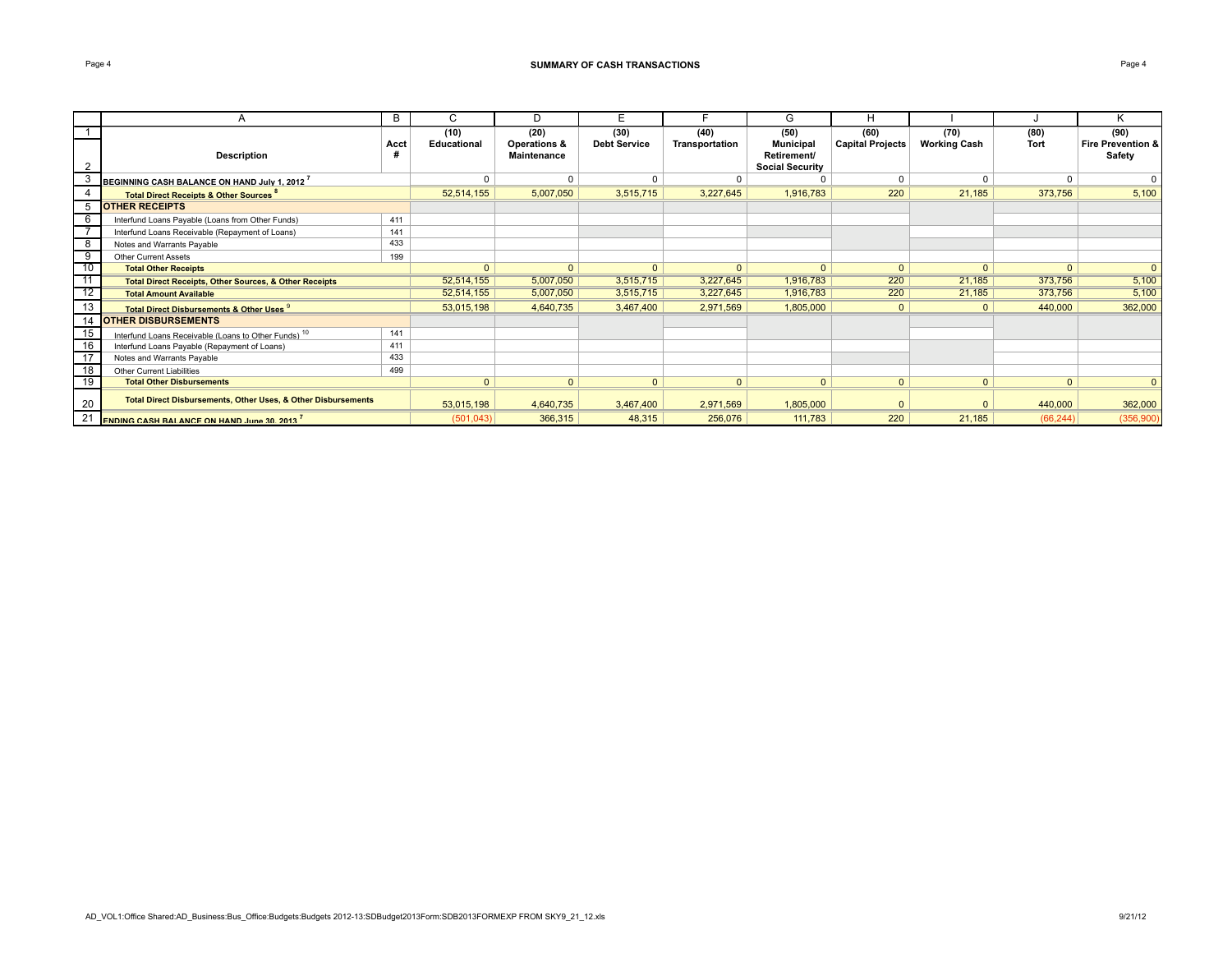|                                   | Α                                                                                                                                            | B            | С                          | D                                              | Е                           | F.                     | G                                       | H                               |                             | J            | Κ                                   |
|-----------------------------------|----------------------------------------------------------------------------------------------------------------------------------------------|--------------|----------------------------|------------------------------------------------|-----------------------------|------------------------|-----------------------------------------|---------------------------------|-----------------------------|--------------|-------------------------------------|
| $\overline{1}$                    | Description                                                                                                                                  | Acct<br>#    | (10)<br><b>Educational</b> | (20)<br><b>Operations &amp;</b><br>Maintenance | (30)<br><b>Debt Service</b> | (40)<br>Transportation | (50)<br><b>Municipal</b><br>Retirement/ | (60)<br><b>Capital Projects</b> | (70)<br><b>Working Cash</b> | (80)<br>Tort | (90)<br>Fire Prevention &<br>Safety |
| $\overline{2}$                    |                                                                                                                                              |              |                            |                                                |                             |                        | <b>Social Security</b>                  |                                 |                             |              |                                     |
| 3                                 | <b>RECEIPTS/REVENUES FROM LOCAL SOURCES</b>                                                                                                  |              |                            |                                                |                             |                        |                                         |                                 |                             |              |                                     |
| 4                                 | AD VALOREM TAXES LEVIED BY LOCAL EDUCATION AGENCY                                                                                            |              |                            |                                                |                             |                        |                                         |                                 |                             |              |                                     |
| 5                                 | Designated Purposes Levies <sup>11</sup>                                                                                                     | $\sim$       | 34,735,921                 | 4,569,650                                      | 3,486,415                   | 1,543,935              | 1,849,723                               |                                 |                             | 370,256      |                                     |
| $6\overline{6}$<br>$\overline{7}$ | Leasing Purposes Levy <sup>12</sup><br>Special Education Purposes Levy                                                                       | 1130         |                            |                                                |                             |                        |                                         |                                 |                             |              |                                     |
| $^{\circ}$                        | FICA and Medicare Only Levies                                                                                                                | 1140<br>1150 |                            |                                                |                             |                        |                                         |                                 |                             |              |                                     |
| 9                                 | Area Vocational Construction Purposes Levy                                                                                                   | 1160         |                            |                                                |                             |                        |                                         |                                 |                             |              |                                     |
| 10                                | Summer School Purposes Levy                                                                                                                  | 1170         |                            |                                                |                             |                        |                                         |                                 |                             |              |                                     |
| $\overline{11}$                   | Other Tax Levies (Describe & Itemize)                                                                                                        | 1190         |                            |                                                |                             |                        |                                         |                                 |                             |              |                                     |
| 12                                | <b>Total Ad Valorem Taxes Levied by District</b><br>13 PAYMENTS IN LIEU OF TAXES                                                             |              | 34,735,921                 | 4,569,650                                      | 3,486,415                   | 1,543,935              | 1.849.723                               | $\mathbf{0}$                    | 0 <sup>1</sup>              | 370,256      | $\mathbf{0}$                        |
| 14                                | Mobile Home Privilege Tax                                                                                                                    | 1210         |                            |                                                |                             |                        |                                         |                                 |                             |              |                                     |
| 15                                | Payments from Local Housing Authority                                                                                                        | 1220         |                            |                                                |                             |                        |                                         |                                 |                             |              |                                     |
| 16                                | Corporate Personal Property Replacement Taxes 13                                                                                             | 1230         | 530,829                    |                                                |                             |                        | 56,000                                  |                                 |                             |              |                                     |
| 17                                | Other Payments in Lieu of Taxes (Describe & Itemize)                                                                                         | 1290         | 8,832,552                  |                                                |                             |                        |                                         |                                 |                             |              |                                     |
| 18                                | <b>Total Payments in Lieu of Taxes</b>                                                                                                       |              | 9,363,381                  | $\mathbf{0}$                                   | $\mathbf{0}$                | $\mathbf{0}$           | 56,000                                  | $\mathbf{0}$                    | $\overline{0}$              | $\mathbf{0}$ | $\Omega$                            |
| 19                                | <b>TUITION</b>                                                                                                                               |              |                            |                                                |                             |                        |                                         |                                 |                             |              |                                     |
| 20 <sup>2</sup><br>21             | Regular Tuition from Pupils or Parents (In State)<br>Regular Tuition from Other Districts (In State)                                         | 1311<br>1312 | 3,000                      |                                                |                             |                        |                                         |                                 |                             |              |                                     |
| 22                                | Regular Tuition from Other Sources (In State)                                                                                                | 1313         |                            |                                                |                             |                        |                                         |                                 |                             |              |                                     |
| 23                                | Regular Tuition from Other Sources (Out of State)                                                                                            | 1314         |                            |                                                |                             |                        |                                         |                                 |                             |              |                                     |
| $\overline{24}$                   | Summer School Tuition from Pupils or Parents (In State)                                                                                      | 1321         | 90,000                     |                                                |                             |                        |                                         |                                 |                             |              |                                     |
| 25                                | Summer School Tuition from Other Districts (In State)<br>Summer School Tuition from Other Sources (In State)                                 | 1322<br>1323 |                            |                                                |                             |                        |                                         |                                 |                             |              |                                     |
| $\frac{26}{27}$                   | Summer School Tuition from Other Sources (Out of State)                                                                                      | 1324         |                            |                                                |                             |                        |                                         |                                 |                             |              |                                     |
| 28                                | CTE Tuition from Pupils or Parents (In State)                                                                                                | 1331         |                            |                                                |                             |                        |                                         |                                 |                             |              |                                     |
| 29                                | CTE Tuition from Other Districts (In State)                                                                                                  | 1332         |                            |                                                |                             |                        |                                         |                                 |                             |              |                                     |
| 30                                | CTE Tuition from Other Sources (In State)                                                                                                    | 1333<br>1334 |                            |                                                |                             |                        |                                         |                                 |                             |              |                                     |
| 31<br>32                          | CTE Tuition from Other Sources (Out of State)<br>Special Education Tuition from Pupils or Parents (In State)                                 | 1341         |                            |                                                |                             |                        |                                         |                                 |                             |              |                                     |
| 33                                | Special Education Tuition from Other Districts (In State)                                                                                    | 1342         |                            |                                                |                             |                        |                                         |                                 |                             |              |                                     |
| 34                                | Special Education Tuition from Other Sources (In State)                                                                                      | 1343         |                            |                                                |                             |                        |                                         |                                 |                             |              |                                     |
| 35                                | Special Education Tuition from Other Sources (Out of State)                                                                                  | 1344         |                            |                                                |                             |                        |                                         |                                 |                             |              |                                     |
| 36<br>37                          | Adult Tuition from Pupils or Parents (In State)<br>Adult Tuition from Other Districts (In State)                                             | 1351<br>1352 |                            |                                                |                             |                        |                                         |                                 |                             |              |                                     |
| 38                                | Adult Tuition from Other Sources (In State)                                                                                                  | 1353         |                            |                                                |                             |                        |                                         |                                 |                             |              |                                     |
| 39                                | Adult Tuition from Other Sources (Out of State)                                                                                              | 1354         |                            |                                                |                             |                        |                                         |                                 |                             |              |                                     |
| 40                                | <b>Total Tuition</b>                                                                                                                         |              | 93,000                     |                                                |                             |                        |                                         |                                 |                             |              |                                     |
| 41                                | <b>TRANSPORTATION FEES</b>                                                                                                                   |              |                            |                                                |                             |                        |                                         |                                 |                             |              |                                     |
| 42<br>43                          | Regular Transportation Fees from Pupils or Parents (In State)                                                                                | 1411<br>1412 |                            |                                                |                             | 92,160                 |                                         |                                 |                             |              |                                     |
| 44                                | Regular Transportation Fees from Other Districts (In State)<br>Regular Transportation Fees from Other Sources (In State)                     | 1413         |                            |                                                |                             |                        |                                         |                                 |                             |              |                                     |
| 45                                | Regular Transportation Fees from Co-curricular Activities (In State)                                                                         | 1415         |                            |                                                |                             |                        |                                         |                                 |                             |              |                                     |
| 46                                | Regular Transportation Fees from Other Sources (Out of State)                                                                                | 1416         |                            |                                                |                             |                        |                                         |                                 |                             |              |                                     |
| 47<br>48                          | Summer School Transportation Fees from Pupils or Parents (In State)                                                                          | 1421<br>1422 |                            |                                                |                             |                        |                                         |                                 |                             |              |                                     |
| 49                                | Summer School Transportation Fees from Other Districts (In State)<br>Summer School Transportation Fees from Other Sources (In State)         | 1423         |                            |                                                |                             |                        |                                         |                                 |                             |              |                                     |
|                                   | Summer School Transportation Fees from Other Sources                                                                                         | 1424         |                            |                                                |                             |                        |                                         |                                 |                             |              |                                     |
| 50                                | (Out of State)                                                                                                                               |              |                            |                                                |                             |                        |                                         |                                 |                             |              |                                     |
| 51<br>52                          | CTE Transportation Fees from Pupils or Parents (In State)<br>CTE Transportation Fees from Other Districts (In State)                         | 1431<br>1432 |                            |                                                |                             |                        |                                         |                                 |                             |              |                                     |
| $\frac{1}{53}$                    | CTE Transportation Fees from Other Sources (In State)                                                                                        | 1433         |                            |                                                |                             |                        |                                         |                                 |                             |              |                                     |
| 54                                | CTE Transportation Fees from Other Sources (Out of State)                                                                                    | 1434         |                            |                                                |                             |                        |                                         |                                 |                             |              |                                     |
| 55                                | Special Education Transportation Fees from Pupils or Parents<br>$($ In<br>State)                                                             | 1441         |                            |                                                |                             |                        |                                         |                                 |                             |              |                                     |
| 56<br>57                          | Special Education Transportation Fees from Other Districts (In State)<br>Special Education Transportation Fees from Other Sources (In State) | 1442<br>1443 |                            |                                                |                             |                        |                                         |                                 |                             |              |                                     |
| 58                                | Special Education Transportation Fees from Other Sources<br>(Out of State)                                                                   | 1444         |                            |                                                |                             |                        |                                         |                                 |                             |              |                                     |
| 59                                | Adult Transportation Fees from Pupils or Parents (In State)                                                                                  | 1451         |                            |                                                |                             |                        |                                         |                                 |                             |              |                                     |
| 60                                | Adult Transportation Fees from Other Districts (In State)                                                                                    | 1452         |                            |                                                |                             |                        |                                         |                                 |                             |              |                                     |
| 61                                | Adult Transportation Fees from Other Sources (In State)                                                                                      | 1453         |                            |                                                |                             |                        |                                         |                                 |                             |              |                                     |
| 62<br>63                          | Adult Transportation Fees from Other Sources (Out of State)<br><b>Total Transportation Fees</b>                                              | 1454         |                            |                                                |                             | 92,160                 |                                         |                                 |                             |              |                                     |
|                                   | 64 EARNINGS ON INVESTMENTS                                                                                                                   |              |                            |                                                |                             |                        |                                         |                                 |                             |              |                                     |
| 65                                | Interest on Investments                                                                                                                      | 1510         | 374,335                    | 37,400                                         | 29,300                      | 20,700                 | 11,060                                  | 220                             | 21,185                      | 3,500        | 5,100                               |
| 66                                | Gain or Loss on Sale of Investments                                                                                                          | 1520         |                            |                                                |                             |                        |                                         |                                 |                             |              |                                     |

AD\_VOL1:Office Shared:AD\_Business:Bus\_Office:Budgets:Budgets 2012-13:SDBudget2013Form:SDB2013FORMEXP FROM SKY9\_21\_12.xls 9/21/12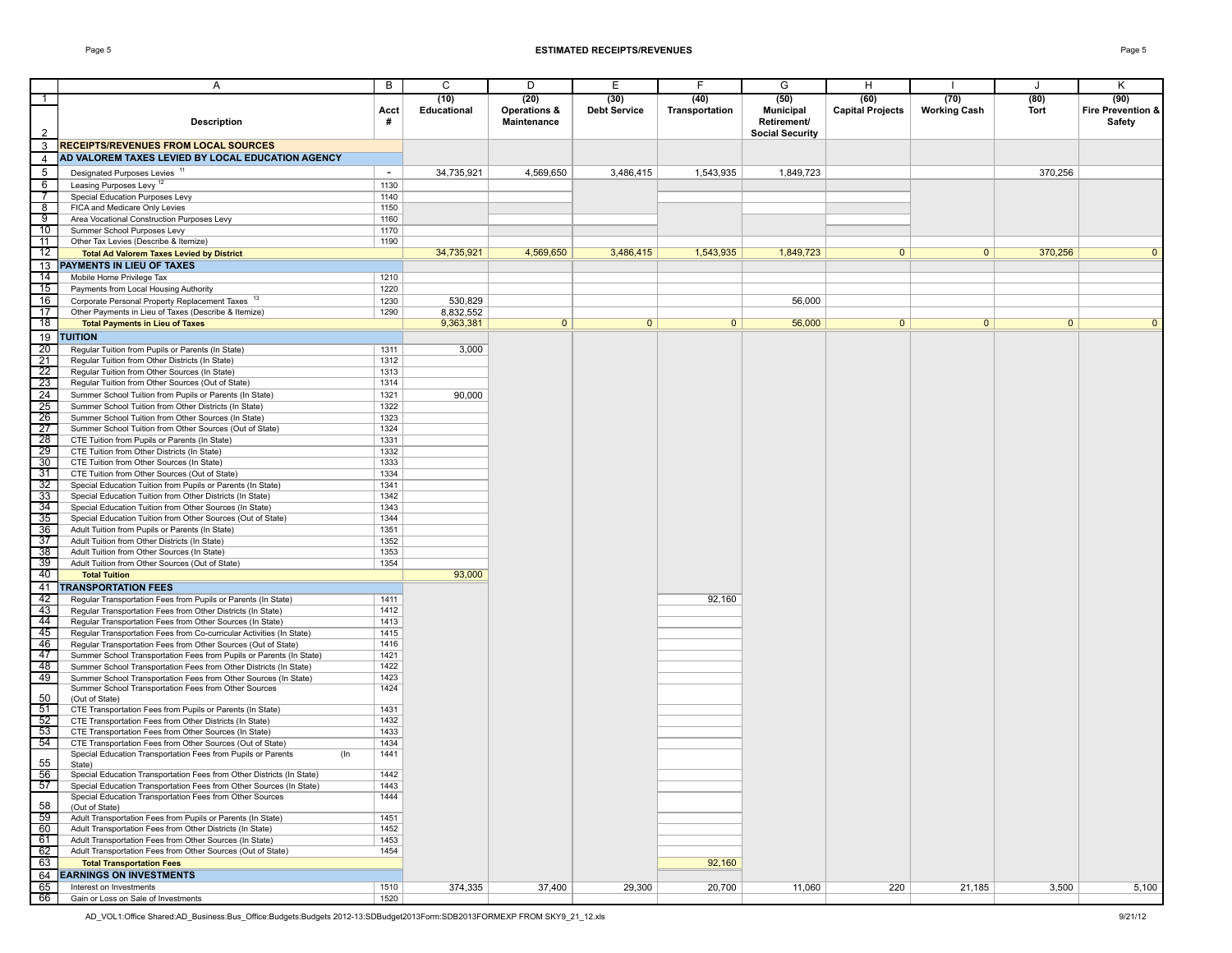#### Page 6 **ESTIMATED RECEIPTS/REVENUES** Page 6

|                | Α                                                                           | B            | C            | D              | Ε                   | F              | G                      | н                       |                     | J            | Κ                 |
|----------------|-----------------------------------------------------------------------------|--------------|--------------|----------------|---------------------|----------------|------------------------|-------------------------|---------------------|--------------|-------------------|
|                |                                                                             |              |              |                |                     |                |                        |                         |                     |              |                   |
| $\overline{1}$ |                                                                             |              | (10)         | (20)           | (30)                | (40)           | (50)                   | (60)                    | (70)                | (80)         | (90)              |
|                |                                                                             | Acct         | Educational  | Operations &   | <b>Debt Service</b> | Transportation | <b>Municipal</b>       | <b>Capital Projects</b> | <b>Working Cash</b> | Tort         | Fire Prevention & |
|                | <b>Description</b>                                                          | #            |              | Maintenance    |                     |                | Retirement/            |                         |                     |              | Safety            |
| $\overline{2}$ |                                                                             |              |              |                |                     |                | <b>Social Security</b> |                         |                     |              |                   |
| 67             | <b>Total Earnings on Investments</b>                                        |              | 374,335      | 37,400         | 29,300              | 20,700         | 11,060                 | 220                     | 21,185              | 3,500        | 5,100             |
| 68             | <b>FOOD SERVICE</b>                                                         |              |              |                |                     |                |                        |                         |                     |              |                   |
| 69             | Sales to Pupils - Lunch                                                     | 1611         | 1,149,200    |                |                     |                |                        |                         |                     |              |                   |
| 70             | Sales to Pupils - Breakfast                                                 | 1612         |              |                |                     |                |                        |                         |                     |              |                   |
| 71             | Sales to Pupils - A la Carte                                                | 1613         |              |                |                     |                |                        |                         |                     |              |                   |
| -72            | Sales to Pupils - Other (Describe & Itemize)                                | 1614         |              |                |                     |                |                        |                         |                     |              |                   |
| 73             | Sales to Adults                                                             | 1620         | 24,100       |                |                     |                |                        |                         |                     |              |                   |
| 74             | Other Food Service (Describe & Itemize)                                     | 1690         | 12,000       |                |                     |                |                        |                         |                     |              |                   |
| 75             | <b>Total Food Service</b>                                                   |              | 1,185,300    |                |                     |                |                        |                         |                     |              |                   |
| 76             | <b>DISTRICT/SCHOOL ACTIVITY INCOME</b>                                      |              |              |                |                     |                |                        |                         |                     |              |                   |
| 77             | Admissions - Athletic                                                       | 1711         |              |                |                     |                |                        |                         |                     |              |                   |
| -78            | Admissions - Other                                                          | 1719         |              |                |                     |                |                        |                         |                     |              |                   |
| 79             |                                                                             |              | 99,000       |                |                     |                |                        |                         |                     |              |                   |
| 80             | Fees<br><b>Book Store Sales</b>                                             | 1720         |              |                |                     |                |                        |                         |                     |              |                   |
| 81             |                                                                             | 1730         |              |                |                     |                |                        |                         |                     |              |                   |
|                | Other District/School Activity Revenue (Describe & Itemize)                 | 1790         |              |                |                     |                |                        |                         |                     |              |                   |
| 82             | <b>Total District/School Activity Income</b>                                |              | 99,000       | $\mathbf{0}$   |                     |                |                        |                         |                     |              |                   |
| 83             | <b>TEXTBOOK Income</b>                                                      |              |              |                |                     |                |                        |                         |                     |              |                   |
| 84             | Rentals - Regular Textbooks                                                 | 1811         | 460,050      |                |                     |                |                        |                         |                     |              |                   |
| 85             | Rentals - Summer School Textbooks                                           | 1812         |              |                |                     |                |                        |                         |                     |              |                   |
| 86             | Rentals - Adult/Continuing Education Textbooks                              | 1813         |              |                |                     |                |                        |                         |                     |              |                   |
| $\frac{5}{87}$ | Rentals - Other (Describe)                                                  | 1819         |              |                |                     |                |                        |                         |                     |              |                   |
| 88             | Sales - Regular Textbooks                                                   | 1821         |              |                |                     |                |                        |                         |                     |              |                   |
| 89             | Sales - Summer School Textbooks                                             | 1822         |              |                |                     |                |                        |                         |                     |              |                   |
| 90             | Sales - Adult/Continuing Education Textbooks                                | 1823         |              |                |                     |                |                        |                         |                     |              |                   |
| 91             | Sales - Other (Describe & Itemize)                                          | 1829         |              |                |                     |                |                        |                         |                     |              |                   |
| 92             | Other (Describe & Itemize)                                                  | 1890         |              |                |                     |                |                        |                         |                     |              |                   |
| 93             | <b>Total Textbooks</b>                                                      |              | 460,050      |                |                     |                |                        |                         |                     |              |                   |
| 94             | OTHER REVENUE FROM LOCAL SOURCES                                            |              |              |                |                     |                |                        |                         |                     |              |                   |
| 95             | Rentals                                                                     | 1910         |              | 85,000         |                     |                |                        |                         |                     |              |                   |
| 96             | Contributions and Donations from Private Sources                            | 1920         |              | 250,000        |                     |                |                        |                         |                     |              |                   |
| 97             | Impact Fees from Municipal or County Governments                            | 1930         |              |                |                     |                |                        |                         |                     |              |                   |
| 98             | Services Provided Other Districts                                           | 1940         |              |                |                     |                |                        |                         |                     |              |                   |
| -99            | Refund of Prior Years' Expenditures                                         | 1950         | 25,000       |                |                     |                |                        |                         |                     |              |                   |
| 100            | Payments of Surplus Moneys from TIF Districts                               | 1960         |              |                |                     |                |                        |                         |                     |              |                   |
| 101            | <b>Drivers' Education Fees</b>                                              | 1970         |              |                |                     |                |                        |                         |                     |              |                   |
| 102            | Proceeds from Vendors' Contracts                                            | 1980         | $\mathbf{0}$ | $\mathbf 0$    | 0                   | $\mathbf 0$    | $\mathbf 0$            | 0                       | $\mathbf 0$         | $\mathbf{0}$ | 0                 |
| 103            | School Facility Occupation Tax Proceeds                                     | 1983         |              |                |                     |                |                        |                         |                     |              |                   |
| 104            | Payment from Other Districts                                                | 1991         |              |                |                     |                |                        |                         |                     |              |                   |
| 105            | Sale of Vocational Projects                                                 | 1992         |              |                |                     |                |                        |                         |                     |              |                   |
| 106            | Other Local Fees                                                            | 1993         | 24,000       |                |                     |                |                        |                         |                     |              |                   |
| 107            | Other Local Revenues (Describe & Itemize)                                   | 1999         | 5,000        | 65,000         |                     |                |                        |                         |                     |              |                   |
| 108            | <b>Total Other Revenue from Local Sources</b>                               |              | 54,000       | 400,000        | $\mathbf{0}$        | $\mathbf{0}$   | $\mathbf{0}$           | $\mathbf{0}$            | $\mathbf{0}$        | $\mathbf{0}$ | $\mathbf{0}$      |
| 109            | <b>Total Receipts/Revenues from Local Sources</b>                           | 1000         | 46,364,987   | 5,007,050      | 3,515,715           | 1,656,795      | 1,916,783              | 220                     | 21,185              | 373,756      | 5,100             |
|                | FLOW THROUGH RECEIPTS/REVENUES FROM ONE                                     |              |              |                |                     |                |                        |                         |                     |              |                   |
|                |                                                                             |              |              |                |                     |                |                        |                         |                     |              |                   |
|                | 110 DISTRICT TO ANOTHER DISTRICT                                            | 2100         |              |                |                     |                |                        |                         |                     |              |                   |
| 111            | Flow-Through Revenue from State Sources                                     | 2200         |              |                |                     |                |                        |                         |                     |              |                   |
| 112            | Flow-Through Revenue from Federal Sources                                   | 2300         |              |                |                     |                |                        |                         |                     |              |                   |
| 113            | Other Flow-Through Revenue (Describe & Itemize)                             |              |              |                |                     |                |                        |                         |                     |              |                   |
| 114            | <b>Total Flow-Through Receipts/Revenues From</b>                            | 2000         | $\Omega$     | $\Omega$       |                     | $\mathbf{0}$   | $\Omega$               |                         |                     |              |                   |
|                | <b>One District to Another District</b>                                     |              |              |                |                     |                |                        |                         |                     |              |                   |
|                | 115 RECEIPTS/REVENUES FROM STATE SOURCES                                    |              |              |                |                     |                |                        |                         |                     |              |                   |
|                | 116 UNRESTRICTED GRANTS-IN-AID                                              |              |              |                |                     |                |                        |                         |                     |              |                   |
| 117            | General State Aid (Section 18-8.05)                                         | 3001<br>3002 | 1,898,358    |                |                     |                |                        |                         |                     |              |                   |
| 118            | General State Aid Hold Harmless/Supplemental                                |              |              |                |                     |                |                        |                         |                     |              |                   |
| 119            | Reorganization Incentives (Accounts 3005-3021)                              | 3005         |              |                |                     |                |                        |                         |                     |              |                   |
| 120            | Other Unrestricted Grants-In-Aid From State Sources<br>(Describe & Itemize) | 3099         |              |                |                     |                |                        |                         |                     |              |                   |
| 121            | <b>Total Unrestricted Grants-In-Aid</b>                                     |              | 1,898,358    | $\overline{0}$ | $\mathbf{0}$        | 0              | $\overline{0}$         | $\mathbf{0}$            |                     | 0            | $\overline{0}$    |
|                |                                                                             |              |              |                |                     |                |                        |                         |                     |              |                   |
|                | 122 RESTRICTED GRANTS-IN-AID                                                |              |              |                |                     |                |                        |                         |                     |              |                   |
|                | 123 SPECIAL EDUCATION                                                       |              |              |                |                     |                |                        |                         |                     |              |                   |
| $124$          | Special Education - Private Facility Tuition                                | 3100         | 115,000      |                |                     |                |                        |                         |                     |              |                   |
| 725            | Special Education - Extraordinary                                           | 3105         | 631,950      |                |                     |                |                        |                         |                     |              |                   |
| 126            | Special Education - Personnel                                               | 3110         | 792,333      |                |                     |                |                        |                         |                     |              |                   |
| 127            | Special Education - Orphanage - Individual                                  | 3120         | 25,000       |                |                     |                |                        |                         |                     |              |                   |
| 128            | Special Education - Orphanage - Summer                                      | 3130         |              |                |                     |                |                        |                         |                     |              |                   |
| 129            | Special Education - Summer School                                           | 3145         | 7,000        |                |                     |                |                        |                         |                     |              |                   |
| 130            | Special Education - Other (Describe & Itemize)                              | 3199         |              |                |                     |                |                        |                         |                     |              |                   |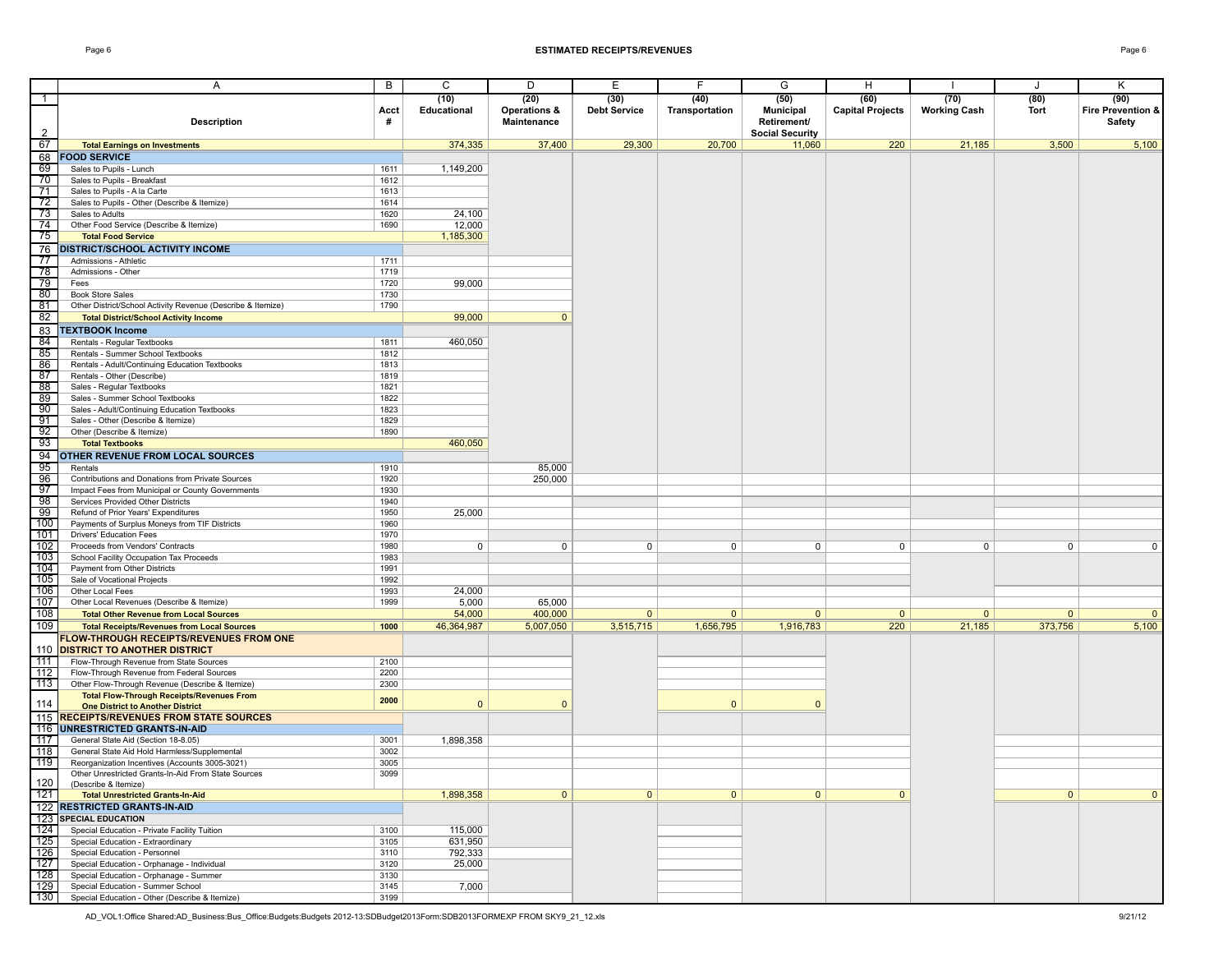|                  | A                                                                                                | B            | C                   | D                    | Е                           | F                      | G                                     | н                               |                             | J              | Κ                         |
|------------------|--------------------------------------------------------------------------------------------------|--------------|---------------------|----------------------|-----------------------------|------------------------|---------------------------------------|---------------------------------|-----------------------------|----------------|---------------------------|
| $\overline{1}$   |                                                                                                  | Acct         | (10)<br>Educational | (20)<br>Operations & | (30)<br><b>Debt Service</b> | (40)<br>Transportation | (50)<br><b>Municipal</b>              | (60)<br><b>Capital Projects</b> | (70)<br><b>Working Cash</b> | (80)<br>Tort   | (90)<br>Fire Prevention & |
| $\overline{2}$   | <b>Description</b>                                                                               | #            |                     | Maintenance          |                             |                        | Retirement/<br><b>Social Security</b> |                                 |                             |                | Safety                    |
| 131              | <b>Total Special Education</b>                                                                   |              | 1,571,283           | $\mathbf{0}$         |                             | $\mathbf{0}$           |                                       |                                 |                             |                |                           |
| 132              | <b>CAREER AND TECHNICAL EDUCATION (CTE)</b>                                                      |              |                     |                      |                             |                        |                                       |                                 |                             |                |                           |
| 133              | CTE - Technical Education - Tech Prep                                                            | 3200         |                     |                      |                             |                        |                                       |                                 |                             |                |                           |
| 134              | CTE - Secondary Program Improvement (CTEI)                                                       | 3220         |                     |                      |                             |                        |                                       |                                 |                             |                |                           |
| 135              | CTE - WECEP                                                                                      | 3225         | 4,000               |                      |                             |                        |                                       |                                 |                             |                |                           |
| 136<br>137       | CTE - Agriculture Education<br>CTE - Instructor Practicum                                        | 3235<br>3240 |                     |                      |                             |                        |                                       |                                 |                             |                |                           |
| 138              | CTE - Student Organizations                                                                      | 3270         |                     |                      |                             |                        |                                       |                                 |                             |                |                           |
| 139              | CTE - Other (Describe & Itemize)                                                                 | 3299         |                     |                      |                             |                        |                                       |                                 |                             |                |                           |
| 140              | <b>Total Career and Technical Education</b>                                                      |              | 4,000               | $\Omega$             |                             |                        | $\Omega$                              |                                 |                             |                |                           |
|                  | 141 BILINGUAL EDUCATION                                                                          |              |                     |                      |                             |                        |                                       |                                 |                             |                |                           |
| 142              | Bilingual Education - Downstate - TPI and TBE                                                    | 3305         | 225,882             |                      |                             |                        |                                       |                                 |                             |                |                           |
| $\overline{143}$ | Bilingual Education - Downstate - Transitional Bilingual Education                               | 3310         |                     |                      |                             |                        |                                       |                                 |                             |                |                           |
| 144<br>145       | <b>Total Bilingual Education</b>                                                                 |              | 225,882             |                      |                             |                        | $\Omega$                              |                                 |                             |                |                           |
| 146              | State Free Lunch & Breakfast                                                                     | 3360         | 16,000              |                      |                             |                        |                                       |                                 |                             |                |                           |
| 147              | School Breakfast Initiative<br><b>Driver Education</b>                                           | 3365<br>3370 | 3,000               |                      |                             |                        |                                       |                                 |                             |                |                           |
| 148              | Adult Education (from ICCB)                                                                      | 3410         |                     |                      |                             |                        |                                       |                                 |                             |                |                           |
| 149              | Adult Education - Other (Describe & Itemize)                                                     | 3499         |                     |                      |                             |                        |                                       |                                 |                             |                |                           |
| 150              | <b>TRANSPORTATION</b>                                                                            |              |                     |                      |                             |                        |                                       |                                 |                             |                |                           |
| 151              | Transportation - Regular/Vocational                                                              | 3500         |                     |                      |                             | 1,062,200              |                                       |                                 |                             |                |                           |
| 152              | Transportation - Special Education                                                               | 3510         |                     |                      |                             | 508,650                |                                       |                                 |                             |                |                           |
| 153              | Transportation - Other (Describe & Itemize)                                                      | 3599         |                     |                      |                             |                        |                                       |                                 |                             |                |                           |
| 154              | <b>Total Transportation</b>                                                                      |              | $\overline{0}$      | $\mathbf{0}$         |                             | 1,570,850              | $\mathbf{0}$                          |                                 |                             |                |                           |
| 155              | Learning Improvement - Change Grants                                                             | 3610         |                     |                      |                             |                        |                                       |                                 |                             |                |                           |
| 156              | Scientific Literacy                                                                              | 3660         |                     |                      |                             |                        |                                       |                                 |                             |                |                           |
| 157              | Truant Alternative/Optional Education                                                            | 3695         |                     |                      |                             |                        |                                       |                                 |                             |                |                           |
| 158              | Early Childhood - Block Grant                                                                    | 3705         |                     |                      |                             |                        |                                       |                                 |                             |                |                           |
| 159              | Reading Improvement Block Grant                                                                  | 3715         |                     |                      |                             |                        |                                       |                                 |                             |                |                           |
| 160              | Reading Improvement Block Grant - Reading Recovery                                               | 3720         |                     |                      |                             |                        |                                       |                                 |                             |                |                           |
| 161              | Continued Reading Improvement Block Grant                                                        | 3725         |                     |                      |                             |                        |                                       |                                 |                             |                |                           |
| 162              | Continued Reading Improvement Block Grant (2% Set Aside)                                         | 3726         |                     |                      |                             |                        |                                       |                                 |                             |                |                           |
| 163<br>164       | Chicago General Education Block Grant                                                            | 3766<br>3767 |                     |                      |                             |                        |                                       |                                 |                             |                |                           |
| 165              | Chicago Educational Services Block Grant<br>School Safety & Educational Improvement Block Grant  | 3775         |                     |                      |                             |                        |                                       |                                 |                             |                |                           |
| 166              | Technology - Learning Technology Centers                                                         | 3780         |                     |                      |                             |                        |                                       |                                 |                             |                |                           |
| 167              | State Charter Schools                                                                            | 3815         |                     |                      |                             |                        |                                       |                                 |                             |                |                           |
| 168              | Extended Learning Opportunities - Summer Bridges                                                 | 3825         |                     |                      |                             |                        |                                       |                                 |                             |                |                           |
| 169              | Infrastructure Improvements - Planning/Construction                                              | 3920         |                     |                      |                             |                        |                                       |                                 |                             |                |                           |
| 170              | School Infrastructure - Maintenance Projects                                                     | 3925         |                     |                      |                             |                        |                                       |                                 |                             |                |                           |
| 171              | Other Restricted Revenue from State Sources (Describe & Itemize)                                 | 3999         | 3,623               |                      |                             |                        |                                       |                                 |                             |                |                           |
| 172              | <b>Total Restricted Grants-In-Aid</b>                                                            |              | 1,823,788           | $\mathbf{0}$         | 0                           | 1,570,850              | $\mathbf{0}$                          | $\mathbf{0}$                    | 0 <sup>1</sup>              | 0 <sup>1</sup> | $\mathbf{0}$              |
| 173              | <b>Total Receipts/Revenues from State Sources</b>                                                | 3000         | 3,722,146           | $\overline{0}$       | $\mathbf{0}$                | 1,570,850              | $\overline{0}$                        | $\overline{0}$                  | $\overline{0}$              | $\mathbf{0}$   | $\overline{0}$            |
|                  | 174 RECEIPTS/REVENUES FROM FEDERAL SOURCES                                                       |              |                     |                      |                             |                        |                                       |                                 |                             |                |                           |
|                  | UNRESTRICTED GRANTS-IN-AID RECEIVED DIRECTLY<br>175 FROM FEDERAL GOVT.                           |              |                     |                      |                             |                        |                                       |                                 |                             |                |                           |
| 176              | Federal Impact Aid                                                                               | 4001         | 61,230              |                      |                             |                        |                                       |                                 |                             |                |                           |
|                  | Other Unrestricted Grants-In-Aid Received Directly from the Federal Govt.                        | 4009         |                     |                      |                             |                        |                                       |                                 |                             |                |                           |
| 177              | (Describe & Itemize)                                                                             |              |                     |                      |                             |                        |                                       |                                 |                             |                |                           |
| 178              | <b>Total Unrestricted Grants-In-Aid Received Directly from Fed Govt</b>                          |              | 61,230              | $\overline{0}$       | $\mathbf{0}$                | $\mathbf{0}$           | $\mathbf{0}$                          | $\mathbf{0}$                    | 0                           | $\mathbf{0}$   | $\mathbf{0}$              |
| 179              | RESTRICTED GRANTS-IN-AID RECEIVED DIRECTLY FROM FEDERAL GOVT                                     |              |                     |                      |                             |                        |                                       |                                 |                             |                |                           |
| 180              | <b>Head Start</b>                                                                                | 4045         |                     |                      |                             |                        |                                       |                                 |                             |                |                           |
| 181              | Construction (Impact Aid)                                                                        | 4050         |                     |                      |                             |                        |                                       |                                 |                             |                |                           |
| 182              | <b>MAGNET</b><br>Other Restricted Grants-In-Aid Received Directly from Federal Govt. (Describe & | 4060<br>4090 |                     |                      |                             |                        |                                       |                                 |                             |                |                           |
| 183              | Itemize)<br><b>Total Restricted Grants-In-Aid Received Directly</b>                              |              |                     |                      |                             |                        |                                       |                                 |                             |                |                           |
| 184              | from Federal Govt.                                                                               |              | $\mathbf{0}$        | $\mathbf{0}$         |                             | $\mathbf{0}$           | $\mathbf{0}$                          | $\mathbf{0}$                    |                             |                | $\mathbf{0}$              |
|                  | RESTRICTED GRANTS-IN-AID RECEIVED FROM FEDERAL<br>185 GOVT. THRU THE STATE                       |              |                     |                      |                             |                        |                                       |                                 |                             |                |                           |
|                  | 186 TITLE V                                                                                      |              |                     |                      |                             |                        |                                       |                                 |                             |                |                           |
| 187              | Title V - Innovation and Flexibility Formula                                                     | 4100         |                     |                      |                             |                        |                                       |                                 |                             |                |                           |
|                  |                                                                                                  |              |                     |                      |                             |                        |                                       |                                 |                             |                |                           |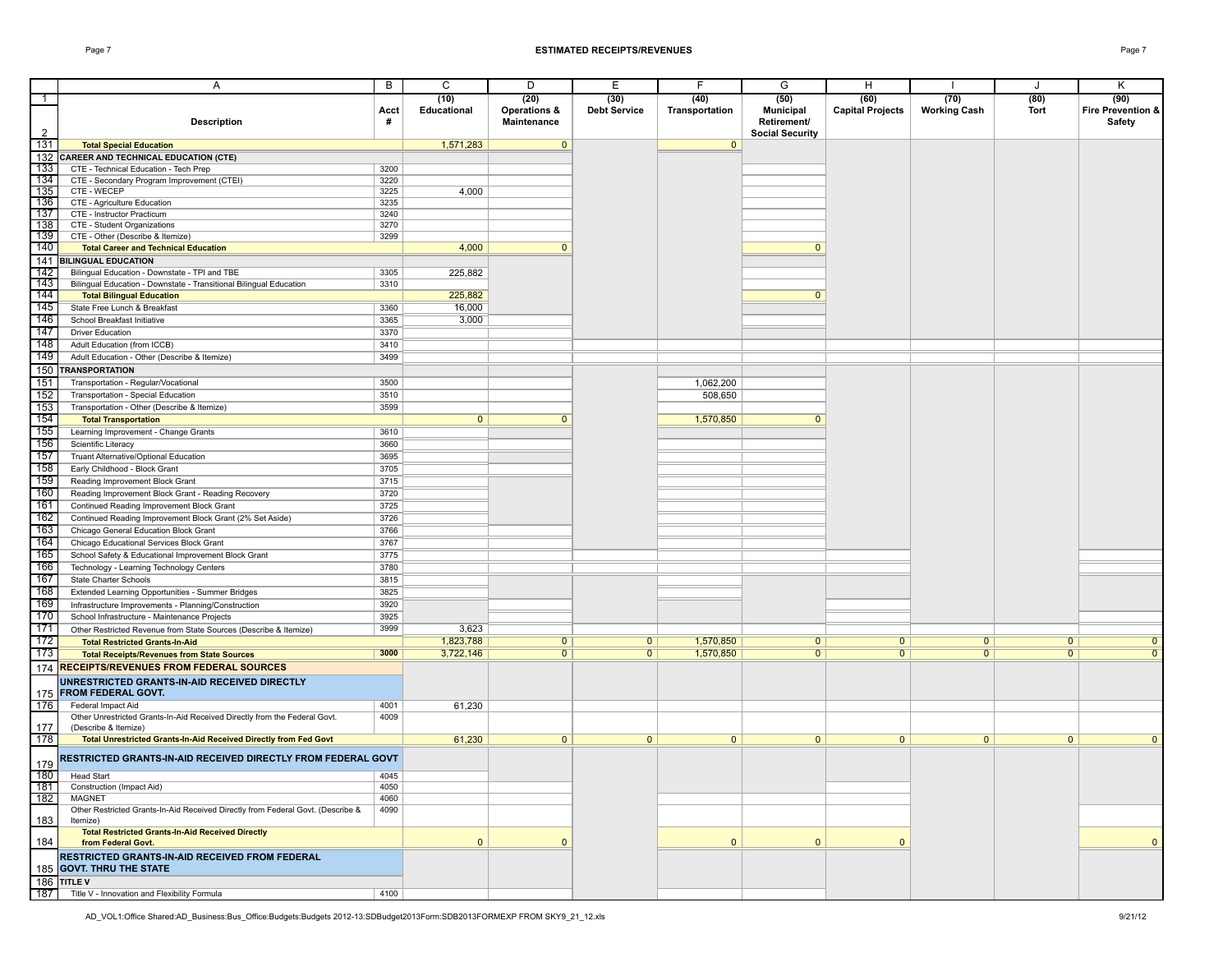|                   | Α                                                                                      | B            | C              | D            | $\overline{E}$      | F              | G                      | H                       |                     | J    | Κ                 |
|-------------------|----------------------------------------------------------------------------------------|--------------|----------------|--------------|---------------------|----------------|------------------------|-------------------------|---------------------|------|-------------------|
| $\overline{1}$    |                                                                                        |              | (10)           | (20)         | (30)                | (40)           | (50)                   | (60)                    | (70)                | (80) | (90)              |
|                   |                                                                                        | Acct         | Educational    | Operations & | <b>Debt Service</b> | Transportation | <b>Municipal</b>       | <b>Capital Projects</b> | <b>Working Cash</b> | Tort | Fire Prevention & |
|                   | <b>Description</b>                                                                     | #            |                | Maintenance  |                     |                | Retirement/            |                         |                     |      | Safety            |
| 2                 |                                                                                        |              |                |              |                     |                | <b>Social Security</b> |                         |                     |      |                   |
| 188               | Title V - SEA Projects                                                                 | 4105         |                |              |                     |                |                        |                         |                     |      |                   |
| 189               | Title V - Rural and Low Income Schools (REI)                                           | 4107         |                |              |                     |                |                        |                         |                     |      |                   |
| 190               | Title V - Other (Describe & Itemize)                                                   | 4199         |                |              |                     |                |                        |                         |                     |      |                   |
| 191               | <b>Total Title V</b>                                                                   |              | $\mathbf{0}$   | $\mathbf{0}$ |                     | $\mathbf{0}$   | $\mathbf{0}$           |                         |                     |      |                   |
| 192               | <b>FOOD SERVICE</b>                                                                    |              |                |              |                     |                |                        |                         |                     |      |                   |
| 193               | Breakfast Start-Up                                                                     | 4200         |                |              |                     |                |                        |                         |                     |      |                   |
| 194               | National School Lunch Program                                                          | 4210         | 377,200        |              |                     |                |                        |                         |                     |      |                   |
| 195               | Special Milk Program                                                                   | 4215         |                |              |                     |                |                        |                         |                     |      |                   |
| 196               | School Breakfast Program                                                               | 4220         | 44,800         |              |                     |                |                        |                         |                     |      |                   |
| 197               | Summer Food Service Admin/Program                                                      | 4225         |                |              |                     |                |                        |                         |                     |      |                   |
| 198               | Child Care Commodity/SFS 13-Adult Day Care                                             | 4226         |                |              |                     |                |                        |                         |                     |      |                   |
| 199               | Fresh Fruit and Vegetables                                                             | 4240         |                |              |                     |                |                        |                         |                     |      |                   |
| 200               | Food Service - Other (Describe & Itemize)                                              | 4299         |                |              |                     |                |                        |                         |                     |      |                   |
| 201               | <b>Total Food Service</b>                                                              |              | 422,000        |              |                     |                | $\mathbf{0}$           |                         |                     |      |                   |
| 202               | TITLE I                                                                                |              |                |              |                     |                |                        |                         |                     |      |                   |
|                   |                                                                                        |              |                |              |                     |                |                        |                         |                     |      |                   |
| 203<br>204        | Title I - Low Income                                                                   | 4300<br>4305 | 381,000        |              |                     |                |                        |                         |                     |      |                   |
| 205               | Title I - Low Income - Neglected, Private<br>Title I - Comprehensive School Reform     | 4332         |                |              |                     |                |                        |                         |                     |      |                   |
| 206               |                                                                                        |              |                |              |                     |                |                        |                         |                     |      |                   |
| 207               | Title I - Reading First                                                                | 4334         |                |              |                     |                |                        |                         |                     |      |                   |
| 208               | Title I - Even Start<br>Title I - Reading First SEA Funds                              | 4335<br>4337 |                |              |                     |                |                        |                         |                     |      |                   |
| 209               | Title I - Migrant Education                                                            | 4340         |                |              |                     |                |                        |                         |                     |      |                   |
| $210$             | Title I - Other (Describe & Itemize)                                                   | 4399         |                |              |                     |                |                        |                         |                     |      |                   |
| 211               | <b>Total Title I</b>                                                                   |              | 381,000        | $\mathbf{0}$ |                     | $\mathbf{0}$   | $\mathbf 0$            |                         |                     |      |                   |
|                   |                                                                                        |              |                |              |                     |                |                        |                         |                     |      |                   |
|                   | $212$ TITLE IV                                                                         |              |                |              |                     |                |                        |                         |                     |      |                   |
| 213               | Title IV - Safe & Drug Free Schools - Formula                                          | 4400         |                |              |                     |                |                        |                         |                     |      |                   |
| 214               | Title IV - 21st Century                                                                | 4421         |                |              |                     |                |                        |                         |                     |      |                   |
| 215               | Title IV - Other (Describe & Itemize)                                                  | 4499         |                |              |                     |                |                        |                         |                     |      |                   |
| 216               | <b>Total Title IV</b>                                                                  |              | $\overline{0}$ | $\mathbf{0}$ |                     | $\mathbf{0}$   | $\mathbf{0}$           |                         |                     |      |                   |
| 217               | <b>FEDERAL - SPECIAL EDUCATION</b>                                                     |              |                |              |                     |                |                        |                         |                     |      |                   |
| 218               | Federal Special Education - Preschool Flow-Through                                     | 4600         | 30,442         |              |                     |                |                        |                         |                     |      |                   |
| 219               | Federal Special Education - Preschool Discretionary                                    | 4605         |                |              |                     |                |                        |                         |                     |      |                   |
| 220               | Federal Special Education - IDEA Flow Through/Low Incidence                            | 4620         | 716,750        |              |                     |                |                        |                         |                     |      |                   |
| $\frac{1}{221}$   | Federal Special Education - IDEA Room & Board                                          | 4625         | 275,000        |              |                     |                |                        |                         |                     |      |                   |
| 222               | Federal Special Education - IDEA Discretionary                                         | 4630         |                |              |                     |                |                        |                         |                     |      |                   |
| 223               | Federal Special Education - IDEA - Other (Describe & Itemize)                          | 4699         |                |              |                     |                |                        |                         |                     |      |                   |
| 224               | <b>Total Federal Special Education</b>                                                 |              | 1,022,192      | $\mathbf{0}$ |                     | $\mathbf{0}$   | $\mathbf 0$            |                         |                     |      |                   |
|                   | 225 CTE - PERKINS                                                                      |              |                |              |                     |                |                        |                         |                     |      |                   |
| 226<br>227        | CTE - Perkins-Title IIIE Tech Prep                                                     | 4770         |                |              |                     |                |                        |                         |                     |      |                   |
|                   | CTE - Other (Describe & Itemize)                                                       | 4799         |                |              |                     |                |                        |                         |                     |      |                   |
| 228               | <b>Total CTE - Perkins</b>                                                             |              | 0              | $\mathbf{0}$ |                     |                | $\mathbf{0}$           |                         |                     |      |                   |
| 229               | Federal - Adult Education                                                              | 4810         |                |              |                     |                |                        |                         |                     |      |                   |
| 230               | ARRA - General State Aid - Education Stabilization                                     | 4850         |                |              |                     |                |                        |                         |                     |      |                   |
| 231               | ARRA - Title I - Low Income                                                            | 4851         |                |              |                     |                |                        |                         |                     |      |                   |
| 232               | ARRA - Title I - Neglected, Private                                                    | 4852         |                |              |                     |                |                        |                         |                     |      |                   |
| $\overline{233}$  | ARRA - Title I - Delinquent, Private                                                   | 4853         |                |              |                     |                |                        |                         |                     |      |                   |
| 234               | ARRA - Title I - School Improvement (Part A)                                           | 4854         |                |              |                     |                |                        |                         |                     |      |                   |
| 235               | ARRA - Title I - School Improvement (Section 1003g)                                    | 4855         |                |              |                     |                |                        |                         |                     |      |                   |
| 236               | ARRA - IDEA - Part B - Preschool                                                       | 4856<br>4857 |                |              |                     |                |                        |                         |                     |      |                   |
| 237<br>238        | ARRA - IDEA - Part B - Flow-Through                                                    | 4860         |                |              |                     |                |                        |                         |                     |      |                   |
| 239               | ARRA - Title IID - Technology - Formula<br>ARRA - Title IID - Technology - Competitive |              |                |              |                     |                |                        |                         |                     |      |                   |
| 240               | ARRA - McKinney - Vento Homeless Education                                             | 4861<br>4862 |                |              |                     |                |                        |                         |                     |      |                   |
| 241               | ARRA - Child Nutrition Equipment Assistance                                            | 4863         |                |              |                     |                |                        |                         |                     |      |                   |
|                   | Impact Aid Formula Grants                                                              | 4864         |                |              |                     |                |                        |                         |                     |      |                   |
| $\frac{242}{243}$ | Impact Aid Competitive Grants                                                          | 4865         |                |              |                     |                |                        |                         |                     |      |                   |
| 243  <br>244      | Qualified Zone Academy Bond Tax Credits                                                | 4866         |                |              |                     |                |                        |                         |                     |      |                   |
| 245               | Qualified School Construction Bond Credits                                             | 4867         |                |              |                     |                |                        |                         |                     |      |                   |
| 246               | Build America Bond Tax Credits                                                         | 4868         |                |              |                     |                |                        |                         |                     |      |                   |
| 247               | Build America Bond Interest Reimbursement                                              | 4869         |                |              |                     |                |                        |                         |                     |      |                   |
| 248               | ARRA - General State Aid - Other Government Services Stabilization                     | 4870         |                |              |                     |                |                        |                         |                     |      |                   |
| 249               | Other ARRA Funds - II                                                                  | 4871         |                |              |                     |                |                        |                         |                     |      |                   |
| 250               | Other ARRA Funds - III                                                                 | 4872         |                |              |                     |                |                        |                         |                     |      |                   |
| 251               | Other ARRA Funds - IV                                                                  | 4873         |                |              |                     |                |                        |                         |                     |      |                   |
| 252               | Other ARRA Funds - V                                                                   | 4874         |                |              |                     |                |                        |                         |                     |      |                   |
| 253               | ARRA - Early Childhood                                                                 | 4875         |                |              |                     |                |                        |                         |                     |      |                   |
| $254$             | Other ARRA Funds - VII                                                                 | 4876         |                |              |                     |                |                        |                         |                     |      |                   |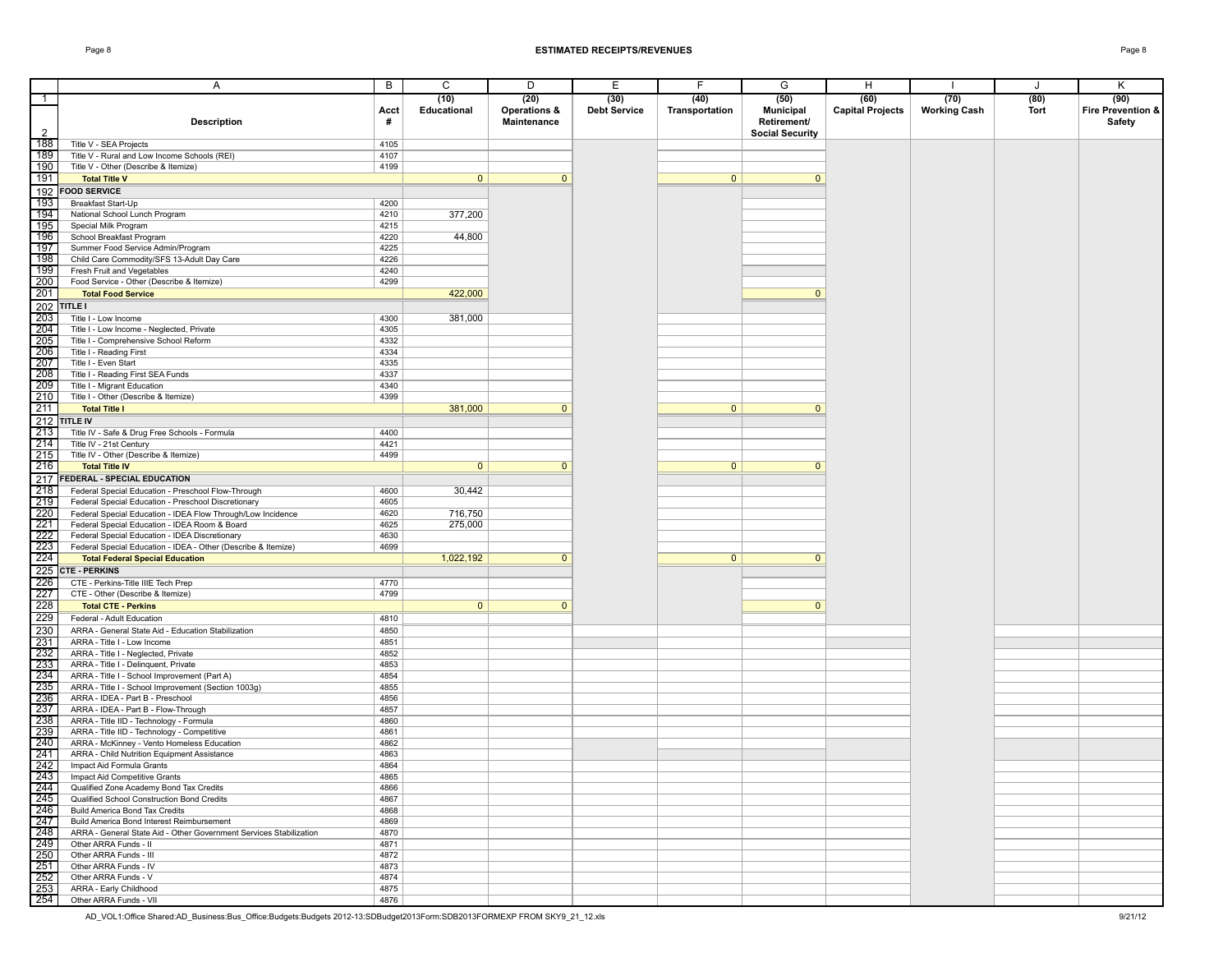|                   | А                                                                                              | B    | C           | D                                             | F                   |                | G                                                         | H                       |                     |             | K                           |
|-------------------|------------------------------------------------------------------------------------------------|------|-------------|-----------------------------------------------|---------------------|----------------|-----------------------------------------------------------|-------------------------|---------------------|-------------|-----------------------------|
|                   |                                                                                                |      | (10)        | (20)                                          | (30)                | (40)           | (50)                                                      | (60)                    | (70)                | (80)        | (90)                        |
|                   | <b>Description</b>                                                                             | Acct | Educational | <b>Operations &amp;</b><br><b>Maintenance</b> | <b>Debt Service</b> | Transportation | <b>Municipal</b><br>Retirement/<br><b>Social Security</b> | <b>Capital Projects</b> | <b>Working Cash</b> | <b>Tort</b> | Fire Prevention &<br>Safety |
|                   | Other ARRA Funds - VIII                                                                        | 4877 |             |                                               |                     |                |                                                           |                         |                     |             |                             |
|                   | Other ARRA Funds - IX                                                                          | 4878 |             |                                               |                     |                |                                                           |                         |                     |             |                             |
|                   | Other ARRA Funds - X                                                                           | 4879 |             |                                               |                     |                |                                                           |                         |                     |             |                             |
|                   | Other ARRA Funds - XI                                                                          | 4880 |             |                                               |                     |                |                                                           |                         |                     |             |                             |
|                   | <b>Total Stimulus Programs</b>                                                                 |      | $\Omega$    | $\Omega$                                      | $\mathbf{0}$        | $\mathbf{0}$   | $\Omega$                                                  | $\Omega$                |                     | $\Omega$    | $\mathbf{0}$                |
|                   | Race to the Top Program                                                                        | 4901 |             |                                               |                     |                |                                                           |                         |                     |             |                             |
|                   | Advanced Placement Fee/International Baccalaureate                                             | 4904 |             |                                               |                     |                |                                                           |                         |                     |             |                             |
|                   | <b>Emergency Immigrant Assistance</b>                                                          | 4905 |             |                                               |                     |                |                                                           |                         |                     |             |                             |
|                   | Title III - English Language Acquisition                                                       | 4909 | 153,600     |                                               |                     |                |                                                           |                         |                     |             |                             |
|                   | Learn & Serve America                                                                          | 4910 |             |                                               |                     |                |                                                           |                         |                     |             |                             |
|                   | McKinney Education for Homeless Children                                                       | 4920 |             |                                               |                     |                |                                                           |                         |                     |             |                             |
|                   | Title II - Eisenhower - Professional Development Formula                                       | 4930 |             |                                               |                     |                |                                                           |                         |                     |             |                             |
|                   | Title II - Teacher Quality                                                                     | 4932 | 102,000     |                                               |                     |                |                                                           |                         |                     |             |                             |
| $\frac{268}{269}$ | <b>Federal Charter Schools</b>                                                                 | 4960 |             |                                               |                     |                |                                                           |                         |                     |             |                             |
|                   | Medicaid Matching Funds - Administrative Outreach                                              | 4991 | 85,000      |                                               |                     |                |                                                           |                         |                     |             |                             |
|                   | Medicaid Matching Funds - Fee-For-Service Program                                              | 4992 | 200,000     |                                               |                     |                |                                                           |                         |                     |             |                             |
| 271               | Other Restricted Grants Received from Federal Government through State<br>(Describe & Itemize) | 4998 |             |                                               |                     |                |                                                           |                         |                     |             |                             |
| $\frac{272}{273}$ | <b>Total Restricted Grants-In-Aid Received from Federal</b><br><b>Govt. Thru the State</b>     |      | 2,365,792   |                                               | $\Omega$            | $\Omega$       |                                                           | $\Omega$                |                     |             | $\mathbf{0}$                |
|                   | <b>TOTAL RECEIPTS/REVENUES FROM FEDERAL SOURCES</b>                                            | 4000 | 2,427,022   | $\Omega$                                      | $\Omega$            | $\mathbf{0}$   | $\Omega$                                                  | $\Omega$                | $\Omega$            | $\Omega$    | $\mathbf{0}$                |
| 274               | <b>TOTAL DIRECT RECEIPTS/REVENUES</b>                                                          |      | 52,514,155  | 5,007,050                                     | 3,515,715           | 3,227,645      | 1,916,783                                                 | 220                     | 21,185              | 373,756     | 5,100                       |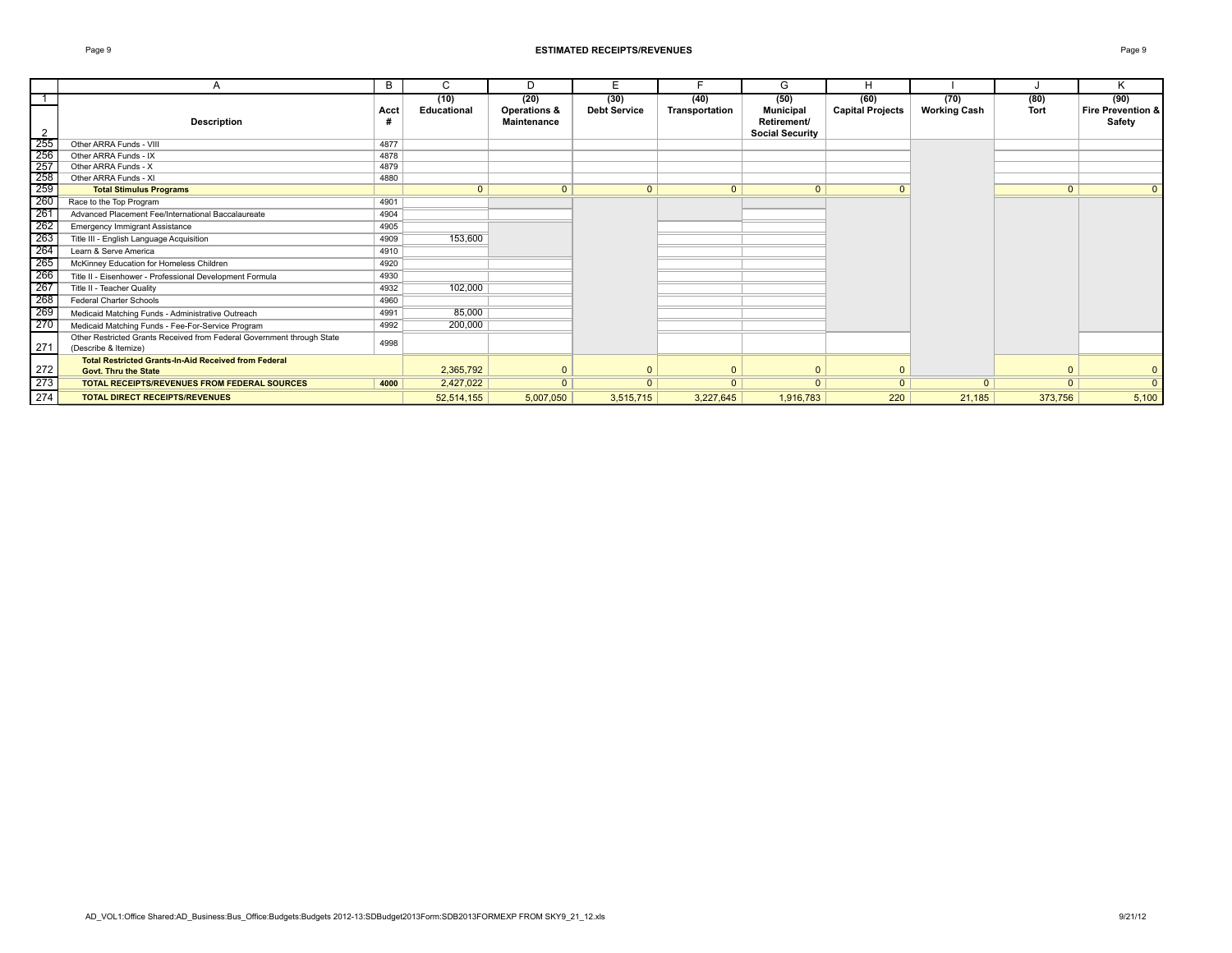#### Page 11 **ESTIMATED DISBURSEMENTS/EXPENDITURES** Page 11

| ar |  |  |
|----|--|--|
|----|--|--|

|                       | Α                                                                                        | B            | C               | D                           | Е                            | F                              | G                     | Н.                   |                              | J                                     | Κ                              |
|-----------------------|------------------------------------------------------------------------------------------|--------------|-----------------|-----------------------------|------------------------------|--------------------------------|-----------------------|----------------------|------------------------------|---------------------------------------|--------------------------------|
| $\overline{1}$        |                                                                                          |              | (100)           | (200)                       | (300)                        | (400)                          | (500)                 | (600)                | (700)                        | (800)                                 | (900)                          |
|                       |                                                                                          |              |                 |                             |                              |                                |                       |                      |                              |                                       |                                |
| $\overline{2}$        | <b>Description</b>                                                                       | Funct<br>#   | <b>Salaries</b> | Employee<br><b>Benefits</b> | Purchased<br><b>Services</b> | Supplies &<br><b>Materials</b> | <b>Capital Outlay</b> | <b>Other Objects</b> | Non-Capitalized<br>Equipment | <b>Termination</b><br><b>Benefits</b> | Total                          |
| 3                     | 10 - EDUCATIONAL FUND (ED)                                                               |              |                 |                             |                              |                                |                       |                      |                              |                                       |                                |
| $\overline{4}$        | <b>INSTRUCTION (ED)</b>                                                                  |              |                 |                             |                              |                                |                       |                      |                              |                                       |                                |
| 5                     | Regular Programs                                                                         | 1100         | 18,752,035      | 3,495,789                   | 454,403                      | 672,234                        | 20,500                | 9,179                | $\mathbf{0}$                 | 0                                     | 23,404,140                     |
| $6\overline{6}$       | Pre-K Programs                                                                           | 1125         | 112,176         | 13,891                      | 2,100                        | 7,050                          |                       |                      |                              |                                       | 135,217                        |
| $\overline{7}$        | Special Education Programs (Functions 1200 - 1220)                                       | 1200         | 3,995,979       | 1,005,953                   | 815,300                      | 70,701                         | 38,000                | 5,700                |                              |                                       | 5,931,633                      |
| $^8$                  | Special Education Programs Pre-K                                                         | 1225         |                 |                             |                              |                                |                       |                      |                              |                                       | $\mathbf{0}$                   |
| 9                     | Remedial and Supplemental Programs K-12                                                  | 1250         |                 |                             |                              |                                |                       |                      |                              |                                       | $\overline{0}$                 |
| 10<br>11              | Remedial and Supplemental Programs Pre-K                                                 | 1275<br>1300 |                 |                             |                              |                                |                       |                      |                              |                                       | $\overline{0}$<br>$\mathbf{0}$ |
| 12                    | Adult/Continuing Education Programs<br>CTE Programs                                      | 1400         |                 |                             |                              |                                |                       |                      |                              |                                       | $\mathbf{0}$                   |
| 13                    | Interscholastic Programs                                                                 | 1500         |                 |                             |                              |                                |                       |                      |                              |                                       | $\mathbf{0}$                   |
| $\overline{14}$       | Summer School Programs                                                                   | 1600         | 260,801         |                             |                              | 6,000                          |                       |                      |                              |                                       | 266,801                        |
| 15                    | Gifted Programs                                                                          | 1650         | 750,637         | 87,369                      | 6,500                        | 3,200                          |                       |                      |                              |                                       | 847,706                        |
| 16                    | <b>Driver's Education Programs</b>                                                       | 1700         |                 |                             |                              |                                |                       |                      |                              |                                       | $\mathbf{0}$                   |
| 17                    | <b>Bilingual Programs</b>                                                                | 1800         | 2,229,178       | 373,263                     |                              | 46,489                         |                       |                      |                              |                                       | 2,648,930                      |
| 18                    | Truant Alternative & Optional Programs                                                   | 1900         | $\mathbf 0$     | 0                           | $\mathbf 0$                  | 0                              | 0                     | 0                    | $\mathbf{0}$                 | 0                                     | $\overline{0}$                 |
| 19<br>$\overline{20}$ | Pre-K Programs - Private Tuition                                                         | 1910         |                 |                             |                              |                                |                       |                      |                              |                                       | $\mathbf{0}$<br>$\Omega$       |
| $\overline{21}$       | Regular K-12 Programs Private Tuition<br>Special Education Programs K-12 Private Tuition | 1911<br>1912 |                 |                             |                              |                                |                       | 3,383,699            |                              |                                       | 3,383,699                      |
| $\overline{22}$       | Special Education Programs Pre-K Tuition                                                 | 1913         |                 |                             |                              |                                |                       |                      |                              |                                       | $\mathbf{0}$                   |
| 23                    | Remedial/Supplemental Programs K-12 Private Tuition                                      | 1914         |                 |                             |                              |                                |                       |                      |                              |                                       | $\overline{0}$                 |
|                       | Remedial/Supplemental Programs Pre-K Private Tuition                                     | 1915         |                 |                             |                              |                                |                       |                      |                              |                                       | $\overline{0}$                 |
| $\frac{24}{25}$       | Adult/Continuing Education Programs Private Tuition                                      | 1916         |                 |                             |                              |                                |                       |                      |                              |                                       | $\overline{0}$                 |
|                       | CTE Programs Private Tuition                                                             | 1917         |                 |                             |                              |                                |                       |                      |                              |                                       | $\mathbf{0}$                   |
| 27                    | Interscholastic Programs Private Tuition                                                 | 1918         |                 |                             |                              |                                |                       |                      |                              |                                       | $\mathbf{0}$                   |
| $\frac{1}{28}$        | Summer School Programs Private Tuition                                                   | 1919         |                 |                             |                              |                                |                       |                      |                              |                                       | $\mathbf{0}$                   |
| $\overline{29}$       | Gifted Programs Private Tuition                                                          | 1920         |                 |                             |                              |                                |                       |                      |                              |                                       | $\mathbf{0}$                   |
| 30                    | <b>Bilingual Programs Private Tuition</b>                                                | 1921         |                 |                             |                              |                                |                       |                      |                              |                                       | $\mathbf{0}$                   |
| 31                    | Truants Alternative/Opt Ed Programs Private Tuition                                      | 1922         |                 |                             |                              |                                |                       |                      |                              |                                       | $\mathbf{0}$                   |
| 32                    | <b>Total Instruction<sup>14</sup></b>                                                    | 1000         | 26,100,806      | 4,976,265                   | 1,278,303                    | 805,674                        | 58,500                | 3,398,578            | $\overline{0}$               | $\mathbf{0}$                          | 36,618,126                     |
| 33                    | <b>SUPPORT SERVICES (ED)</b>                                                             |              |                 |                             |                              |                                |                       |                      |                              |                                       |                                |
| 34                    | <b>Support Services - Pupil</b>                                                          |              |                 |                             |                              |                                |                       |                      |                              |                                       |                                |
| 35                    | Attendance & Social Work Services                                                        | 2110         | 1,406,216       | 205,932                     | 9,520                        | 3,246                          |                       |                      |                              | 18,531                                | 1,643,445                      |
| 36<br>37              | Guidance Services<br><b>Health Services</b>                                              | 2120<br>2130 | 242,938         | 65,809                      | 6,000<br>3,500               | 500<br>5,345                   | 2,800                 |                      |                              |                                       | 6,500<br>320,392               |
| 38                    | Psychological Services                                                                   | 2140         | 608,443         | 105,970                     |                              | 1,671                          |                       |                      |                              |                                       | 716,084                        |
| 39                    | Speech Pathology & Audiology Services                                                    | 2150         | 1,445,862       | 171,636                     |                              | 2,494                          |                       |                      |                              |                                       | 1,619,992                      |
| 40                    | Other Support Services - Pupils (Describe & Itemize)                                     | 2190         |                 |                             |                              |                                |                       |                      |                              |                                       | $\Omega$                       |
| 41                    | <b>Total Support Services - Pupil</b>                                                    | 2100         | 3,703,459       | 549,347                     | 19,020                       | 13,256                         | 2,800                 | 0 <sup>1</sup>       | 0                            | 18,531                                | 4,306,413                      |
| 42                    | <b>Support Services - Instructional Staff</b>                                            |              |                 |                             |                              |                                |                       |                      |                              |                                       |                                |
|                       | Improvement of Instruction Services                                                      | 2210         | 844,454         | 105,982                     | 48,229                       | 18,790                         |                       | 5,500                |                              | 31,108                                | 1,054,063                      |
| $\frac{43}{44}$       | <b>Educational Media Services</b>                                                        | 2220         | 2,117,959       | 289,742                     | 226,995                      | 631,494                        | 258,700               |                      |                              | 26,190                                | 3,551,080                      |
| 45                    | Assessment & Testing                                                                     | 2230         |                 |                             | 82,000                       | 18,000                         |                       |                      |                              |                                       | 100,000                        |
| 46                    | <b>Total Support Services - Instructional Staff</b>                                      | 2200         | 2,962,413       | 395,724                     | 357,224                      | 668,284                        | 258,700               | 5,500                | $\overline{0}$               | 57,298                                | 4,705,143                      |
| 47                    | <b>Support Services - General Administration</b>                                         |              |                 |                             |                              |                                |                       |                      |                              |                                       |                                |
| 48                    | Board of Education Services                                                              | 2310         |                 |                             | 363,050                      | 10,750                         | 2,000                 | 30,500               |                              |                                       | 406,300                        |
| 49                    | <b>Executive Administration Services</b>                                                 | 2320         | 314,081         | 67,317                      | 10,244                       | 1,000                          | 500                   | 8,500                |                              | 1,038                                 | 402,680                        |
| 50                    | Special Area Administration Services                                                     | 2330         | 7,850           |                             | 2,000                        | 1,000                          |                       |                      |                              |                                       | 10,850                         |
| 51                    | <b>Tort Immunity Services</b>                                                            | 2360 -       |                 |                             |                              |                                |                       |                      |                              |                                       |                                |
| 52                    |                                                                                          | 2370         | 321,931         | 67,317                      | 375,294                      | 12,750                         | 2,500                 | 39,000               | $\overline{0}$               | 1,038                                 | $\overline{0}$<br>819,830      |
|                       | <b>Total Support Services - General Administration</b>                                   | 2300         |                 |                             |                              |                                |                       |                      |                              |                                       |                                |
| 53<br>54              | <b>Support Services - School Administration</b><br>Office of the Principal Services      | 2410         | 1,829,578       | 375,001                     | 28,026                       | 52,388                         | 4,750                 | 10,841               |                              | 32,729                                | 2,333,313                      |
|                       | Other Support Services - School Administration                                           | 2490         |                 |                             |                              |                                |                       |                      |                              |                                       |                                |
|                       | (Describe & Itemize)                                                                     |              |                 |                             |                              |                                |                       |                      |                              |                                       | $\mathbf{0}$                   |
| $\frac{55}{56}$       | <b>Total Support Services - School Administration</b>                                    | 2400         | 1,829,578       | 375,001                     | 28,026                       | 52,388                         | 4,750                 | 10,841               | 0                            | 32,729                                | 2,333,313                      |
| 57                    | <b>Support Services - Business</b>                                                       |              |                 |                             |                              |                                |                       |                      |                              |                                       |                                |
| 58                    | Direction of Business Support Services                                                   | 2510         | 225,930         | 33,954                      | 11,095                       | 2,000                          |                       | 2,500                |                              |                                       | 275,479                        |
| 59                    | <b>Fiscal Services</b>                                                                   | 2520         | 153,782         | 23,247                      | 24,500                       | 23,500                         |                       |                      |                              |                                       | 225,029                        |
| 60                    | Operation & Maintenance of Plant Services                                                | 2540         |                 |                             |                              |                                |                       |                      |                              |                                       | $\overline{0}$                 |
| 61                    | <b>Pupil Transportation Services</b>                                                     | 2550         |                 |                             | 83,382                       |                                |                       |                      |                              |                                       | 83,382                         |
| 62                    | <b>Food Services</b>                                                                     | 2560         | 539,363         | 237,853                     | 33,672                       | 729,250                        | 26,800                | 3,800                |                              |                                       | 1,570,738                      |
| 63                    | <b>Internal Services</b>                                                                 | 2570         |                 |                             |                              |                                |                       |                      |                              |                                       | $\overline{0}$                 |
| 64                    | <b>Total Support Services - Business</b>                                                 | 2500         | 919,075         | 295,054                     | 152,649                      | 754,750                        | 26,800                | 6,300                | $\mathbf{0}$                 | $\mathbf{0}$                          | 2,154,628                      |
| 65                    | <b>Support Services - Central</b>                                                        |              |                 |                             |                              |                                |                       |                      |                              |                                       |                                |
| 66                    | Direction of Central Support Services                                                    | 2610         |                 |                             |                              |                                |                       |                      |                              |                                       | 0                              |
| 67<br>68              | Planning, Research, Development & Evaluation Services<br>Information Services            | 2620         | 215,034         | 46,469                      | 96,695                       | 16,500                         | 1,500                 | 4,000                |                              |                                       | $\mathbf{0}$<br>380,198        |
|                       |                                                                                          | 2630         |                 |                             |                              |                                |                       |                      |                              |                                       |                                |

AD\_VOL1:Office Shared:AD\_Business:Bus\_Office:Budgets:Budgets:2012-13:SDBudget2013Form:SDB2013FORMEXP FROM SKY9\_21\_12.xls 9/21/12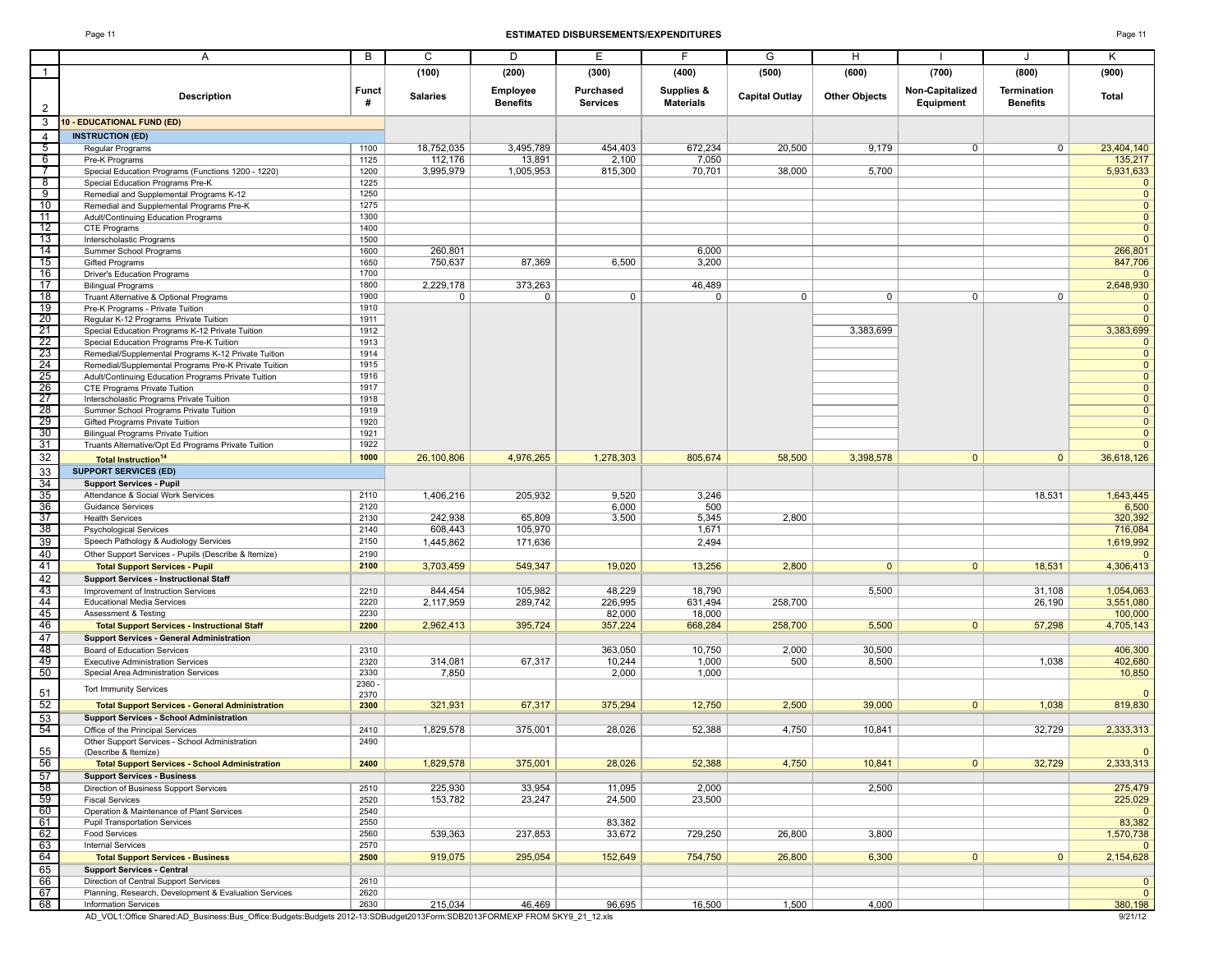#### Page 12 **ESTIMATED DISBURSEMENTS/EXPENDITURES** Page 12

|--|--|--|

|                  | Α                                                                                                               | B            | $\overline{c}$  | D               | Ε               | F                | G                     | $\overline{H}$       |                 | J               | Κ                              |
|------------------|-----------------------------------------------------------------------------------------------------------------|--------------|-----------------|-----------------|-----------------|------------------|-----------------------|----------------------|-----------------|-----------------|--------------------------------|
| $\overline{1}$   |                                                                                                                 |              | (100)           | (200)           | (300)           | (400)            | (500)                 | (600)                | (700)           | (800)           | (900)                          |
|                  |                                                                                                                 | Funct        |                 | Employee        | Purchased       | Supplies &       |                       |                      | Non-Capitalized | Termination     |                                |
| 2                | <b>Description</b>                                                                                              | #            | <b>Salaries</b> | <b>Benefits</b> | <b>Services</b> | <b>Materials</b> | <b>Capital Outlay</b> | <b>Other Objects</b> | Equipment       | <b>Benefits</b> | Total                          |
| 69               | <b>Staff Services</b>                                                                                           | 2640         | 482,930         | 209,346         | 161,995         | 10,000           | 5,000                 | 14,000               |                 |                 | 883,271                        |
| 70               | Data Processing Services                                                                                        | 2660         |                 |                 |                 |                  |                       |                      |                 |                 | $\mathbf{0}$                   |
| 71               | <b>Total Support Services - Central</b>                                                                         | 2600         | 697,964         | 255,815         | 258,690         | 26,500           | 6,500                 | 18,000               | $\mathbf{0}$    | $\mathbf{0}$    | 1,263,469                      |
| 72               | Other Support Services (Describe & Itemize)                                                                     | 2900         |                 |                 |                 |                  |                       |                      |                 |                 | $\Omega$                       |
| 73               | <b>Total Support Services</b>                                                                                   | 2000         | 10,434,420      | 1,938,258       | 1,190,903       | 1,527,928        | 302,050               | 79,641               | $\overline{0}$  | 109,596         | 15,582,796                     |
| 74               | <b>COMMUNITY SERVICES (ED)</b>                                                                                  | 3000         | 13,601          | 4,679           | 16,175          |                  |                       |                      |                 |                 | 34,455                         |
| 75               | PAYMENTS TO OTHER DISTRICTS & GOVT UNITS (ED)                                                                   |              |                 |                 |                 |                  |                       |                      |                 |                 |                                |
| 76               | Payments to Other Govt Units (In-State)                                                                         |              |                 |                 |                 |                  |                       |                      |                 |                 |                                |
| -77<br>78        | Payments for Regular Programs<br>Payments for Special Education Programs                                        | 4110<br>4120 |                 |                 |                 |                  |                       |                      |                 |                 | $\mathbf{0}$<br>$\overline{0}$ |
| 79               | Payments for Adult/Continuing Education Programs                                                                | 4130         |                 |                 |                 |                  |                       |                      |                 |                 | $\mathbf{0}$                   |
| 80               | Payments for CTE Programs                                                                                       | 4140         |                 |                 |                 |                  |                       |                      |                 |                 | $\mathbf{0}$                   |
| 81               | Payments for Community College Programs                                                                         | 4170         |                 |                 |                 |                  |                       |                      |                 |                 | $\mathbf{0}$                   |
| 82               | Other Payments to In-State Govt Units (Describe & Itemize)                                                      | 4190         |                 |                 | 669,821         |                  |                       |                      |                 |                 | 669,821                        |
|                  | <b>Total Payments to Districts and Other Govt Units</b>                                                         | 4100         |                 |                 |                 |                  |                       |                      |                 |                 |                                |
| 83               | (In-State)                                                                                                      |              |                 |                 | 669,821         |                  |                       | $\Omega$             |                 |                 | 669,821                        |
| 84<br>85         | Payments for Regular Programs - Tuition                                                                         | 4210<br>4220 |                 |                 |                 |                  |                       |                      |                 |                 | $\mathbf{0}$<br>$\mathbf{0}$   |
| 86               | Payments for Special Education Programs - Tuition<br>Payments for Adult/Continuing Education Programs - Tuition | 4230         |                 |                 |                 |                  |                       |                      |                 |                 | $\mathbf{0}$                   |
| 87               | Payments for CTE Programs - Tuition                                                                             | 4240         |                 |                 |                 |                  |                       |                      |                 |                 | $\mathbf{0}$                   |
| 88               | Payments for Community College Programs - Tuition                                                               | 4270         |                 |                 |                 |                  |                       |                      |                 |                 | $\mathbf{0}$                   |
| 89               | Payments for Other Programs - Tuition                                                                           | 4280         |                 |                 |                 |                  |                       |                      |                 |                 | $\mathbf{0}$                   |
| 90               | Other Payments to In-State Govt Units                                                                           | 4290         |                 |                 |                 |                  |                       |                      |                 |                 | $\mathbf{0}$                   |
| 91               | <b>Total Payments to Other Dist &amp; Govt Units - Tuition</b><br>(In State)                                    | 4200         |                 |                 |                 |                  |                       | $\Omega$             |                 |                 | $\mathbf{0}$                   |
| 92               | Payments for Regular Programs - Transfers                                                                       | 4310         |                 |                 |                 |                  |                       |                      |                 |                 | $\mathbf{0}$                   |
| 93               | Payments for Special Education Programs - Transfers                                                             | 4320         |                 |                 |                 |                  |                       |                      |                 |                 | $\mathbf{0}$                   |
| 94               | Payments for Adult/Continuing Ed Programs - Transfers                                                           | 4330         |                 |                 |                 |                  |                       |                      |                 |                 | $\mathbf{0}$                   |
| 95               | Payments for CTE Programs - Transfers                                                                           | 4340         |                 |                 |                 |                  |                       |                      |                 |                 | $\mathbf{0}$                   |
| 96               | Payments for Community College Program - Transfers                                                              | 4370         |                 |                 |                 |                  |                       |                      |                 |                 | $\mathbf{0}$                   |
| 97               | Payments for Other Programs - Transfers                                                                         | 4380         |                 |                 |                 |                  |                       |                      |                 |                 | $\mathbf{0}$                   |
| 98               | Other Payments to In-State Govt Units - Transfers<br>Total Payments to Other District & Govt Units -            | 4390<br>4300 |                 |                 |                 |                  |                       |                      |                 |                 | $\mathbf{0}$                   |
| 99               | <b>Transfers (In State)</b>                                                                                     |              |                 |                 | $\overline{0}$  |                  |                       | $\Omega$             |                 |                 | $\mathbf{0}$                   |
| 100              | Payments to Other District & Govt Units (Out of State)                                                          | 4400         |                 |                 |                 |                  |                       |                      |                 |                 | $\overline{0}$                 |
| 101              | <b>Total Payments to Other District &amp; Govt Units</b>                                                        | 4000         |                 |                 | 669,821         |                  |                       | $\overline{0}$       |                 |                 | 669,821                        |
| 102              | <b>DEBT SERVICE (ED)</b>                                                                                        |              |                 |                 |                 |                  |                       |                      |                 |                 |                                |
| 103              | Debt Service - Interest on Short-Term Debt                                                                      |              |                 |                 |                 |                  |                       |                      |                 |                 |                                |
| 104              | <b>Tax Anticipation Warrants</b>                                                                                | 5110         |                 |                 |                 |                  |                       |                      |                 |                 | $\mathbf{0}$                   |
| 105              | <b>Tax Anticipation Notes</b>                                                                                   | 5120         |                 |                 |                 |                  |                       | 0                    |                 |                 | $\mathbf{0}$                   |
| 106<br>107       | Corporate Personal Property Repl Tax Anticipated Notes                                                          | 5130         |                 |                 |                 |                  |                       |                      |                 |                 | $\mathbf{0}$<br>$\overline{0}$ |
| 108              | State Aid Anticipation Certificates<br>Other Interest on Short-Term Debt                                        | 5140<br>5150 |                 |                 |                 |                  |                       | 110,000              |                 |                 | 110,000                        |
| 109              | <b>Total Debt Service - Interest on Short-Term Debt</b>                                                         | 5100         |                 |                 |                 |                  |                       | 110,000              |                 |                 | 110,000                        |
| 110              | Debt Service - Interest on Long-Term Debt                                                                       | 5200         |                 |                 |                 |                  |                       |                      |                 |                 | $\mathbf{0}$                   |
| 111              | <b>Total Debt Service</b>                                                                                       | 5000         |                 |                 |                 |                  |                       | 110,000              |                 |                 | 110,000                        |
| 112              | <b>PROVISION FOR CONTINGENCIES (ED)</b>                                                                         | 6000         |                 |                 |                 |                  |                       |                      |                 |                 | $\Omega$                       |
| 113              | <b>Total Direct Disbursements/Expenditures</b>                                                                  |              | 36.548.827      | 6.919.202       | 3,155,202       | 2,333,602        | 360,550               | 3,588,219            | $\mathbf{0}$    | 109,596         | 53,015,198                     |
|                  | Excess (Deficiency) of Receipts/Revenues Over                                                                   |              |                 |                 |                 |                  |                       |                      |                 |                 |                                |
| 114              | Disbursements/Expenditures                                                                                      |              |                 |                 |                 |                  |                       |                      |                 |                 | (501, 043)                     |
| াাচ              |                                                                                                                 |              |                 |                 |                 |                  |                       |                      |                 |                 |                                |
|                  | 116 20 - OPERATIONS AND MAINTENANCE FUND (O&M)                                                                  |              |                 |                 |                 |                  |                       |                      |                 |                 |                                |
| 117              | <b>SUPPORT SERVICES (O&amp;M)</b>                                                                               |              |                 |                 |                 |                  |                       |                      |                 |                 |                                |
| 118              | <b>Support Services - Pupil</b>                                                                                 |              |                 |                 |                 |                  |                       |                      |                 |                 |                                |
| $\overline{119}$ | Other Support Services - Pupils (Describe & Itemize)                                                            | 2190         |                 |                 |                 |                  |                       |                      |                 |                 | $\overline{0}$                 |
| 120<br>121       | <b>Support Services - Business</b><br>Direction of Business Support Services                                    | 2510         |                 |                 |                 |                  |                       |                      |                 |                 | $\overline{0}$                 |
| 122              | Facilities Acquisition & Construction Services                                                                  | 2530         |                 |                 | 50,000          |                  | 19,500                |                      |                 |                 | 69,500                         |
| 123              | Operation & Maintenance of Plant Services                                                                       | 2540         | 1,796,124       | 602,755         | 609,206         | 1,132,650        | 427,000               |                      |                 |                 | 4,567,735                      |
| 124              | <b>Pupil Transportation Services</b>                                                                            | 2550         |                 |                 |                 |                  |                       |                      |                 |                 | $\mathbf{0}$                   |
| 125              | Food Services                                                                                                   | 2560         |                 |                 |                 |                  |                       |                      |                 |                 | $\overline{0}$                 |
| 126              | <b>Total Support Services - Business</b>                                                                        | 2500         | 1,796,124       | 602,755         | 659,206         | 1,132,650        | 446,500               | $\mathbf{0}$         | $\mathbf{0}$    | $\overline{0}$  | 4,637,235                      |
| 127              | Other Support Services (Describe & Itemize)                                                                     | 2900         |                 |                 |                 |                  |                       |                      |                 |                 | $\mathbf{0}$                   |
| 128              | <b>Total Support Services</b>                                                                                   | 2000         | 1,796,124       | 602,755         | 659,206         | 1,132,650        | 446,500               | 0                    | 0               | 0               | 4,637,235                      |
| 129              | <b>COMMUNITY SERVICES (O&amp;M)</b>                                                                             | 3000         |                 |                 |                 |                  |                       |                      |                 |                 | $\mathbf{0}$                   |
| 130              | PAYMENTS TO OTHER DISTRICTS & GOVT UNITS (O&M)                                                                  |              |                 |                 |                 |                  |                       |                      |                 |                 |                                |

AD\_VOL1:Office Shared:AD\_Business:Bus\_Office:Budgets:Budgets 2012-13:SDBudget2013Form:SDB2013FORMEXP FROM SKY9\_21\_12.xls 9/21/12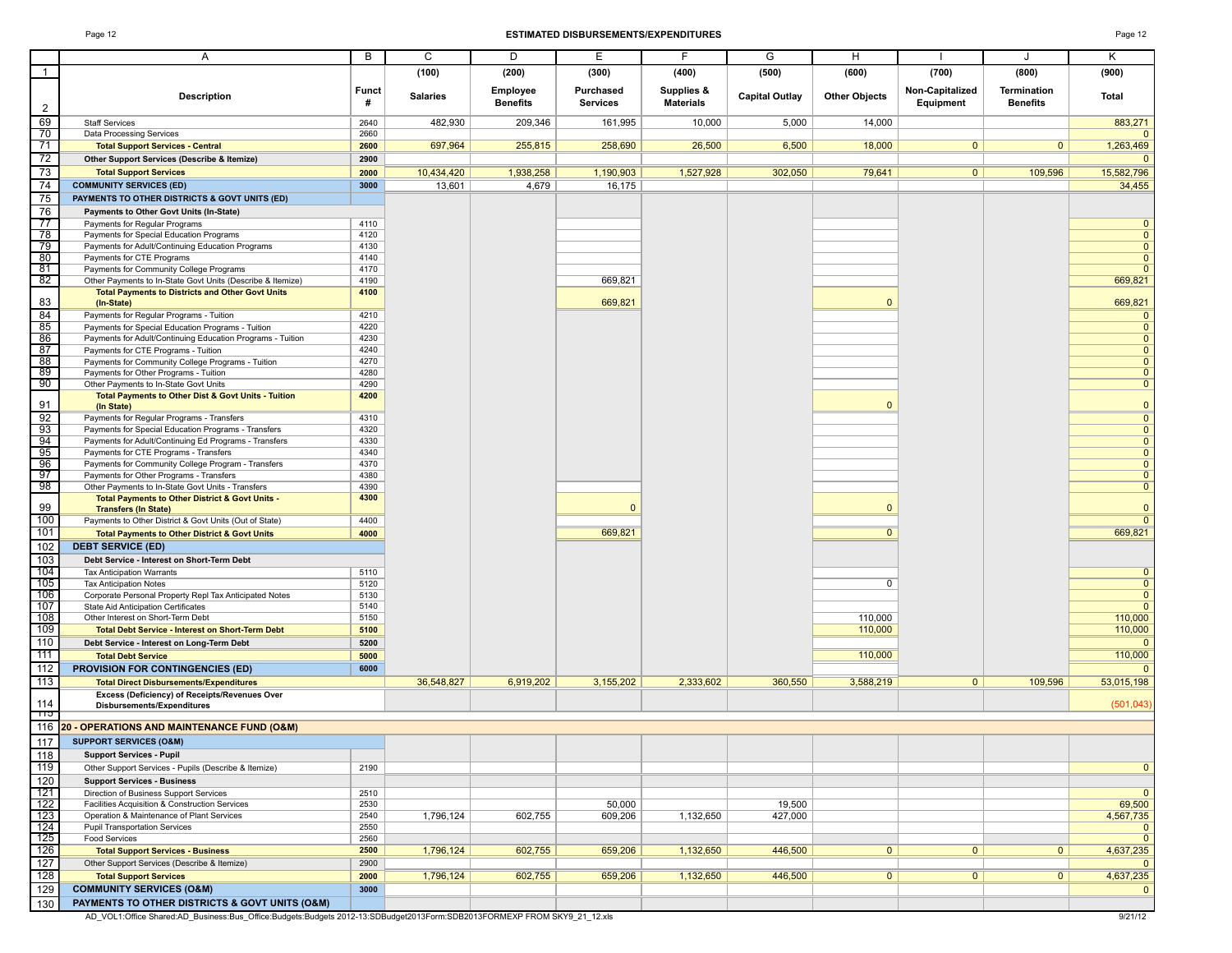#### Page 13 **ESTIMATED DISBURSEMENTS/EXPENDITURES** Page 13

|                | Α                                                                                                          | B                 | C               | D                           | E.                           |                                | G                     | H                    |                              | J                              | Κ              |
|----------------|------------------------------------------------------------------------------------------------------------|-------------------|-----------------|-----------------------------|------------------------------|--------------------------------|-----------------------|----------------------|------------------------------|--------------------------------|----------------|
| $\overline{1}$ |                                                                                                            |                   | (100)           | (200)                       | (300)                        | (400)                          | (500)                 | (600)                | (700)                        | (800)                          | (900)          |
|                | <b>Description</b>                                                                                         | <b>Funct</b><br># | <b>Salaries</b> | Employee<br><b>Benefits</b> | Purchased<br><b>Services</b> | Supplies &<br><b>Materials</b> | <b>Capital Outlay</b> | <b>Other Objects</b> | Non-Capitalized<br>Equipment | Termination<br><b>Benefits</b> | Total          |
| $\overline{2}$ |                                                                                                            |                   |                 |                             |                              |                                |                       |                      |                              |                                |                |
| 131            | Payments to Other Govt Units (In-State)                                                                    |                   |                 |                             |                              |                                |                       |                      |                              |                                |                |
| 132            | Payments for Special Education Programs                                                                    | 4120              |                 |                             | 3,500                        |                                |                       |                      |                              |                                | 3,500          |
| 133            | Payments for CTE Program                                                                                   | 4140              |                 |                             |                              |                                |                       |                      |                              |                                | $\mathbf{0}$   |
| 134            | Other Payments to In-State Govt Units (Describe & Itemize)                                                 | 4190              |                 |                             |                              |                                |                       |                      |                              |                                | $\overline{0}$ |
| 135            | <b>Total Payments to Other Govt Units (In-State)</b>                                                       | 4100              |                 |                             | 3,500                        |                                |                       | $\mathbf{0}$         |                              |                                | 3,500          |
| 136            | Payments to Other Govt Units (Out of State) <sup>14</sup>                                                  | 4400              |                 |                             |                              |                                |                       |                      |                              |                                | $\mathbf{0}$   |
| 137            | <b>Total Payments to Other District and Govt Unit</b>                                                      | 4000              |                 |                             | 3,500                        |                                |                       | $\overline{0}$       |                              |                                | 3,500          |
| 138            | <b>DEBT SERVICE (O&amp;M)</b>                                                                              |                   |                 |                             |                              |                                |                       |                      |                              |                                |                |
| 139            | Debt Service - Interest on Short-Term Debt                                                                 |                   |                 |                             |                              |                                |                       |                      |                              |                                |                |
| 140            | <b>Tax Anticipation Warrants</b>                                                                           | 5110              |                 |                             |                              |                                |                       |                      |                              |                                | $\mathbf{0}$   |
| 141            | <b>Tax Anticipation Notes</b>                                                                              | 5120              |                 |                             |                              |                                |                       |                      |                              |                                | $\mathbf{0}$   |
| 142            | Corporate Personal Prop Repl Tax Anticipated Notes                                                         | 5130              |                 |                             |                              |                                |                       |                      |                              |                                | $\mathbf{0}$   |
| 143            | State Aid Anticipation Certificates                                                                        | 5140              |                 |                             |                              |                                |                       |                      |                              |                                | $\mathbf{0}$   |
| 144            | Other Interest on Short-Term Debt (Describe & Itemize)                                                     | 5150              |                 |                             |                              |                                |                       |                      |                              |                                | $\mathbf{0}$   |
| 145            | <b>Total Debt Service - Interest on Short-Term Debt</b>                                                    | 5100              |                 |                             |                              |                                |                       | $\mathbf{0}$         |                              |                                | $\mathbf{0}$   |
| 146            | Debt Service - Interest on Long-Term Debt                                                                  | 5200              |                 |                             |                              |                                |                       |                      |                              |                                | $\mathbf{0}$   |
| 147            |                                                                                                            |                   |                 |                             |                              |                                |                       | $\overline{0}$       |                              |                                |                |
|                | <b>Total Debt Service</b>                                                                                  | 5000              |                 |                             |                              |                                |                       |                      |                              |                                | $\mathbf 0$    |
| 148            | <b>PROVISION FOR CONTINGENCIES (O&amp;M)</b>                                                               | 6000              |                 |                             |                              |                                |                       |                      |                              |                                | $\mathbf{0}$   |
| 149            | <b>Total Direct Disbursements/Expenditures</b>                                                             |                   | 1.796.124       | 602,755                     | 662,706                      | 1,132,650                      | 446,500               | $\overline{0}$       | $\mathbf{0}$                 | $\mathbf{0}$                   | 4,640,735      |
|                | Excess (Deficiency) of Receipts/Revenues Over                                                              |                   |                 |                             |                              |                                |                       |                      |                              |                                |                |
| 150<br>ाञा     | <b>Disbursements/Expenditures</b>                                                                          |                   |                 |                             |                              |                                |                       |                      |                              |                                | 366,315        |
| 152            | 30 - DEBT SERVICE FUND (DS)                                                                                |                   |                 |                             |                              |                                |                       |                      |                              |                                |                |
| 153            | PAYMENTS TO OTHER DISTRICTS & GOVT UNITS (DS)                                                              | 4000              |                 |                             |                              |                                |                       | 0                    |                              |                                | $\mathbf{0}$   |
| 154            | <b>DEBT SERVICE (DS)</b>                                                                                   |                   |                 |                             |                              |                                |                       |                      |                              |                                |                |
| 155            | Debt Service - Interest on Short-Term Debt                                                                 |                   |                 |                             |                              |                                |                       |                      |                              |                                |                |
| 156            | <b>Tax Anticipation Warrants</b>                                                                           | 5110              |                 |                             |                              |                                |                       |                      |                              |                                | $\mathbf{0}$   |
| 157            | <b>Tax Anticipation Notes</b>                                                                              | 5120              |                 |                             |                              |                                |                       |                      |                              |                                | $\mathbf{0}$   |
| 158            | Corporate Personal Prop Repl Tax Anticipation Notes                                                        | 5130              |                 |                             |                              |                                |                       |                      |                              |                                | $\mathbf{0}$   |
| 159            | State Aid Anticipation Certificates                                                                        | 5140              |                 |                             |                              |                                |                       | 665,900              |                              |                                | 665,900        |
| 160            | Other Interest on Short-Term Debt (Describe & Itemize)                                                     | 5150              |                 |                             |                              |                                |                       | 0                    |                              |                                | $\Omega$       |
| 161            | <b>Total Debt Service - Interest On Short-Term Debt</b>                                                    | 5100              |                 |                             |                              |                                |                       | 665,900              |                              |                                | 665,900        |
| 162            | Debt Service - Interest on Long-Term Debt                                                                  | 5200              |                 |                             |                              |                                |                       | 2,796,500            |                              |                                | 2,796,500      |
|                |                                                                                                            |                   |                 |                             |                              |                                |                       |                      |                              |                                |                |
| 163            | Debt Service - Payments of Principal on Long-Term Debt <sup>15</sup><br>(Lease/Purchase Principal Retired) | 5300              |                 |                             |                              |                                |                       |                      |                              |                                | $\mathbf{0}$   |
| 164            | Debt Service Other (Describe & Itemize)                                                                    | 5400              |                 |                             |                              |                                |                       | 5,000                |                              |                                | 5,000          |
| 165            | <b>Total Debt Service</b>                                                                                  | 5000              |                 |                             | $\mathbf{0}$                 |                                |                       | 3,467,400            |                              |                                | 3,467,400      |
| 166            | PROVISION FOR CONTINGENCIES (DS)                                                                           | 6000              |                 |                             |                              |                                |                       |                      |                              |                                | $\mathbf{0}$   |
| 167            | <b>Total Direct Disbursements/Expenditures</b>                                                             |                   |                 |                             | $\mathbf{0}$                 |                                |                       | 3,467,400            |                              |                                | 3,467,400      |
|                | Excess (Deficiency) of Receipts/Revenues Over                                                              |                   |                 |                             |                              |                                |                       |                      |                              |                                |                |
| 168            | Disbursements/Expenditures                                                                                 |                   |                 |                             |                              |                                |                       |                      |                              |                                | 48,315         |
| न्जर           |                                                                                                            |                   |                 |                             |                              |                                |                       |                      |                              |                                |                |
| 170            | 40 - TRANSPORTATION FUND (TR)                                                                              |                   |                 |                             |                              |                                |                       |                      |                              |                                |                |
| 171            | <b>SUPPORT SERVICES (TR)</b>                                                                               |                   |                 |                             |                              |                                |                       |                      |                              |                                |                |
| 172            | <b>Support Services - Pupils</b>                                                                           |                   |                 |                             |                              |                                |                       |                      |                              |                                |                |
| 173            | Other Support Services - Pupils (Describe & Itemize)                                                       | 2190              |                 |                             |                              |                                |                       |                      |                              |                                | $\mathbf 0$    |
| 174            | <b>Support Services - Business</b>                                                                         |                   |                 |                             |                              |                                |                       |                      |                              |                                |                |
| 175            | <b>Pupil Transportation Services</b>                                                                       | 2550              | 85,901          | 23,848                      | 2,849,520                    | 6,800                          | 5,000                 |                      |                              |                                | 2,971,069      |
| 176            | Other Support Services (Describe & Itemize)                                                                | 2900              |                 |                             |                              |                                |                       |                      |                              |                                |                |
| 177            | <b>Total Support Services</b>                                                                              | 2000              | 85,901          | 23,848                      | 2,849,520                    | 6,800                          | 5,000                 | $\overline{0}$       | $\overline{0}$               | 0 <sup>1</sup>                 | 2,971,069      |
| 178            | <b>COMMUNITY SERVICES (TR)</b>                                                                             | 3000              |                 |                             |                              |                                |                       |                      |                              |                                |                |
| 179            | PAYMENTS TO OTHER DISTRICTS & GOVT UNITS (TR)                                                              |                   |                 |                             |                              |                                |                       |                      |                              |                                |                |
| 180            | Payments to Other Govt Units (In-State)                                                                    |                   |                 |                             |                              |                                |                       |                      |                              |                                |                |
| 181            | Payments for Regular Program                                                                               | 4110              |                 |                             |                              |                                |                       |                      |                              |                                | $\mathbf{0}$   |
| 182            | Payments for Special Education Programs                                                                    | 4120              |                 |                             |                              |                                |                       |                      |                              |                                | $\mathbf{0}$   |
| 183            | Payments for Adult/Continuing Education Programs                                                           | 4130              |                 |                             |                              |                                |                       |                      |                              |                                |                |
| 184            |                                                                                                            |                   |                 |                             |                              |                                |                       |                      |                              |                                | $\mathbf{0}$   |
|                | Payments for CTE Programs                                                                                  | 4140              |                 |                             |                              |                                |                       |                      |                              |                                | $\mathbf{0}$   |
| 185            | Payments for Community College Programs                                                                    | 4170              |                 |                             |                              |                                |                       |                      |                              |                                | $\mathbf 0$    |
| 186<br>187     | Other Payments to In-State Govt Units (Describe & Itemize)                                                 | 4190              |                 |                             |                              |                                |                       |                      |                              |                                | $\mathbf 0$    |
|                | <b>Total Payments to Other Govt Units (In-State)</b>                                                       | 4100              |                 |                             | $\mathbf{0}$                 |                                |                       | $\mathbf{0}$         |                              |                                | $\mathbf 0$    |
| 188            | Payments to Other Govt Units (Out-of-State)                                                                | 4400              |                 |                             |                              |                                |                       |                      |                              |                                | $\mathbf{0}$   |
| 189            | (Describe & Itemize)<br><b>Total Payments to Other Districts &amp; Govt Units</b>                          | 4000              |                 |                             | $\mathbf{0}$                 |                                |                       | $\mathbf{0}$         |                              |                                | $\overline{0}$ |
| 190            | <b>DEBT SERVICE (TR)</b>                                                                                   |                   |                 |                             |                              |                                |                       |                      |                              |                                |                |
|                |                                                                                                            |                   |                 |                             |                              |                                |                       |                      |                              |                                |                |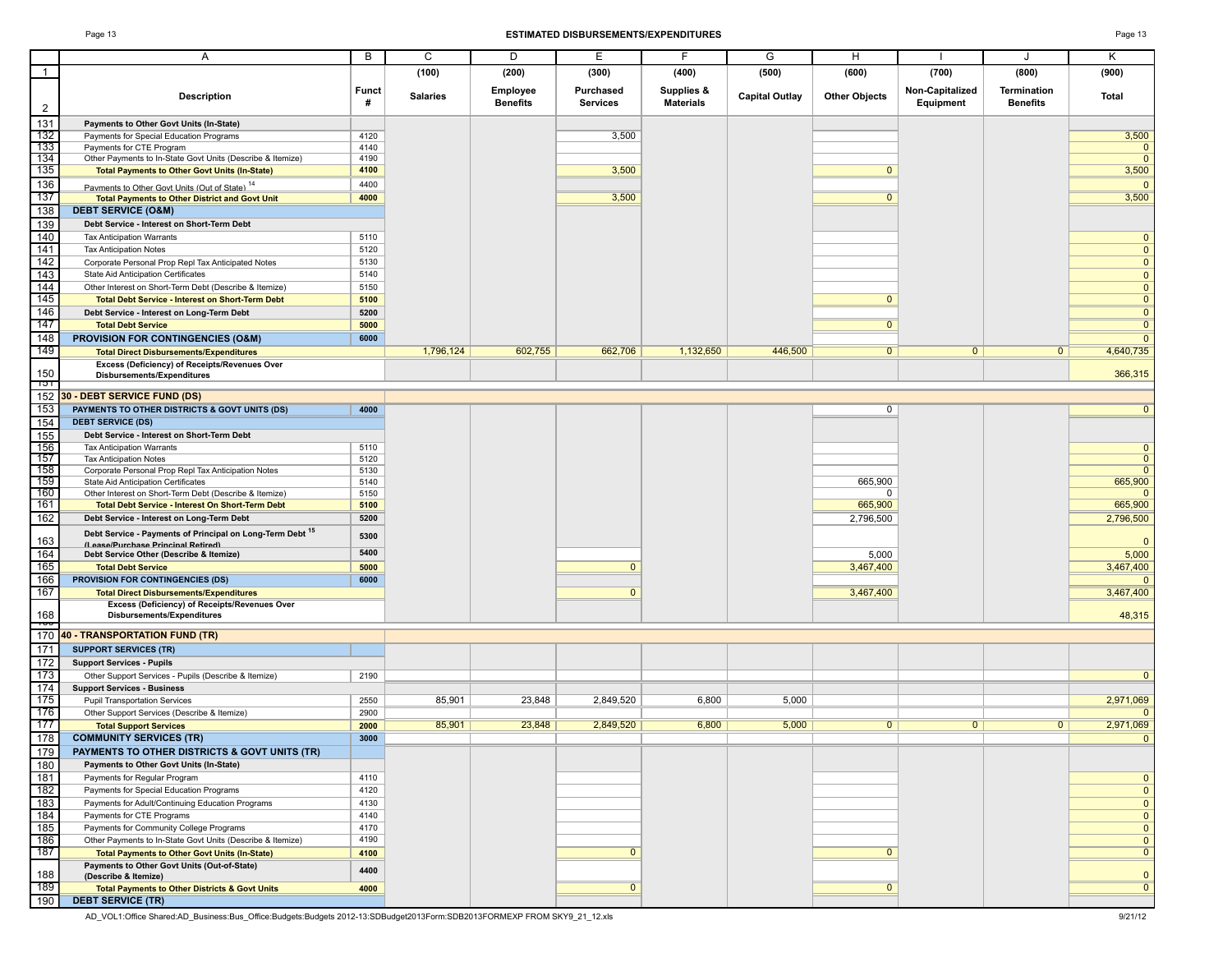#### Page 14 **ESTIMATED DISBURSEMENTS/EXPENDITURES** Page 14

| ٠ |
|---|
|---|

|                                        | A                                                                                             | В            | C               | D               | Е         | F                | G                     | H                    |                 | J               | Κ                                         |
|----------------------------------------|-----------------------------------------------------------------------------------------------|--------------|-----------------|-----------------|-----------|------------------|-----------------------|----------------------|-----------------|-----------------|-------------------------------------------|
| $\mathbf{1}$                           |                                                                                               |              | (100)           | (200)           | (300)     | (400)            | (500)                 | (600)                | (700)           | (800)           | (900)                                     |
|                                        |                                                                                               |              |                 |                 |           |                  |                       |                      |                 |                 |                                           |
|                                        | <b>Description</b>                                                                            | <b>Funct</b> | <b>Salaries</b> | Employee        | Purchased | Supplies &       | <b>Capital Outlay</b> | <b>Other Objects</b> | Non-Capitalized | Termination     | Total                                     |
| $\overline{2}$                         |                                                                                               | #            |                 | <b>Benefits</b> | Services  | <b>Materials</b> |                       |                      | Equipment       | <b>Benefits</b> |                                           |
| 191                                    | Debt Service - Interest on Short-Term Debt                                                    |              |                 |                 |           |                  |                       |                      |                 |                 |                                           |
| 192                                    | <b>Tax Anticipation Warrants</b>                                                              | 5110         |                 |                 |           |                  |                       |                      |                 |                 | $\mathbf{0}$                              |
| 193                                    | <b>Tax Anticipation Notes</b>                                                                 | 5120         |                 |                 |           |                  |                       |                      |                 |                 | $\overline{0}$                            |
| 194                                    | Corporate Personal Prop Repl Tax Anticipation Notes                                           | 5130         |                 |                 |           |                  |                       |                      |                 |                 | $\overline{\mathbf{0}}$                   |
| 195                                    | State Aid Anticipation Certificates                                                           | 5140         |                 |                 |           |                  |                       |                      |                 |                 | $\overline{0}$                            |
| 196<br>197                             | Other Interest on Short-Term Debt (Describe and Itemize)                                      | 5150         |                 |                 |           |                  |                       |                      |                 |                 | $\overline{\mathbf{0}}$<br>$\overline{0}$ |
|                                        | <b>Total Debt Service - Interest On Short-Term Debt</b>                                       | 5100         |                 |                 |           |                  |                       | $\mathbf{0}$         |                 |                 |                                           |
| 198                                    | Debt Service - Interest on Long-Term Debt                                                     | 5200<br>5300 |                 |                 |           |                  |                       |                      |                 |                 | $\mathsf 0$                               |
|                                        | Debt Service - Payments of Principal on Long-Term Debt 15                                     |              |                 |                 |           |                  |                       |                      |                 |                 |                                           |
| 199                                    | (Lease/Purchase Principal Retired)                                                            |              |                 |                 |           |                  |                       |                      |                 |                 | $\mathbf{0}$                              |
| 200<br>201                             | Debt Service - Other (Describe and Itemize)                                                   | 5400         |                 |                 |           |                  |                       |                      |                 |                 | $\mathbf 0$                               |
|                                        | <b>Total Debt Service</b>                                                                     | 5000         |                 |                 |           |                  |                       | $\overline{0}$       |                 |                 | $\overline{0}$                            |
| 202                                    | <b>PROVISION FOR CONTINGENCIES (TR)</b>                                                       | 6000         |                 |                 |           |                  |                       | 500                  |                 |                 | 500                                       |
| 203                                    | <b>Total Direct Disbursements/Expenditures</b>                                                |              | 85,901          | 23,848          | 2,849,520 | 6,800            | 5,000                 | 500                  | $\overline{0}$  | $\mathbf{0}$    | 2,971,569                                 |
| 204                                    | Excess (Deficiency) of Receipts/Revenues Over<br>Disbursements/Expenditures                   |              |                 |                 |           |                  |                       |                      |                 |                 | 256,076                                   |
| <b>ZU5</b>                             |                                                                                               |              |                 |                 |           |                  |                       |                      |                 |                 |                                           |
| 206                                    | 50 - MUNICIPAL RETIREMENT/SOC SEC FUND (MR/SS)                                                |              |                 |                 |           |                  |                       |                      |                 |                 |                                           |
| 207                                    | <b>INSTRUCTION (MR/SS)</b>                                                                    |              |                 |                 |           |                  |                       |                      |                 |                 |                                           |
| 208                                    | Regular Program                                                                               | 1100         |                 | 1,805,000       |           |                  |                       |                      |                 |                 | 1,805,000                                 |
| 209                                    | Pre-K Programs                                                                                | 1125         |                 |                 |           |                  |                       |                      |                 |                 | $\mathbf{0}$                              |
| 210                                    | Special Education Programs (Functions 1200-1220)                                              | 1200         |                 |                 |           |                  |                       |                      |                 |                 | $\overline{\mathbf{0}}$                   |
| 211<br>$\boxed{212}$                   | Special Education Programs Pre-K<br>Remedial and Supplemental Programs K-12                   | 1225<br>1250 |                 |                 |           |                  |                       |                      |                 |                 | $\overline{0}$<br>$\overline{0}$          |
| 213                                    | Remedial and Supplemental Programs Pre-K                                                      | 1275         |                 |                 |           |                  |                       |                      |                 |                 | $\overline{0}$                            |
|                                        | Adult/Continuing Education Programs                                                           | 1300         |                 |                 |           |                  |                       |                      |                 |                 | $\overline{0}$                            |
| $\frac{214}{215}$                      | CTE Programs                                                                                  | 1400         |                 |                 |           |                  |                       |                      |                 |                 | $\overline{0}$                            |
| 216                                    | Interscholastic Programs                                                                      | 1500         |                 |                 |           |                  |                       |                      |                 |                 | $\overline{0}$                            |
| 217                                    | Summer School Programs                                                                        | 1600         |                 |                 |           |                  |                       |                      |                 |                 | $\overline{0}$                            |
| $\overline{218}$                       | <b>Gifted Programs</b>                                                                        | 1650         |                 |                 |           |                  |                       |                      |                 |                 | $\overline{0}$                            |
| 219<br>220                             | Driver's Education Programs                                                                   | 1700<br>1800 |                 |                 |           |                  |                       |                      |                 |                 | $\overline{0}$<br>$\overline{0}$          |
|                                        | <b>Bilingual Programs</b><br>Truant Alternative & Optional Programs                           | 1900         |                 |                 |           |                  |                       |                      |                 |                 | $\mathbf{0}$                              |
| $\frac{221}{222}$                      | <b>Total Instruction</b>                                                                      | 1000         |                 | 1,805,000       |           |                  |                       |                      |                 |                 | 1,805,000                                 |
| 223                                    | <b>SUPPORT SERVICES (MR/SS)</b>                                                               |              |                 |                 |           |                  |                       |                      |                 |                 |                                           |
| 224                                    | <b>Support Services - Pupil</b>                                                               |              |                 |                 |           |                  |                       |                      |                 |                 |                                           |
|                                        | Attendance & Social Work Services                                                             | 2110         |                 |                 |           |                  |                       |                      |                 |                 | $\mathbf 0$                               |
| $\frac{225}{226}$                      | <b>Guidance Services</b>                                                                      | 2120         |                 |                 |           |                  |                       |                      |                 |                 | $\overline{0}$                            |
| 227                                    | <b>Health Services</b>                                                                        | 2130         |                 |                 |           |                  |                       |                      |                 |                 | $\overline{\mathbf{0}}$                   |
| $\frac{228}{229}$                      | <b>Psychological Services</b>                                                                 | 2140         |                 |                 |           |                  |                       |                      |                 |                 | $\overline{0}$                            |
|                                        | Speech Pathology & Audiology Services                                                         | 2150<br>2190 |                 |                 |           |                  |                       |                      |                 |                 | $\overline{0}$                            |
| $\frac{230}{231}$                      | Other Support Services - Pupils (Describe & Itemize)<br><b>Total Support Services - Pupil</b> | 2100         |                 | $\mathbf{0}$    |           |                  |                       |                      |                 |                 | $\mathbf 0$<br>$\overline{0}$             |
|                                        | <b>Support Services - Instructional Staff</b>                                                 |              |                 |                 |           |                  |                       |                      |                 |                 |                                           |
| 232<br>233<br>234<br>235<br>236<br>236 | Improvement of Instruction Services                                                           | 2210         |                 |                 |           |                  |                       |                      |                 |                 | $\mathbf{0}$                              |
|                                        | <b>Educational Media Services</b>                                                             | 2220         |                 |                 |           |                  |                       |                      |                 |                 | $\overline{0}$                            |
|                                        | Assessment & Testing                                                                          | 2230         |                 |                 |           |                  |                       |                      |                 |                 | $\overline{0}$                            |
|                                        | <b>Total Support Services - Instructional Staff</b>                                           | 2200         |                 | $\mathbf{0}$    |           |                  |                       |                      |                 |                 | $\overline{0}$                            |
| 237                                    | <b>Support Services - General Administration</b>                                              |              |                 |                 |           |                  |                       |                      |                 |                 |                                           |
| 238                                    | <b>Board of Education Services</b>                                                            | 2310         |                 |                 |           |                  |                       |                      |                 |                 | $\mathbf 0$                               |
| 239                                    | <b>Executive Administration Services</b>                                                      | 2320<br>2330 |                 |                 |           |                  |                       |                      |                 |                 | $\overline{0}$                            |
| 240<br>241                             | Special Area Administrative Services<br>Claims Paid from Self Insurance Fund                  | 2361         |                 |                 |           |                  |                       |                      |                 |                 | $\overline{0}$<br>$\overline{0}$          |
|                                        |                                                                                               | 2362         |                 |                 |           |                  |                       |                      |                 |                 |                                           |
| 242                                    | Workers' Compensation or Workers' Occupation Disease Acts Payments                            |              |                 |                 |           |                  |                       |                      |                 |                 | $\mathbf 0$                               |
| 243                                    | Unemployment Insurance Payments                                                               | 2363         |                 |                 |           |                  |                       |                      |                 |                 | $\overline{0}$                            |
| 244                                    | Insurance Payments (regular or self-insurance)                                                | 2364         |                 |                 |           |                  |                       |                      |                 |                 | $\overline{0}$                            |
| 245<br>246                             | Risk Management and Claims Services Payments<br>Judgment and Settlements                      | 2365<br>2366 |                 |                 |           |                  |                       |                      |                 |                 | $\overline{0}$<br>$\mathbf{0}$            |
|                                        | Educational, Inspectional, Supervisory Services Related to Loss                               | 2367         |                 |                 |           |                  |                       |                      |                 |                 |                                           |
| 247                                    | Prevention or Reduction                                                                       |              |                 |                 |           |                  |                       |                      |                 |                 | $\mathbf 0$                               |
| 248                                    | Reciprocal Insurance Payments                                                                 | 2368         |                 |                 |           |                  |                       |                      |                 |                 | $\overline{\mathbf{0}}$                   |
| $\overline{249}$                       | Legal Service                                                                                 | 2369         |                 |                 |           |                  |                       |                      |                 |                 | $\overline{0}$                            |
| 250                                    | <b>Total Support Services - General Administration</b>                                        | 2300         |                 | $\mathbf{0}$    |           |                  |                       |                      |                 |                 | $\overline{0}$                            |
| 251                                    | <b>Support Services - School Administration</b>                                               |              |                 |                 |           |                  |                       |                      |                 |                 |                                           |
| 252                                    | Office of the Principal Services                                                              | 2410         |                 |                 |           |                  |                       |                      |                 |                 | $\mathbf{0}$                              |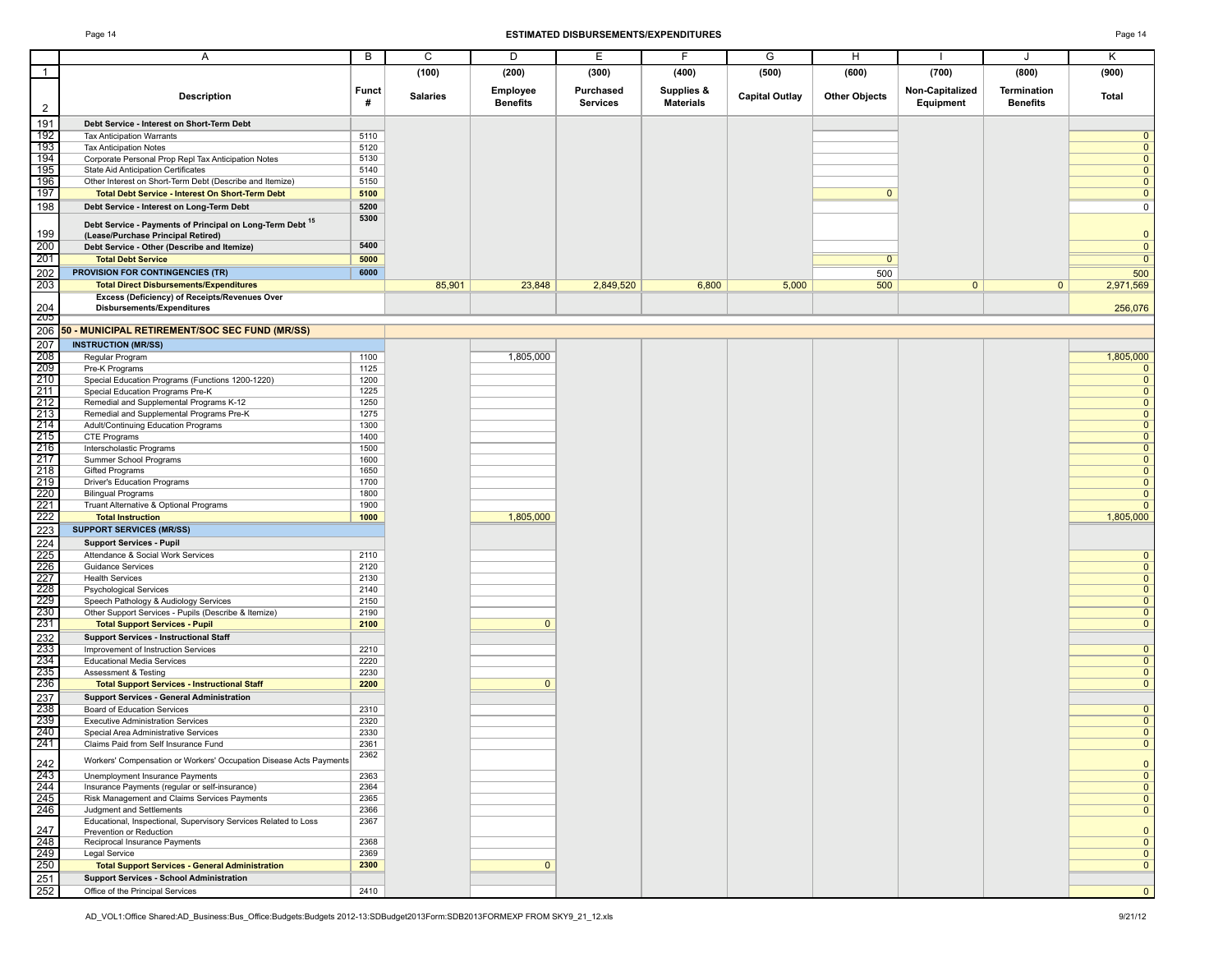#### Page 15 **ESTIMATED DISBURSEMENTS/EXPENDITURES** Page 15

|                                               | Α                                                                                              | B                 | C               | D                           | Е                            | F                              | G                     | н                    |                              | J                              | Κ                              |
|-----------------------------------------------|------------------------------------------------------------------------------------------------|-------------------|-----------------|-----------------------------|------------------------------|--------------------------------|-----------------------|----------------------|------------------------------|--------------------------------|--------------------------------|
|                                               |                                                                                                |                   | (100)           | (200)                       | (300)                        | (400)                          | (500)                 | (600)                | (700)                        | (800)                          | (900)                          |
|                                               |                                                                                                |                   |                 |                             |                              |                                |                       |                      |                              |                                |                                |
| $\overline{2}$                                | <b>Description</b>                                                                             | <b>Funct</b><br># | <b>Salaries</b> | Employee<br><b>Benefits</b> | Purchased<br><b>Services</b> | Supplies &<br><b>Materials</b> | <b>Capital Outlay</b> | <b>Other Objects</b> | Non-Capitalized<br>Equipment | Termination<br><b>Benefits</b> | Total                          |
|                                               | Other Support Services - School Administration<br>(Describe & Itemize)                         | 2490              |                 |                             |                              |                                |                       |                      |                              |                                | $\Omega$                       |
| $\frac{253}{254}$                             | <b>Total Support Services - School Administration</b>                                          | 2400              |                 | $\Omega$                    |                              |                                |                       |                      |                              |                                | $\Omega$                       |
| 255<br>256<br>257<br>258<br>258<br>260<br>260 | <b>Support Services - Business</b>                                                             |                   |                 |                             |                              |                                |                       |                      |                              |                                |                                |
|                                               | Direction of Business Support Services                                                         | 2510              |                 |                             |                              |                                |                       |                      |                              |                                | $\Omega$                       |
|                                               | <b>Fiscal Services</b>                                                                         | 2520              |                 |                             |                              |                                |                       |                      |                              |                                | $\Omega$                       |
|                                               | Facilities Acquisition & Construction Services<br>Operation & Maintenance of Plant Service     | 2530<br>2540      |                 |                             |                              |                                |                       |                      |                              |                                | $\Omega$<br>$\Omega$           |
|                                               | <b>Pupil Transportation Services</b>                                                           | 2550              |                 |                             |                              |                                |                       |                      |                              |                                | $\Omega$                       |
| $\frac{261}{262}$                             | <b>Food Services</b>                                                                           | 2560              |                 |                             |                              |                                |                       |                      |                              |                                | $\Omega$                       |
|                                               | <b>Internal Services</b>                                                                       | 2570              |                 |                             |                              |                                |                       |                      |                              |                                | $\Omega$                       |
| 263                                           | <b>Total Support Services - Business</b>                                                       | 2500              |                 | $\mathbf{0}$                |                              |                                |                       |                      |                              |                                | $\mathbf{0}$                   |
| 264<br>265                                    | <b>Support Services - Central</b>                                                              | 2610              |                 |                             |                              |                                |                       |                      |                              |                                | $\Omega$                       |
| 266                                           | Direction of Central Support Services<br>Planning, Research, Development & Evaluation Services | 2620              |                 |                             |                              |                                |                       |                      |                              |                                | $\Omega$                       |
| 267                                           | <b>Information Services</b>                                                                    | 2630              |                 |                             |                              |                                |                       |                      |                              |                                | $\Omega$                       |
| 268                                           | <b>Staff Services</b>                                                                          | 2640              |                 |                             |                              |                                |                       |                      |                              |                                | $\mathbf{0}$                   |
| 269                                           | Data Processing Services                                                                       | 2660              |                 |                             |                              |                                |                       |                      |                              |                                | $\Omega$                       |
| $\frac{-1}{270}$                              | <b>Total Support Services - Central</b>                                                        | 2600              |                 | $\mathbf{0}$                |                              |                                |                       |                      |                              |                                | $\mathbf 0$                    |
| 271<br>272                                    | Other Support Services (Describe & Itemize)                                                    | 2900<br>2000      |                 | $\overline{0}$              |                              |                                |                       |                      |                              |                                | $\mathbf{0}$<br>$\overline{0}$ |
| 273                                           | <b>Total Support Services</b><br><b>COMMUNITY SERVICES (MR/SS)</b>                             | 3000              |                 |                             |                              |                                |                       |                      |                              |                                | $\Omega$                       |
| $\overline{274}$                              | PAYMENTS TO OTHER DISTRICTS & GOVT UNITS (MR/SS)                                               |                   |                 |                             |                              |                                |                       |                      |                              |                                |                                |
| 275                                           | Payments for Special Education Programs                                                        | 4120              |                 |                             |                              |                                |                       |                      |                              |                                | $\Omega$                       |
| 276                                           | Payments for CTE Programs                                                                      | 4140              |                 |                             |                              |                                |                       |                      |                              |                                | $\mathbf{0}$                   |
| 277                                           | <b>Total Payments to Other Districts &amp; Govt Units</b>                                      | 4000              |                 | $\mathbf{0}$                |                              |                                |                       |                      |                              |                                | $\Omega$                       |
| 278                                           | <b>DEBT SERVICE (MR/SS)</b>                                                                    |                   |                 |                             |                              |                                |                       |                      |                              |                                |                                |
| 279<br>280<br>281<br>282                      | Debt Service - Interest on Short-Term Debt                                                     |                   |                 |                             |                              |                                |                       |                      |                              |                                | $\mathbf{0}$                   |
|                                               | <b>Tax Anticipation Warrants</b><br><b>Tax Anticipation Notes</b>                              | 5110<br>5120      |                 |                             |                              |                                |                       |                      |                              |                                | $\Omega$                       |
|                                               | Corporate Personal Prop Repl Tax Anticipation Notes                                            | 5130              |                 |                             |                              |                                |                       |                      |                              |                                | $\Omega$                       |
| $\overline{283}$                              | State Aid Anticipation Certificates                                                            | 5140              |                 |                             |                              |                                |                       |                      |                              |                                | $\Omega$                       |
| 284<br>285                                    | Other (Describe & Itemize)                                                                     | 5150              |                 |                             |                              |                                |                       | $\Omega$             |                              |                                | $\Omega$<br>$\Omega$           |
| 286                                           | <b>Total Debt Service</b><br>PROVISION FOR CONTINGENCIES (MR/SS)                               | 5000<br>6000      |                 |                             |                              |                                |                       |                      |                              |                                | $\Omega$                       |
| 287                                           | <b>Total Direct Disbursements/Expenditures</b>                                                 |                   |                 | 1,805,000                   |                              |                                |                       | $\overline{0}$       |                              |                                | 1,805,000                      |
|                                               | Excess (Deficiency) of Receipts/Revenues Over                                                  |                   |                 |                             |                              |                                |                       |                      |                              |                                |                                |
| 288<br>-289                                   | <b>Disbursements/Expenditures</b>                                                              |                   |                 |                             |                              |                                |                       |                      |                              |                                | 111,783                        |
| 290                                           | 60 - CAPITAL PROJECTS (CP)                                                                     |                   |                 |                             |                              |                                |                       |                      |                              |                                |                                |
| 291                                           | <b>SUPPORT SERVICES (CP)</b>                                                                   |                   |                 |                             |                              |                                |                       |                      |                              |                                |                                |
| 292                                           | <b>Support Services - Business</b>                                                             |                   |                 |                             |                              |                                |                       |                      |                              |                                |                                |
| 293                                           | Facilities Acquisition & Construction Services                                                 | 2530              |                 |                             |                              |                                |                       |                      |                              |                                | $\mathbf 0$                    |
| 294<br>295                                    | Other Support Services (Describe & Itemize)<br><b>Total Support Services</b>                   | 2900<br>2000      | 0               | $\overline{0}$              | 0                            | 0                              | 0                     | 0                    | $\overline{0}$               |                                | $\mathbf 0$<br>$\overline{0}$  |
| 296                                           | PAYMENTS TO OTHER DISTRICTS & GOVT UNITS (CP)                                                  |                   |                 |                             |                              |                                |                       |                      |                              |                                |                                |
| 297                                           | Payments to Other Govt Units (In-State)                                                        |                   |                 |                             |                              |                                |                       |                      |                              |                                |                                |
| 298                                           | Payments to Other Govt Units (In-State)                                                        | 4100              |                 |                             |                              |                                |                       |                      |                              |                                | $\mathbf{0}$                   |
| 299                                           | Payment for Special Education Programs                                                         | 4120              |                 |                             |                              |                                |                       |                      |                              |                                | $\mathbf 0$                    |
| 300                                           | Payment for CTE Programs<br>Other Payments to In-State Governmental Units                      | 4140<br>4190      |                 |                             |                              |                                |                       |                      |                              |                                | $\mathbf{0}$                   |
| 301                                           | (Describe & Itemize)                                                                           |                   |                 |                             |                              |                                |                       |                      |                              |                                |                                |
| 302                                           | <b>Total Payments to Other Districts &amp; Govt Units</b>                                      | 4000              |                 |                             | $\overline{0}$               |                                |                       | $\overline{0}$       |                              |                                | $\mathbf{0}$                   |
| 303                                           | PROVISION FOR CONTINGENCIES (CP)                                                               | 6000              |                 |                             |                              |                                |                       |                      |                              |                                | $\mathbf{0}$                   |
| 304                                           | <b>Total Direct Disbursements/Expenditures</b>                                                 |                   | $\overline{0}$  | $\mathbf{0}$                | $\overline{0}$               | $\mathbf{0}$                   | $\mathbf{0}$          | $\overline{0}$       | $\mathbf{0}$                 |                                | $\mathbf{0}$                   |
| 305<br>-300                                   | Excess (Deficiency) of Receipts/Revenues Over<br>Disbursements/Expenditures                    |                   |                 |                             |                              |                                |                       |                      |                              |                                | 220                            |
| 307<br>ು∪ರ                                    | 70 WORKING CASH FUND (WC)                                                                      |                   |                 |                             |                              |                                |                       |                      |                              |                                |                                |
|                                               | 309 80 - TORT FUND (TF)                                                                        |                   |                 |                             |                              |                                |                       |                      |                              |                                |                                |
| 310                                           | SUPPORT SERVICES - GENERAL ADMINISTRATION                                                      |                   |                 |                             |                              |                                |                       |                      |                              |                                |                                |
| 311                                           | Claims Paid from Self Insurance Fund                                                           | 2361              |                 |                             |                              |                                |                       |                      |                              |                                | $\mathbf{0}$                   |
|                                               | Workers' Compensation or Workers' Occupational Disease Act                                     | 2362              |                 |                             |                              |                                |                       |                      |                              |                                |                                |
| 312                                           | Payments                                                                                       |                   |                 |                             | 280,000                      |                                |                       |                      |                              |                                | 280,000                        |
| 313                                           | Unemployment Insurance Payments                                                                | 2363              |                 |                             | 45,000                       |                                |                       |                      |                              |                                | 45,000                         |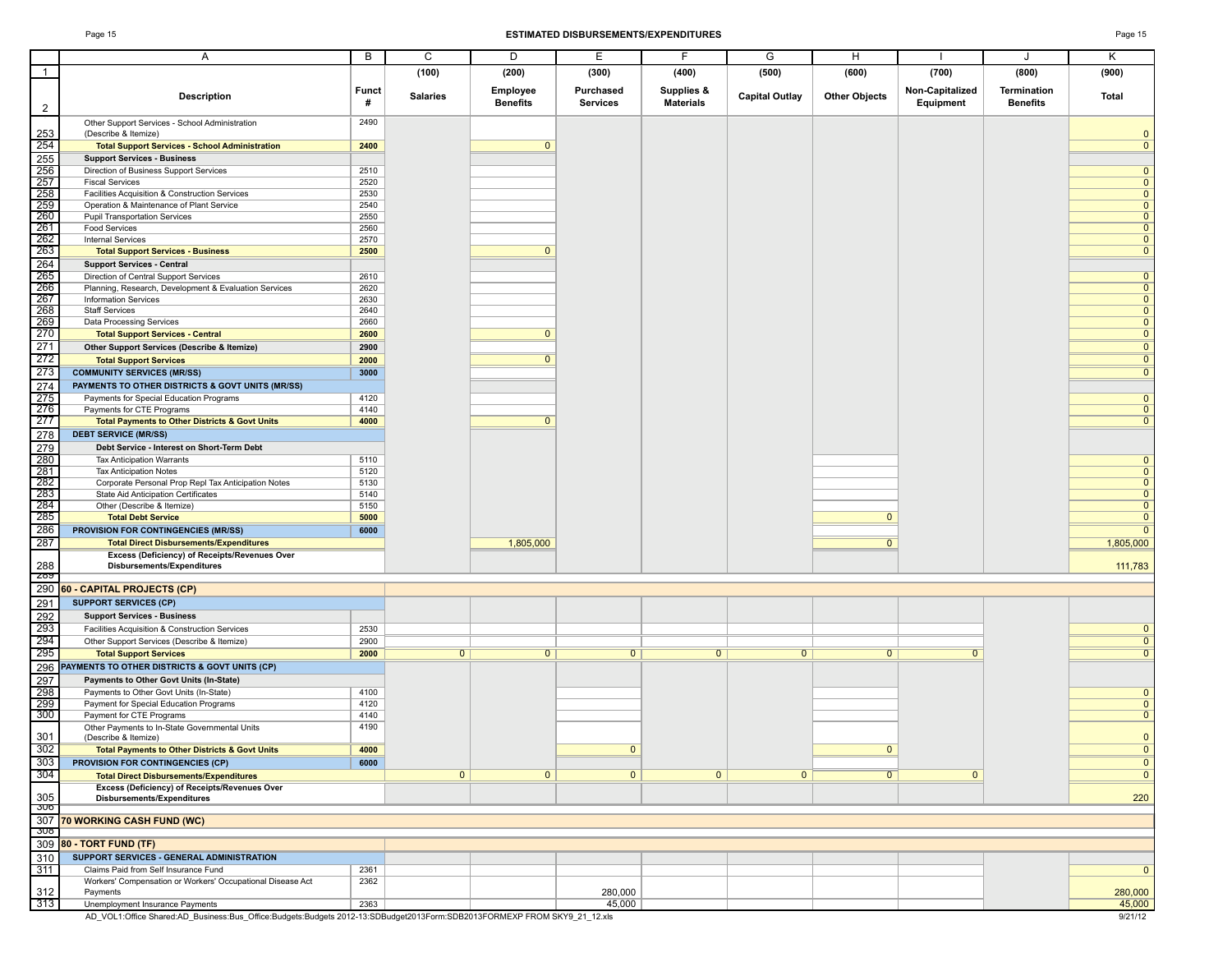Е

#### Page 16 **ESTIMATED DISBURSEMENTS/EXPENDITURES** Page 16

|         |       |                 |                       | <b>ESTIMATED DISBURSEMENTS/EXPENDITURES</b> |                                |                       |                      |                                          |                                | Page 16      |  |
|---------|-------|-----------------|-----------------------|---------------------------------------------|--------------------------------|-----------------------|----------------------|------------------------------------------|--------------------------------|--------------|--|
|         |       |                 |                       |                                             |                                |                       |                      |                                          |                                |              |  |
|         |       | (100)           | (200)                 | (300)                                       | (400)                          | (500)                 | (600)                | (700)                                    | (800)                          | (900)        |  |
| ription | Funct | <b>Salaries</b> | Employee<br>$D - - -$ | Purchased<br>$P = 1$                        | Supplies &<br><b>Materials</b> | <b>Capital Outlav</b> | <b>Other Obiects</b> | <b>Non-Capitalized</b><br>Explanation of | Termination<br><b>Densfile</b> | <b>Total</b> |  |

| $\overline{1}$ |                                                                                                 |                   | (100)           | (200)                       | (300)                        | (400)                          | (500)                 | (600)                | (700)                        | (800)                                 | (900)          |
|----------------|-------------------------------------------------------------------------------------------------|-------------------|-----------------|-----------------------------|------------------------------|--------------------------------|-----------------------|----------------------|------------------------------|---------------------------------------|----------------|
| $\overline{2}$ | <b>Description</b>                                                                              | <b>Funct</b><br># | <b>Salaries</b> | Employee<br><b>Benefits</b> | Purchased<br><b>Services</b> | Supplies &<br><b>Materials</b> | <b>Capital Outlay</b> | <b>Other Objects</b> | Non-Capitalized<br>Equipment | <b>Termination</b><br><b>Benefits</b> | Total          |
| 314            | Insurance Payments (regular or self-insurance)                                                  | 2364              |                 |                             |                              |                                |                       |                      |                              |                                       | $\overline{0}$ |
| 315            | Risk Management and Claims Services Payments                                                    | 2365              |                 |                             | 115,000                      |                                |                       |                      |                              |                                       | 115,000        |
| 316            | Judgment and Settlements                                                                        | 2366              |                 |                             |                              |                                |                       |                      |                              |                                       | $\overline{0}$ |
| 317            | Educational, Inspectional, Supervisory Services Related to Loss<br>Prevention or Reduction      | 2367              |                 |                             |                              |                                |                       |                      |                              |                                       | $\mathbf{0}$   |
| 318            | Reciprocal Insurance Payments                                                                   | 2368              |                 |                             |                              |                                |                       |                      |                              |                                       | $\overline{0}$ |
| 319            | Legal Service                                                                                   | 2369              |                 |                             |                              |                                |                       |                      |                              |                                       | $\overline{0}$ |
| 320            | Property Insurance (Building & Grounds)                                                         | 2371              |                 |                             |                              |                                |                       |                      |                              |                                       | $\overline{0}$ |
| 321            | Vehicle Insurance (Transportation)                                                              | 2372              |                 |                             |                              |                                |                       |                      |                              |                                       | $\overline{0}$ |
| 322            | <b>Total Support Services - General Administration</b>                                          | 2000              | $\overline{0}$  | $\mathbf{0}$                | 440,000                      | $\overline{0}$                 | $\mathbf{0}$          | $\mathbf{0}$         | $\Omega$                     |                                       | 440,000        |
| 323            | <b>DEBT SERVICE (TF)</b>                                                                        |                   |                 |                             |                              |                                |                       |                      |                              |                                       |                |
| 324            | Debt Service - Interest on Short-Term Debt                                                      |                   |                 |                             |                              |                                |                       |                      |                              |                                       |                |
| 325            | <b>Tax Anticipation Warrants</b>                                                                | 5110              |                 |                             |                              |                                |                       |                      |                              |                                       | $\overline{0}$ |
| 326            | Corporate Personal Property Replacement Tax Anticipation Notes                                  | 5130              |                 |                             |                              |                                |                       |                      |                              |                                       | $\mathbf{0}$   |
| 327            | Other Interest or Short-Term Debt                                                               | 5150              |                 |                             |                              |                                |                       |                      |                              |                                       | $\overline{0}$ |
| 328            | <b>Total Debt Service</b>                                                                       | 5000              |                 |                             |                              |                                |                       | $\mathbf{0}$         |                              |                                       | $\mathbf{0}$   |
| 329            | PROVISION FOR CONTINGENCIES (TF)                                                                | 6000              |                 |                             |                              |                                |                       |                      |                              |                                       | $\overline{0}$ |
| 330            | <b>Total Direct Disbursements/Expenditures</b>                                                  |                   | $\overline{0}$  | $\mathbf{0}$                | 440,000                      | $\overline{0}$                 | $\mathbf{0}$          | $\mathbf{0}$         | $\mathbf{0}$                 |                                       | 440,000        |
| 331            | Excess (Deficiency) of Receipts/Revenues Over<br><b>Disbursements/Expenditures</b>              |                   |                 |                             |                              |                                |                       |                      |                              |                                       | (66, 244)      |
| -33Z           |                                                                                                 |                   |                 |                             |                              |                                |                       |                      |                              |                                       |                |
|                | 333 90 - FIRE PREVENTION & SAFETY FUND (FP&S)                                                   |                   |                 |                             |                              |                                |                       |                      |                              |                                       |                |
| 334            | <b>SUPPORT SERVICES (FP&amp;S)</b>                                                              |                   |                 |                             |                              |                                |                       |                      |                              |                                       |                |
| 335            | <b>Support Services - Business</b>                                                              |                   |                 |                             |                              |                                |                       |                      |                              |                                       |                |
| 336            | Facilities Acquisition & Construction Services                                                  | 2530              |                 |                             | 47,000                       |                                | 40.000                |                      |                              |                                       | 87,000         |
| 337            | Operation & Maintenance of Plant Service                                                        | 2540              |                 |                             |                              |                                | 275,000               |                      |                              |                                       | 275,000        |
| 338            | <b>Total Support Services - Business</b>                                                        | 2500              | $\overline{0}$  | $\overline{0}$              | 47,000                       | $\overline{0}$                 | 315,000               | $\overline{0}$       | $\overline{0}$               |                                       | 362,000        |
| 339            | Other Support Services (Describe & Itemize)                                                     | 2900              |                 |                             |                              |                                |                       |                      |                              |                                       | $\mathbf{0}$   |
| 340            | <b>Total Support Services</b>                                                                   | 2000              | $\overline{0}$  | $\overline{0}$              | 47,000                       | $\overline{0}$                 | 315,000               | $\overline{0}$       | $\overline{0}$               |                                       | 362,000        |
| 341            | PAYMENTS TO OTHER DISTRICTS & GOVT UNITS (FP&S)                                                 |                   |                 |                             |                              |                                |                       |                      |                              |                                       |                |
| 342            | Other Payments to In-State Govt Units (Describe & Itemize)                                      | 4190              |                 |                             |                              |                                |                       |                      |                              |                                       | $\mathbf{0}$   |
| 343            | <b>Total Payments to Other Districts &amp; Govt Units (FPS)</b>                                 | 4000              |                 |                             |                              |                                |                       | $\Omega$             |                              |                                       | $\overline{0}$ |
| 344            | <b>DEBT SERVICE (FP&amp;S)</b>                                                                  |                   |                 |                             |                              |                                |                       |                      |                              |                                       |                |
| 345            | Debt Service - Interest on Short-Term Debt                                                      |                   |                 |                             |                              |                                |                       |                      |                              |                                       |                |
| 346            | <b>Tax Anticipation Warrants</b>                                                                | 5110              |                 |                             |                              |                                |                       |                      |                              |                                       | $\overline{0}$ |
| 347            | Other Interest on Short-Term Debt                                                               | 5150              |                 |                             |                              |                                |                       |                      |                              |                                       | $\overline{0}$ |
| 348            | <b>Total Debt Service - Interest on Short-Term Debt</b>                                         | 5100<br>5200      |                 |                             |                              |                                |                       | $\Omega$             |                              |                                       | $\overline{0}$ |
| 349            | Debt Service - Interest on Long-Term Debt                                                       |                   |                 |                             |                              |                                |                       |                      |                              |                                       | $\mathbf{0}$   |
| 350            | Debt Service - Payments of Principal on Long-Term Debt 15<br>(Lease/Purchase Principal Retired) | 5300              |                 |                             |                              |                                |                       |                      |                              |                                       | $\mathbf{0}$   |
| 351            | <b>Total Debt Service</b>                                                                       | 5000              |                 |                             |                              |                                |                       | $\mathbf{0}$         |                              |                                       | $\overline{0}$ |
| 352            | PROVISIONS FOR CONTINGENCIES (FP&S)                                                             | 6000              |                 |                             |                              |                                |                       |                      |                              |                                       | $\overline{0}$ |
| 353            | <b>Total Direct Disbursements/Expenditures</b>                                                  |                   | 0               | $\mathbf{0}$                | 47,000                       | $\overline{0}$                 | 315,000               | $\overline{0}$       | $\mathbf{0}$                 |                                       | 362,000        |
|                | Excess (Deficiency) of Receipts/Revenues Over                                                   |                   |                 |                             |                              |                                |                       |                      |                              |                                       |                |
| 354            | <b>Disbursements/Expenditures</b>                                                               |                   |                 |                             |                              |                                |                       |                      |                              |                                       | (356.900)      |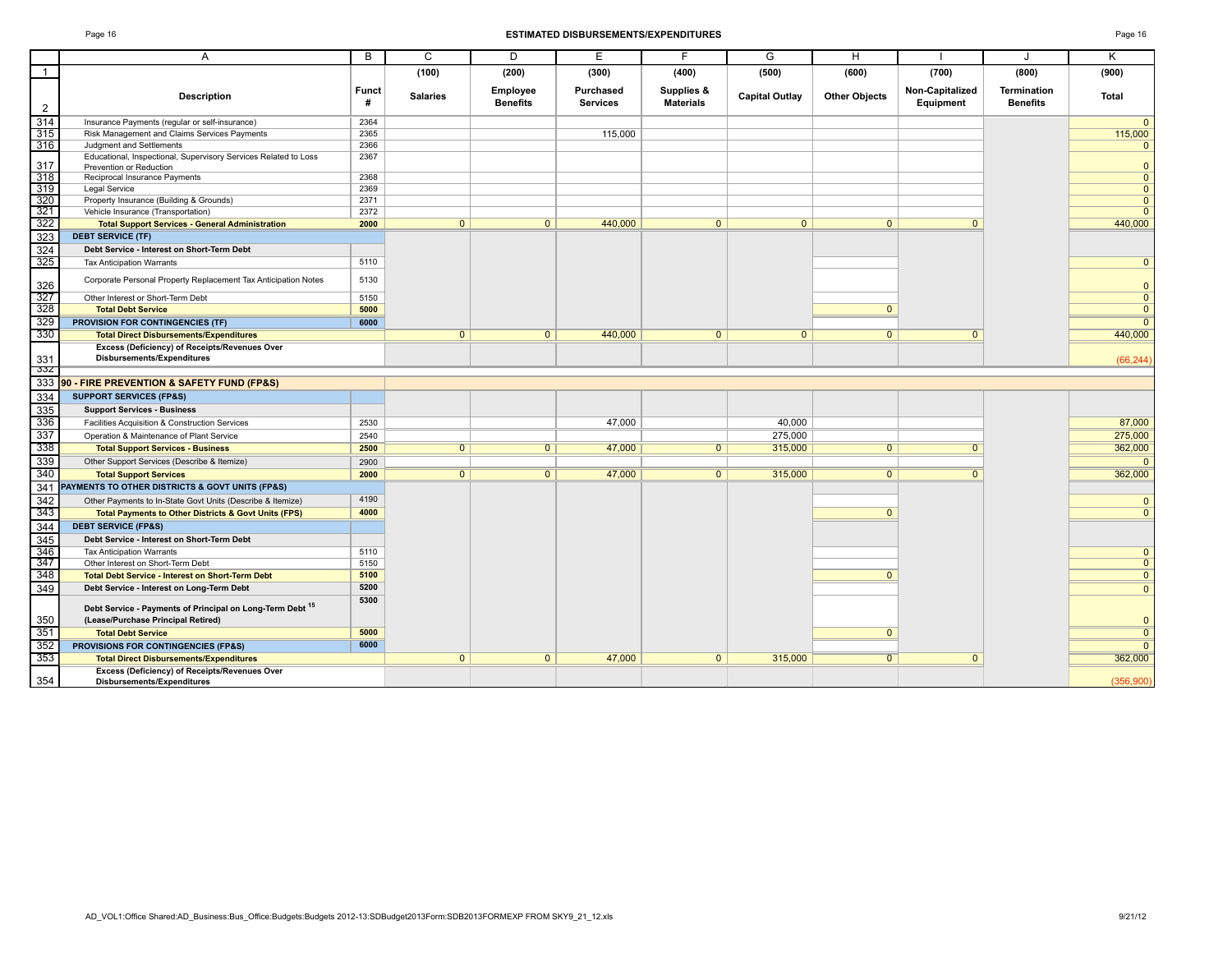## **This page is provided for detailed itemizations as requested within the body of the Report.**

- 1. ED REV FUNCTION 3999 = IL STATE LIBRARY GRANT
- 2. ED REVENUE FUNCTION 1999 MISC. LOCAL REVENUE
- 3. O & M REVENUE FUNCTION 1999 E-RATE
- 4. ED EXPENSE FUNCTION 4120 TOTAL 699,821 = PAYMENTS TO NSSED (NORTHERN SUBURBAN SPECIAL EDUCATION DISTRICT) A. 643,753 FOR IDEA GRANT , SOURCE 4620
	- B. 26,068 IDEA PRE-K GRANT SOURCE 4600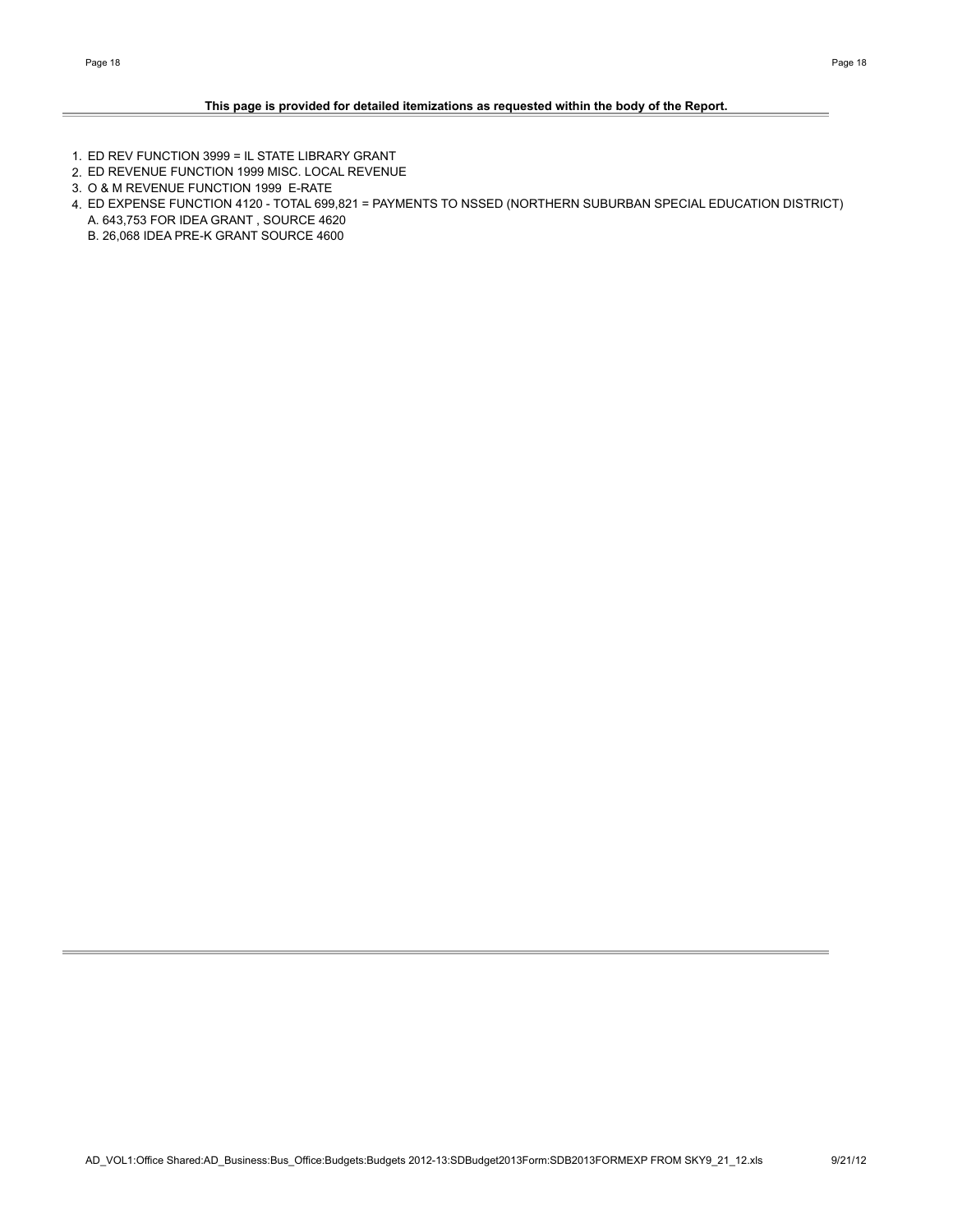|                      | A                                                                                                                                                                                                                                                                                                                                                         | B.                 | $\overline{\text{c}}$                         | D                     | Е                   | F            |  |  |  |  |  |  |
|----------------------|-----------------------------------------------------------------------------------------------------------------------------------------------------------------------------------------------------------------------------------------------------------------------------------------------------------------------------------------------------------|--------------------|-----------------------------------------------|-----------------------|---------------------|--------------|--|--|--|--|--|--|
|                      |                                                                                                                                                                                                                                                                                                                                                           |                    |                                               |                       |                     |              |  |  |  |  |  |  |
| 2                    | <b>GLENVIEW CC SCHOOL DISTRICT #34</b>                                                                                                                                                                                                                                                                                                                    | 05-016-0340-04     |                                               |                       |                     |              |  |  |  |  |  |  |
| 3                    | <b>DEFICIT BUDGET SUMMARY INFORMATION - Operating Funds Only</b>                                                                                                                                                                                                                                                                                          |                    |                                               |                       |                     |              |  |  |  |  |  |  |
| 4                    |                                                                                                                                                                                                                                                                                                                                                           | <b>EDUCATIONAL</b> | <b>OPERATIONS &amp;</b><br><b>MAINTENANCE</b> | <b>TRANSPORTATION</b> | <b>WORKING CASH</b> | <b>TOTAL</b> |  |  |  |  |  |  |
| 5                    | <b>Direct Revenues</b>                                                                                                                                                                                                                                                                                                                                    | 52,514,155         | 5,007,050                                     | 3,227,645             | 21,185              | 60,770,035   |  |  |  |  |  |  |
| 6                    | <b>Direct Expenditures</b>                                                                                                                                                                                                                                                                                                                                | 53,015,198         | 4,640,735                                     | 2,971,569             |                     | 60,627,502   |  |  |  |  |  |  |
| $\overline{7}$       | <b>Difference</b>                                                                                                                                                                                                                                                                                                                                         | (501, 043)         | 366,315                                       | 256,076               | 21,185              | 142,533      |  |  |  |  |  |  |
| 8                    | Estimated Fund Balance - June 30, 2013                                                                                                                                                                                                                                                                                                                    | 29,300,653         | 3,549,862                                     | 2,115,573             | 1,733,002           | 36,699,090   |  |  |  |  |  |  |
| 9<br>$\overline{10}$ | Balanced budget, no deficit reduction plan is required.                                                                                                                                                                                                                                                                                                   |                    |                                               |                       |                     |              |  |  |  |  |  |  |
| $\overline{11}$      |                                                                                                                                                                                                                                                                                                                                                           |                    |                                               |                       |                     |              |  |  |  |  |  |  |
| 12                   | A deficit reduction plan is required if the local board of education adopts (or amends) the 2012-13 school district budget in which the "operating funds" listed<br>above result in direct revenues (line 9) being less than direct expenditures (line 19) by an amount equal to or greater than one-third (1/3) of the ending fund<br>balance (line 81). |                    |                                               |                       |                     |              |  |  |  |  |  |  |
| 13                   | Note: The balance is determined using only the four funds listed above. That is, if the estimated ending fund balance is less than three times the deficit<br>spending, the district must adopt and file with ISBE a deficit reduction plan to balance the shortfall within three years.                                                                  |                    |                                               |                       |                     |              |  |  |  |  |  |  |
| 14                   | The School Code, Section 17-1 (105 ILCS 5/17-1) - If the Annual Financial Report (AFR) for the applicable (budget) fiscal year reflects a deficit as defined<br>above, then the school district shall adopt and submit a deficit reduction plan to ISBE within 30 days after acceptance of the AFR.                                                       |                    |                                               |                       |                     |              |  |  |  |  |  |  |
| 15                   | The deficit reduction plan, if required, is developed using ISBE quidelines and format.                                                                                                                                                                                                                                                                   |                    |                                               |                       |                     |              |  |  |  |  |  |  |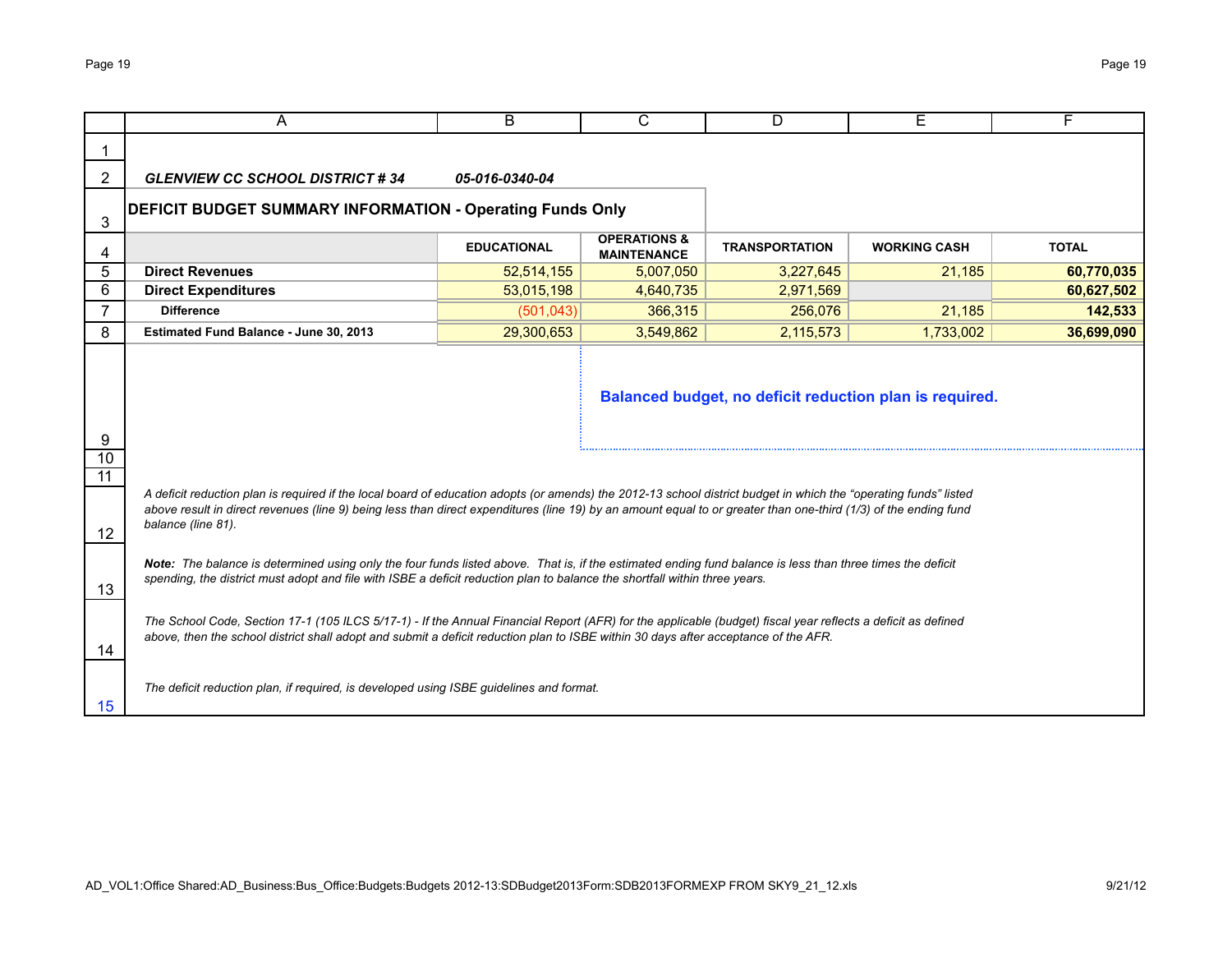## Page 20 **ILLINOIS STATE BOARD OF EDUCATION SCHOOL BUSINESS SERVICES DIVISION**

|                                                  | A                                                                                     | B                   | $\overline{C}$                                                        | D                                                  | E            | F                                       | G            |  |  |  |
|--------------------------------------------------|---------------------------------------------------------------------------------------|---------------------|-----------------------------------------------------------------------|----------------------------------------------------|--------------|-----------------------------------------|--------------|--|--|--|
| -1<br>$\overline{2}$<br>$\overline{3}$<br>4<br>5 | <b>GLENVIEW CC SCHOOL DISTRICT #34</b><br>05-016-0340-04<br><b>District Number</b>    |                     | <b>DEFICIT REDUCTION PLAN</b><br><b>ESTIMATED BUDGET</b><br>FY2012-13 |                                                    |              |                                         |              |  |  |  |
| 6                                                |                                                                                       |                     | <b>Educational Fund</b>                                               | <b>Operations &amp;</b><br><b>Maintenance Fund</b> |              | Transportation Fund   Working Cash Fund | <b>Total</b> |  |  |  |
| 7                                                | <b>ESTIMATED BEGINNING FUND BALANCE</b><br>prior Ending Fund Balance)                 | (must equal         | 29.801.696                                                            | 3,183,547                                          | 1,859,497    | 1,711,817                               | 36,556,557   |  |  |  |
| 8                                                | <b>RECEIPTS/REVENUES</b>                                                              | Acct<br>No.         |                                                                       |                                                    |              |                                         |              |  |  |  |
| 9                                                | <b>LOCAL SOURCES</b>                                                                  | 1000                | 46,364,987                                                            | 5,007,050                                          | 1,656,795    | 21,185                                  | 53,050,017   |  |  |  |
| 10                                               | <b>FLOW-THROUGH RECEIPTS/REVENUES FROM ONE</b><br><b>DISTRICT TO ANOTHER DISTRICT</b> | 2000                | $\Omega$                                                              | $\mathbf{0}$                                       | $\Omega$     |                                         | $\Omega$     |  |  |  |
| 11                                               | <b>STATE SOURCES</b>                                                                  | 3000                | 3,722,146                                                             | $\mathbf{0}$                                       | 1,570,850    | $\Omega$                                | 5,292,996    |  |  |  |
| 12                                               | <b>FEDERAL SOURCES</b>                                                                | 4000                | 2,427,022                                                             | $\Omega$                                           | $\Omega$     | $\Omega$                                | 2,427,022    |  |  |  |
| 13                                               | <b>Total Receipts/Revenues</b>                                                        |                     | 52.514.155                                                            | 5,007,050                                          | 3,227,645    | 21,185                                  | 60,770,035   |  |  |  |
| 14                                               | DISBURSEMENTS/EXPENDITURES                                                            | <b>Funct</b><br>No. |                                                                       |                                                    |              |                                         |              |  |  |  |
| 15                                               | <b>IINSTRUCTION</b>                                                                   | 1000                | 36,618,126                                                            |                                                    |              |                                         | 36,618,126   |  |  |  |
| 16                                               | <b>ISUPPORT SERVICES</b>                                                              | 2000                | 15,582,796                                                            | 4,637,235                                          | 2,971,069    |                                         | 23,191,100   |  |  |  |
| 17                                               | <b>COMMUNITY SERVICES</b>                                                             | 3000                | 34,455                                                                | $\mathbf{0}$                                       | 0            |                                         | 34,455       |  |  |  |
| 18                                               | <b>PAYMENTS TO OTHER DISTRICTS &amp; GOVT. UNITS</b>                                  | 4000                | 669,821                                                               | 3,500                                              | 0            |                                         | 673,321      |  |  |  |
| 19                                               | <b>IDEBT SERVICES</b>                                                                 | 5000                | 110,000                                                               | $\Omega$                                           | $\Omega$     |                                         | 110,000      |  |  |  |
| 20                                               | <b>PROVISION FOR CONTINGENCIES</b>                                                    | 6000                | $\Omega$                                                              | $\Omega$                                           | 500          |                                         | 500          |  |  |  |
| 21                                               | <b>Total Disbursements/Expenditures</b>                                               |                     | 53,015,198                                                            | 4,640,735                                          | 2,971,569    |                                         | 60,627,502   |  |  |  |
| 22                                               | Excess of Receipts/Revenue Over/(Under) Disbursements/Expenditures                    |                     | (501, 043)                                                            | 366,315                                            | 256.076      | 21,185                                  | 142,533      |  |  |  |
| 23                                               | <b>OTHER SOURCES/USES OF FUNDS</b>                                                    |                     |                                                                       |                                                    |              |                                         |              |  |  |  |
| 24                                               | <b>OTHER SOURCES OF FUNDS (7000)</b>                                                  |                     | $\mathbf{0}$                                                          | $\mathbf{0}$                                       | $\mathbf 0$  | $\mathbf{0}$                            | $\mathbf{0}$ |  |  |  |
| 25                                               | <b>OTHER USES OF FUNDS (8000)</b>                                                     |                     | $\overline{0}$                                                        | $\Omega$                                           | $\mathbf{0}$ | $\overline{0}$                          | $\mathbf{0}$ |  |  |  |
| 26                                               | <b>TOTAL OTHER SOURCES/USES OF FUNDS</b>                                              |                     | $\Omega$                                                              | $\Omega$                                           | $\Omega$     | $\Omega$                                | $\mathbf{0}$ |  |  |  |
| 27                                               | <b>ESTIMATED ENDING FUND BALANCE</b>                                                  |                     | 29,300,653                                                            | 3.549.862                                          | 2.115.573    | 1.733.002                               | 36,699,090   |  |  |  |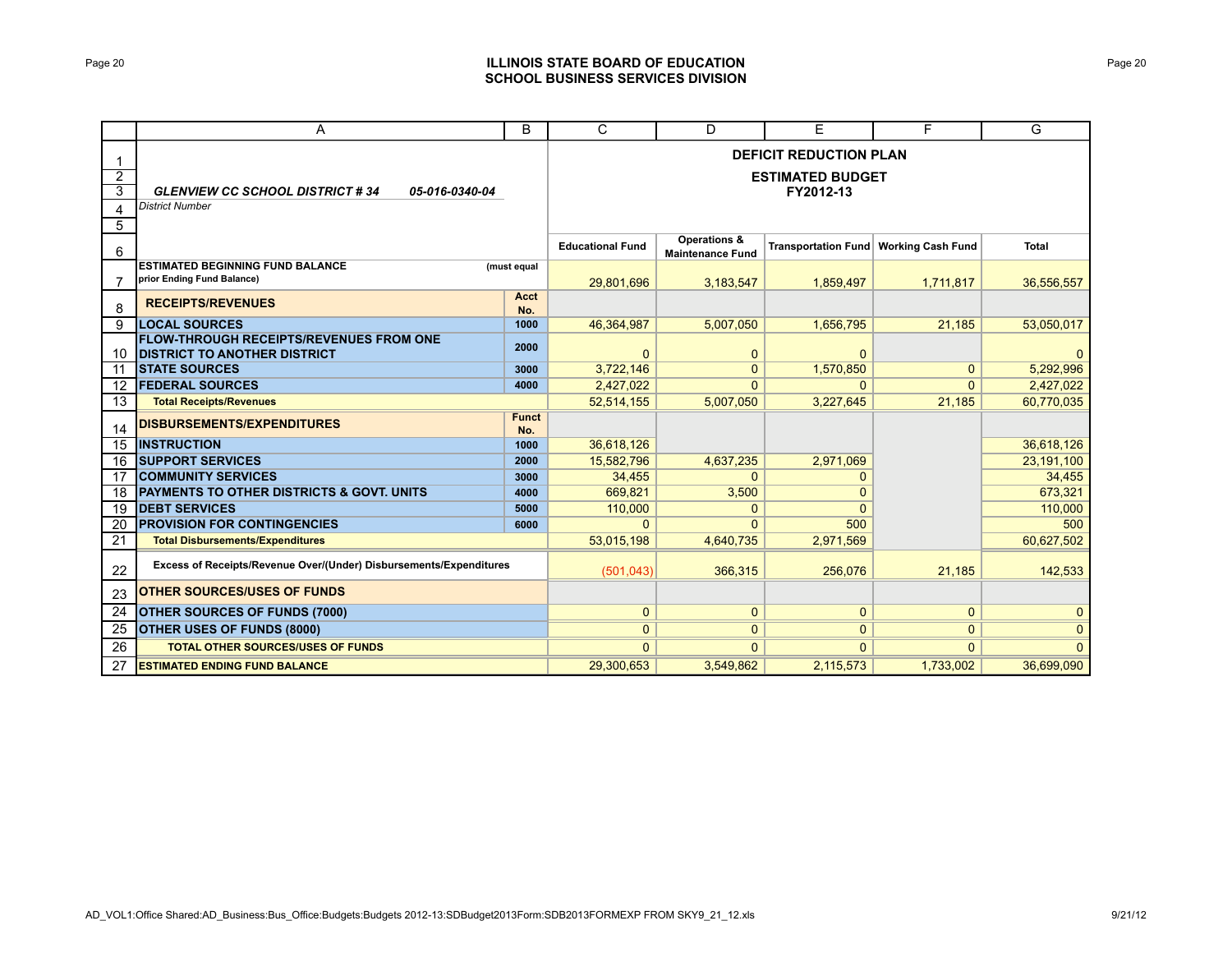## Page 21 **ILLINOIS STATE BOARD OF EDUCATION SCHOOL BUSINESS SERVICES DIVISION**

|                                                           | Α                                                                                     | B                   | H                       |                                                    | J                                    | Κ                                       |                |
|-----------------------------------------------------------|---------------------------------------------------------------------------------------|---------------------|-------------------------|----------------------------------------------------|--------------------------------------|-----------------------------------------|----------------|
| $\mathbf 1$<br>$\overline{2}$<br>$\overline{3}$<br>4<br>5 | <b>GLENVIEW CC SCHOOL DISTRICT #34</b><br>05-016-0340-04<br><b>District Number</b>    |                     |                         |                                                    | <b>ESTIMATED BUDGET</b><br>FY2013-14 |                                         |                |
| 6                                                         |                                                                                       |                     | <b>Educational Fund</b> | <b>Operations &amp;</b><br><b>Maintenance Fund</b> |                                      | Transportation Fund   Working Cash Fund | <b>Total</b>   |
| 7                                                         | <b>ESTIMATED BEGINNING FUND BALANCE</b><br>prior Ending Fund Balance)                 | (must equal         | 29,300,653              | 3,549,862                                          | 2,115,573                            | 1,733,002                               | 36,699,090     |
| 8                                                         | <b>RECEIPTS/REVENUES</b>                                                              | Acct<br>No.         |                         |                                                    |                                      |                                         |                |
| 9                                                         | <b>LOCAL SOURCES</b>                                                                  | 1000                |                         |                                                    |                                      |                                         | $\mathbf{0}$   |
| 10                                                        | <b>FLOW-THROUGH RECEIPTS/REVENUES FROM ONE</b><br><b>DISTRICT TO ANOTHER DISTRICT</b> | 2000                |                         |                                                    |                                      |                                         | $\mathbf{0}$   |
| 11                                                        | <b>STATE SOURCES</b>                                                                  | 3000                |                         |                                                    |                                      |                                         | $\mathbf{0}$   |
| $12 \overline{ }$                                         | <b>FEDERAL SOURCES</b>                                                                | 4000                |                         |                                                    |                                      |                                         | $\mathbf{0}$   |
| 13                                                        | <b>Total Receipts/Revenues</b>                                                        |                     | $\overline{0}$          | $\overline{0}$                                     | $\mathbf{0}$                         | $\mathbf{0}$                            | $\mathbf{0}$   |
| 14                                                        | DISBURSEMENTS/EXPENDITURES                                                            | <b>Funct</b><br>No. |                         |                                                    |                                      |                                         |                |
| 15                                                        | <b>INSTRUCTION</b>                                                                    | 1000                |                         |                                                    |                                      |                                         | $\mathbf{0}$   |
| 16                                                        | <b>SUPPORT SERVICES</b>                                                               | 2000                |                         |                                                    |                                      |                                         | $\overline{0}$ |
| 17                                                        | <b>COMMUNITY SERVICES</b>                                                             | 3000                |                         |                                                    |                                      |                                         | $\mathbf{0}$   |
| 18                                                        | <b>PAYMENTS TO OTHER DISTRICTS &amp; GOVT. UNITS</b>                                  | 4000                |                         |                                                    |                                      |                                         | $\mathbf{0}$   |
| 19                                                        | <b>IDEBT SERVICES</b>                                                                 | 5000                |                         |                                                    |                                      |                                         | $\mathbf 0$    |
| 20                                                        | <b>PROVISION FOR CONTINGENCIES</b>                                                    | 6000                |                         |                                                    |                                      |                                         | $\mathbf{0}$   |
| 21                                                        | <b>Total Disbursements/Expenditures</b>                                               |                     | $\mathbf{0}$            | $\overline{0}$                                     | $\Omega$                             |                                         | $\mathbf{0}$   |
| 22                                                        | Excess of Receipts/Revenue Over/(Under) Disbursements/Expenditures                    |                     | $\mathbf{0}$            | $\mathbf{0}$                                       | $\mathbf{0}$                         | $\mathbf{0}$                            | $\mathbf{0}$   |
| 23                                                        | <b>OTHER SOURCES/USES OF FUNDS</b>                                                    |                     |                         |                                                    |                                      |                                         |                |
| 24                                                        | <b>OTHER SOURCES OF FUNDS (7000)</b>                                                  |                     |                         |                                                    |                                      |                                         | $\mathbf{0}$   |
| 25                                                        | OTHER USES OF FUNDS (8000)                                                            |                     |                         |                                                    |                                      |                                         | $\mathbf{0}$   |
| 26                                                        | <b>TOTAL OTHER SOURCES/USES OF FUNDS</b>                                              |                     | $\mathbf{0}$            | $\Omega$                                           | $\mathbf{0}$                         | $\Omega$                                | $\mathbf{0}$   |
| 27                                                        | <b>ESTIMATED ENDING FUND BALANCE</b>                                                  |                     | 29.300.653              | 3.549.862                                          | 2,115,573                            | 1.733.002                               | 36,699,090     |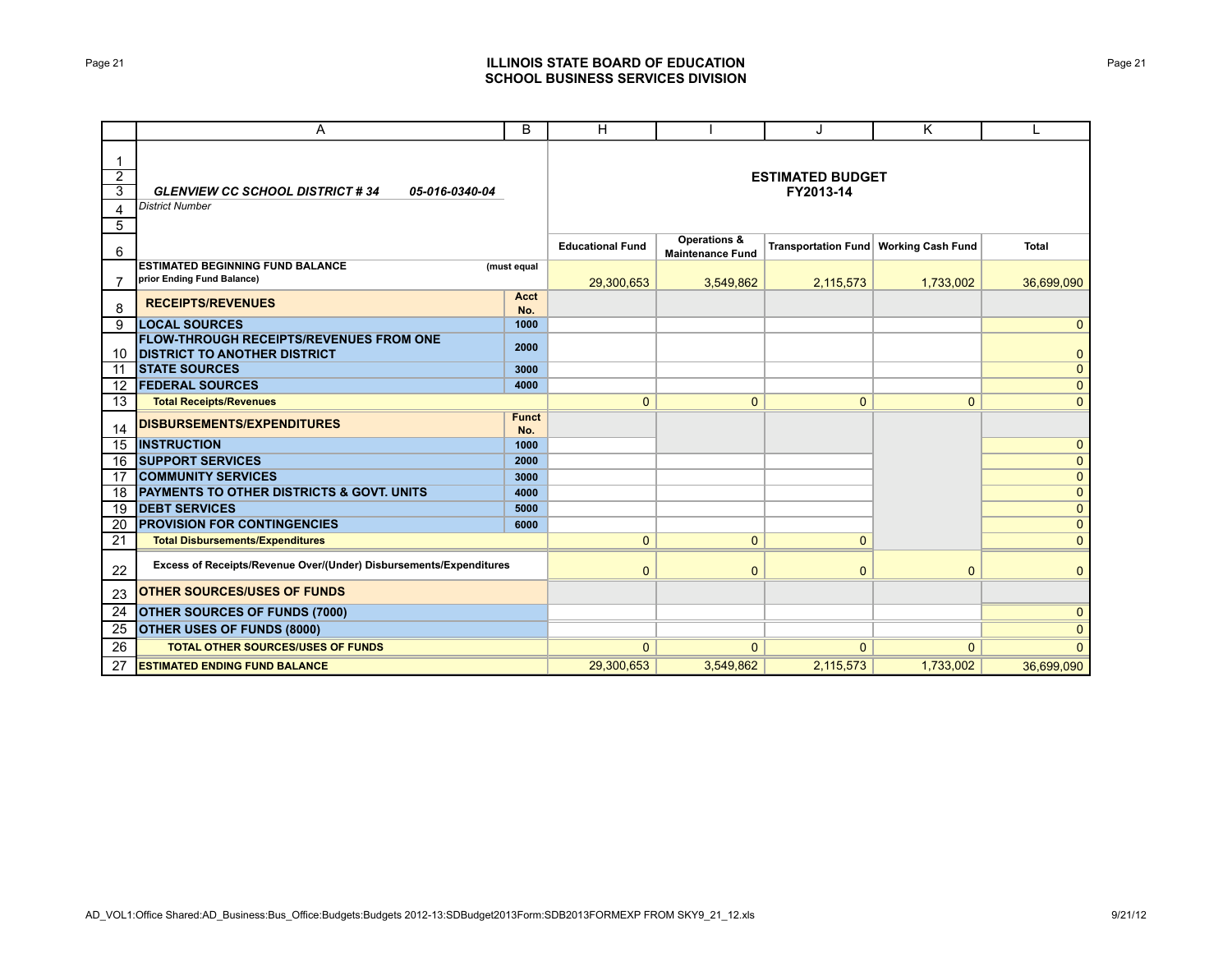## Page 22 **ILLINOIS STATE BOARD OF EDUCATION SCHOOL BUSINESS SERVICES DIVISION**

|                                                 | A                                                                                  | B                   | M                       | N                                                  | O                                    | P                                       | Q            |
|-------------------------------------------------|------------------------------------------------------------------------------------|---------------------|-------------------------|----------------------------------------------------|--------------------------------------|-----------------------------------------|--------------|
| 1<br>$\overline{2}$<br>$\overline{3}$<br>4<br>5 | <b>GLENVIEW CC SCHOOL DISTRICT #34</b><br>05-016-0340-04<br><b>District Number</b> |                     |                         |                                                    | <b>ESTIMATED BUDGET</b><br>FY2014-15 |                                         |              |
| 6                                               |                                                                                    |                     | <b>Educational Fund</b> | <b>Operations &amp;</b><br><b>Maintenance Fund</b> |                                      | Transportation Fund   Working Cash Fund | <b>Total</b> |
| 7                                               | <b>ESTIMATED BEGINNING FUND BALANCE</b><br>prior Ending Fund Balance)              | (must equal         | 29,300,653              | 3,549,862                                          | 2,115,573                            | 1,733,002                               | 36,699,090   |
| 8                                               | <b>RECEIPTS/REVENUES</b>                                                           | Acct<br>No.         |                         |                                                    |                                      |                                         |              |
| 9                                               | <b>LOCAL SOURCES</b>                                                               | 1000                |                         |                                                    |                                      |                                         | $\mathbf{0}$ |
|                                                 | <b>FLOW-THROUGH RECEIPTS/REVENUES FROM ONE</b><br>10 DISTRICT TO ANOTHER DISTRICT  | 2000                |                         |                                                    |                                      |                                         | $\mathbf{0}$ |
| 11                                              | <b>STATE SOURCES</b>                                                               | 3000                |                         |                                                    |                                      |                                         | $\mathbf{0}$ |
| $12 \overline{ }$                               | <b>FEDERAL SOURCES</b>                                                             | 4000                |                         |                                                    |                                      |                                         | $\mathbf{0}$ |
| 13                                              | <b>Total Receipts/Revenues</b>                                                     |                     | $\mathbf 0$             | $\mathbf{0}$                                       | 0                                    | $\mathbf{0}$                            | $\mathbf{0}$ |
| 14                                              | <b>DISBURSEMENTS/EXPENDITURES</b>                                                  | <b>Funct</b><br>No. |                         |                                                    |                                      |                                         |              |
| 15                                              | <b>INSTRUCTION</b>                                                                 | 1000                |                         |                                                    |                                      |                                         | $\mathbf{0}$ |
| 16                                              | <b>SUPPORT SERVICES</b>                                                            | 2000                |                         |                                                    |                                      |                                         | $\mathbf{0}$ |
| 17                                              | <b>COMMUNITY SERVICES</b>                                                          | 3000                |                         |                                                    |                                      |                                         | $\mathbf{0}$ |
| 18                                              | <b>PAYMENTS TO OTHER DISTRICTS &amp; GOVT. UNITS</b>                               | 4000                |                         |                                                    |                                      |                                         | $\mathbf{0}$ |
| 19                                              | <b>DEBT SERVICES</b>                                                               | 5000                |                         |                                                    |                                      |                                         | $\mathbf{0}$ |
| 20                                              | <b>PROVISION FOR CONTINGENCIES</b>                                                 | 6000                |                         |                                                    |                                      |                                         | $\mathbf{0}$ |
| 21                                              | <b>Total Disbursements/Expenditures</b>                                            |                     | $\mathbf{0}$            | $\mathbf{0}$                                       | $\mathbf{0}$                         |                                         | $\mathbf{0}$ |
| 22                                              | Excess of Receipts/Revenue Over/(Under) Disbursements/Expenditures                 |                     | $\mathbf{0}$            | $\mathbf{0}$                                       | $\mathbf{0}$                         | $\mathbf{0}$                            | $\mathbf{0}$ |
| 23                                              | <b>OTHER SOURCES/USES OF FUNDS</b>                                                 |                     |                         |                                                    |                                      |                                         |              |
| 24                                              | <b>OTHER SOURCES OF FUNDS (7000)</b>                                               |                     |                         |                                                    |                                      |                                         | $\mathbf{0}$ |
| 25                                              | <b>OTHER USES OF FUNDS (8000)</b>                                                  |                     |                         |                                                    |                                      |                                         | $\mathbf{0}$ |
| 26                                              | <b>TOTAL OTHER SOURCES/USES OF FUNDS</b>                                           |                     | $\mathbf{0}$            | $\Omega$                                           | $\mathbf{0}$                         | $\Omega$                                | $\mathbf{0}$ |
| 27                                              | <b>ESTIMATED ENDING FUND BALANCE</b>                                               |                     | 29.300.653              | 3.549.862                                          | 2,115,573                            | 1,733,002                               | 36,699,090   |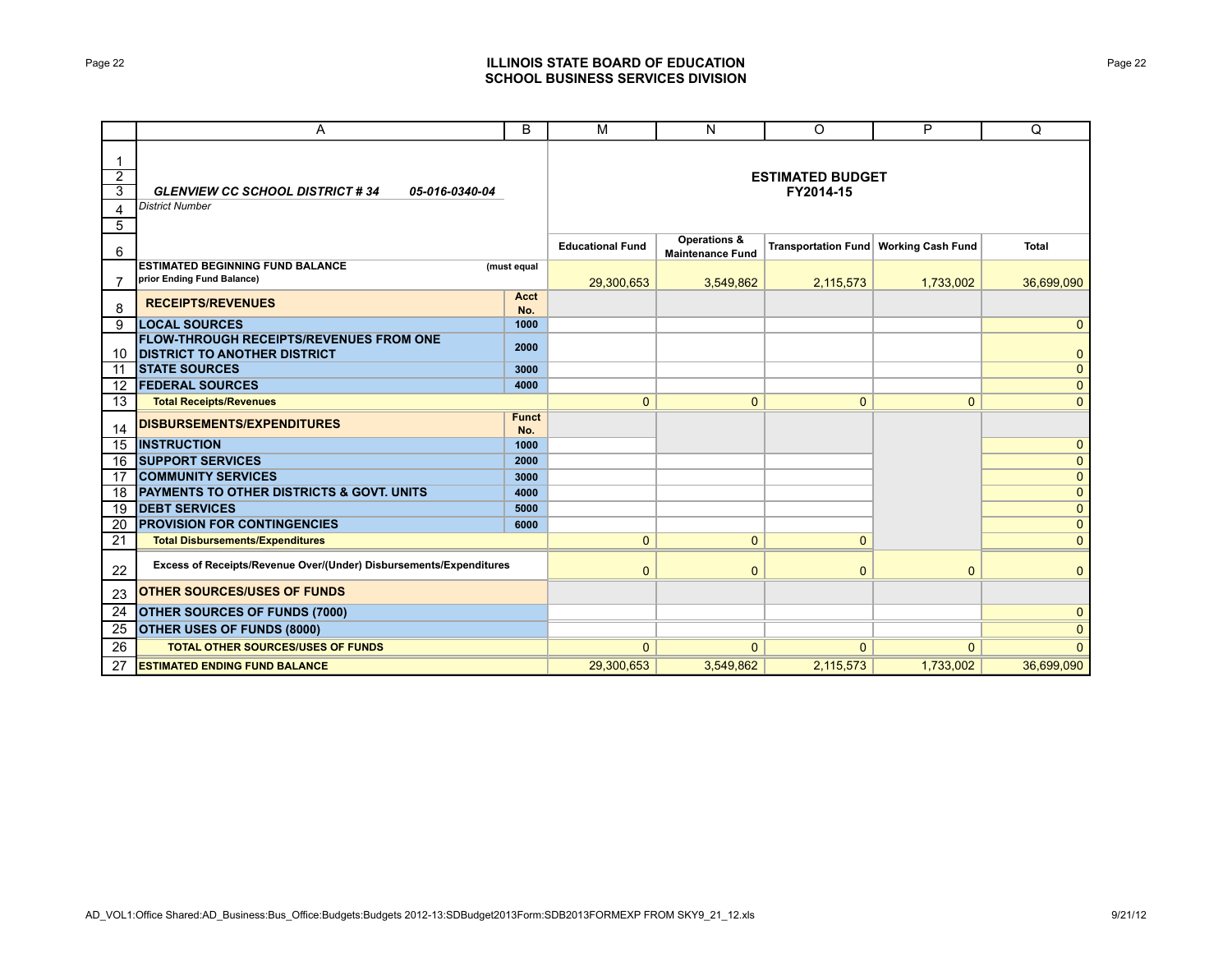## Page 23 **ILLINOIS STATE BOARD OF EDUCATION SCHOOL BUSINESS SERVICES DIVISION**

|                                                          | A                                                                                     | B                   | R                                    | S                                                  | т            | U                                       | $\vee$         |
|----------------------------------------------------------|---------------------------------------------------------------------------------------|---------------------|--------------------------------------|----------------------------------------------------|--------------|-----------------------------------------|----------------|
| -1<br>$\overline{2}$<br>$\overline{3}$<br>$\overline{4}$ | <b>GLENVIEW CC SCHOOL DISTRICT #34</b><br>05-016-0340-04<br><b>District Number</b>    |                     | <b>ESTIMATED BUDGET</b><br>FY2015-16 |                                                    |              |                                         |                |
| $5\overline{)}$<br>6                                     |                                                                                       |                     | <b>Educational Fund</b>              | <b>Operations &amp;</b><br><b>Maintenance Fund</b> |              | Transportation Fund   Working Cash Fund | <b>Total</b>   |
| 7                                                        | <b>ESTIMATED BEGINNING FUND BALANCE</b><br>prior Ending Fund Balance)                 | (must equal         | 29,300,653                           | 3,549,862                                          | 2,115,573    | 1,733,002                               | 36,699,090     |
| 8                                                        | <b>RECEIPTS/REVENUES</b>                                                              | <b>Acct</b><br>No.  |                                      |                                                    |              |                                         |                |
| 9                                                        | <b>LOCAL SOURCES</b>                                                                  | 1000                |                                      |                                                    |              |                                         | $\mathbf{0}$   |
| 10                                                       | <b>FLOW-THROUGH RECEIPTS/REVENUES FROM ONE</b><br><b>DISTRICT TO ANOTHER DISTRICT</b> | 2000                |                                      |                                                    |              |                                         | $\mathbf{0}$   |
| 11                                                       | <b>STATE SOURCES</b>                                                                  | 3000                |                                      |                                                    |              |                                         | $\mathbf{0}$   |
| $12 \overline{ }$                                        | <b>FEDERAL SOURCES</b>                                                                | 4000                |                                      |                                                    |              |                                         | $\mathbf{0}$   |
| 13                                                       | <b>Total Receipts/Revenues</b>                                                        |                     | $\mathbf{0}$                         | $\mathbf{0}$                                       | $\mathbf{0}$ | $\mathbf{0}$                            | $\mathbf{0}$   |
| 14                                                       | <b>DISBURSEMENTS/EXPENDITURES</b>                                                     | <b>Funct</b><br>No. |                                      |                                                    |              |                                         |                |
| 15                                                       | <b>INSTRUCTION</b>                                                                    | 1000                |                                      |                                                    |              |                                         | $\mathbf{0}$   |
| 16                                                       | <b>SUPPORT SERVICES</b>                                                               | 2000                |                                      |                                                    |              |                                         | $\mathbf{0}$   |
| 17                                                       | <b>COMMUNITY SERVICES</b>                                                             | 3000                |                                      |                                                    |              |                                         | $\mathbf 0$    |
| 18                                                       | <b>PAYMENTS TO OTHER DISTRICTS &amp; GOVT, UNITS</b>                                  | 4000                |                                      |                                                    |              |                                         | $\mathbf{0}$   |
| 19                                                       | <b>DEBT SERVICES</b>                                                                  | 5000                |                                      |                                                    |              |                                         | $\mathbf{0}$   |
| 20                                                       | <b>PROVISION FOR CONTINGENCIES</b>                                                    | 6000                |                                      |                                                    |              |                                         | $\mathbf{0}$   |
| 21                                                       | <b>Total Disbursements/Expenditures</b>                                               |                     | $\mathbf{0}$                         | $\mathbf{0}$                                       | $\mathbf{0}$ |                                         | $\mathbf{0}$   |
| 22                                                       | Excess of Receipts/Revenue Over/(Under) Disbursements/Expenditures                    |                     | $\mathbf{0}$                         | $\mathbf{0}$                                       | 0            | $\mathbf{0}$                            | $\mathbf{0}$   |
| 23                                                       | <b>OTHER SOURCES/USES OF FUNDS</b>                                                    |                     |                                      |                                                    |              |                                         |                |
| 24                                                       | <b>OTHER SOURCES OF FUNDS (7000)</b>                                                  |                     |                                      |                                                    |              |                                         | $\mathbf 0$    |
| 25                                                       | <b>OTHER USES OF FUNDS (8000)</b>                                                     |                     |                                      |                                                    |              |                                         | $\overline{0}$ |
| 26                                                       | <b>TOTAL OTHER SOURCES/USES OF FUNDS</b>                                              |                     | $\mathbf{0}$                         | $\Omega$                                           | $\mathbf{0}$ | $\mathbf{0}$                            | $\mathbf{0}$   |
| 27                                                       | <b>ESTIMATED ENDING FUND BALANCE</b>                                                  |                     | 29,300,653                           | 3.549.862                                          | 2,115,573    | 1,733,002                               | 36,699,090     |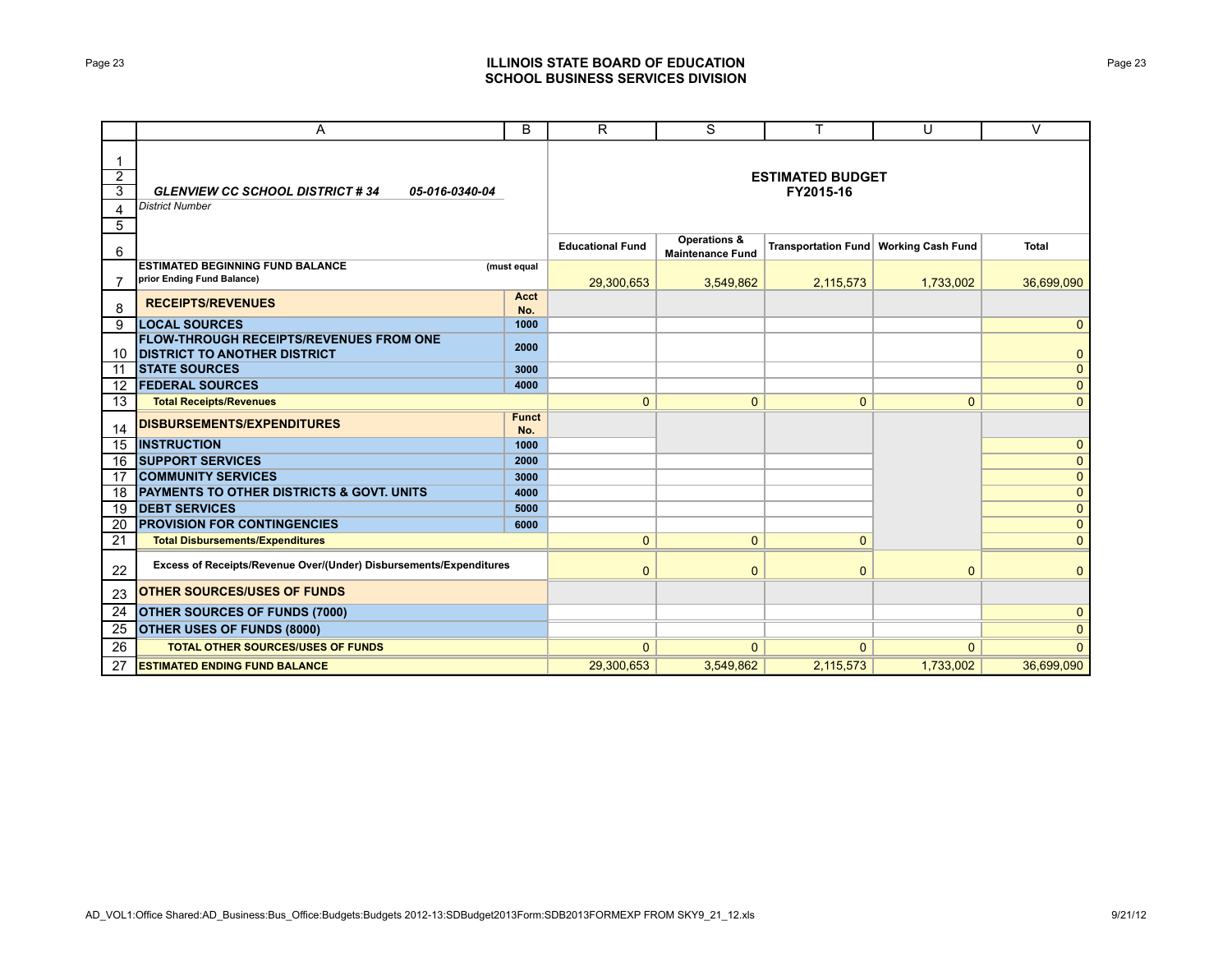## Page 24 **ILLINOIS STATE BOARD OF EDUCATION SCHOOL BUSINESS SERVICES DIVISION**

|                | A                                                                  |                                                 | W                       | X              | Y            | $\overline{Z}$ |
|----------------|--------------------------------------------------------------------|-------------------------------------------------|-------------------------|----------------|--------------|----------------|
| 1              |                                                                    | <b>SUMMARY</b>                                  |                         |                |              |                |
| $\overline{2}$ |                                                                    | <b>BUDGET ADDENDUM - DEFICIT REDUCTION PLAN</b> |                         |                |              |                |
| $\overline{3}$ | <b>GLENVIEW CC SCHOOL DISTRICT #34</b><br>05-016-0340-04           |                                                 | <b>ESTIMATED BUDGET</b> |                |              |                |
| 4              | <b>District Number</b>                                             | Date of Adoption:                               |                         |                |              |                |
| 5              |                                                                    | (Enter as MM/DD/YY)                             |                         |                |              |                |
| 6              |                                                                    |                                                 | FY2012-13               | FY2013-14      | FY2014-15    | FY2015-16      |
|                | <b>ESTIMATED BEGINNING FUND BALANCE</b>                            | (must equal                                     |                         |                |              |                |
| $\overline{7}$ | prior Ending Fund Balance)                                         |                                                 | 36,556,557              | 36,699,090     | 36,699,090   | 36,699,090     |
| 8              | <b>RECEIPTS/REVENUES</b>                                           | Acct<br>No.                                     |                         |                |              |                |
| 9              | <b>LOCAL SOURCES</b>                                               | 1000                                            | 53,050,017              | $\mathbf{0}$   | $\mathbf{0}$ | $\mathbf{0}$   |
|                | <b>FLOW-THROUGH RECEIPTS/REVENUES FROM ONE</b>                     |                                                 |                         |                |              |                |
| 10             | <b>DISTRICT TO ANOTHER DISTRICT</b>                                | 2000                                            | $\overline{0}$          | 0              | $\mathbf 0$  | $\mathbf{0}$   |
| 11             | <b>ISTATE SOURCES</b>                                              | 3000                                            | 5,292,996               | $\mathbf{0}$   | $\mathbf{0}$ | $\mathbf{0}$   |
| 12             | <b>FEDERAL SOURCES</b>                                             | 4000                                            | 2,427,022               | $\mathbf{0}$   | $\mathbf 0$  | $\mathbf{0}$   |
| 13             | <b>Total Receipts/Revenues</b>                                     |                                                 | 60,770,035              | $\mathbf{0}$   | $\mathbf 0$  | $\mathbf{0}$   |
| 14             | <b>DISBURSEMENTS/EXPENDITURES</b>                                  | <b>Funct</b><br>No.                             |                         |                |              |                |
| 15             | <b>INSTRUCTION</b>                                                 | 1000                                            | 36,618,126              | $\mathbf 0$    | $\mathbf 0$  | $\mathbf{0}$   |
| 16             | <b>SUPPORT SERVICES</b>                                            | 2000                                            | 23,191,100              | $\overline{0}$ | $\mathbf 0$  | $\overline{0}$ |
| 17             | <b>COMMUNITY SERVICES</b>                                          | 3000                                            | 34,455                  | $\mathbf{0}$   | $\mathbf{0}$ | $\mathbf{0}$   |
| 18             | <b>PAYMENTS TO OTHER DISTRICTS &amp; GOVT. UNITS</b>               | 4000                                            | 673.321                 | $\mathbf{0}$   | $\mathbf{0}$ | $\mathbf{0}$   |
| 19             | <b>IDEBT SERVICES</b>                                              | 5000                                            | 110,000                 | $\mathbf{0}$   | $\mathbf 0$  | $\mathbf 0$    |
| 20             | <b>PROVISION FOR CONTINGENCIES</b>                                 | 6000                                            | 500                     | $\mathbf{0}$   | $\mathbf{0}$ | $\mathbf 0$    |
| 21             | <b>Total Disbursements/Expenditures</b>                            |                                                 | 60,627,502              | $\mathbf{0}$   | $\mathbf 0$  | $\mathbf 0$    |
| 22             | Excess of Receipts/Revenue Over/(Under) Disbursements/Expenditures |                                                 | 142,533                 | $\mathbf{0}$   | $\mathbf 0$  | $\mathbf{0}$   |
| 23             | <b>OTHER SOURCES/USES OF FUNDS</b>                                 |                                                 |                         |                |              |                |
| 24             | <b>OTHER SOURCES OF FUNDS (7000)</b>                               | $\mathbf{0}$                                    | $\mathbf{0}$            | $\mathbf 0$    | $\mathbf{0}$ |                |
| 25             | <b>OTHER USES OF FUNDS (8000)</b>                                  | 0                                               | $\mathbf{0}$            | $\mathbf{0}$   | $\mathbf 0$  |                |
| 26             | <b>TOTAL OTHER SOURCES/USES OF FUNDS</b>                           |                                                 | $\Omega$                | $\Omega$       | $\Omega$     | $\Omega$       |
| 27             | <b>ESTIMATED ENDING FUND BALANCE</b>                               |                                                 | 36.699.090              | 36.699.090     | 36,699,090   | 36.699.090     |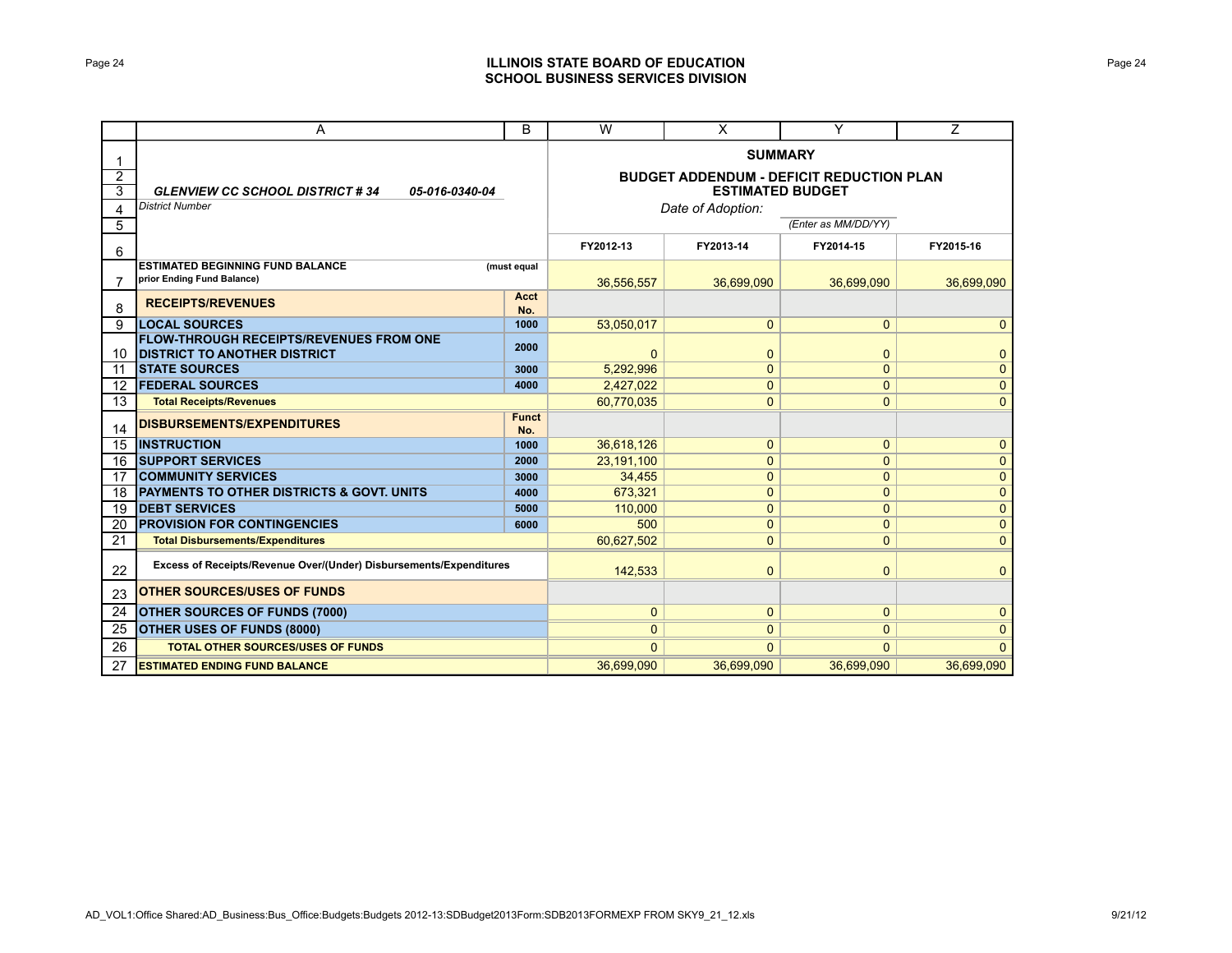# *Deficit Reduction Plan-Background/Assumptions Fiscal Year 2013 through Fiscal Year 2016*

## *GLENVIEW CC SCHOOL DISTRICT # 34 05-016-0340-04*

Please complete the following schedule and include a brief description to identify any areas of the budget that will be impacted from one year to the next. If the deficit reduction plan relies upon new local revenues, identify contingencies for further budget reductions which will be enacted in the event those new revenues are not *available. For additional information, please see:* 

www.isbe.net/sfms/budget/2013/budget.htm

**1. Background and Narrative of Budget Reductions:**

- **2. Assumptions Used in the Deficit Reduction Plan:**
	- **Foundation Levels for General State Aid:**
	- **Equal Assessed Valuation and Tax Rates:**
	- **Employee Salaries and Benefits:**
	- **Short and Long Term Borrowing:**

**- Educational Impact:**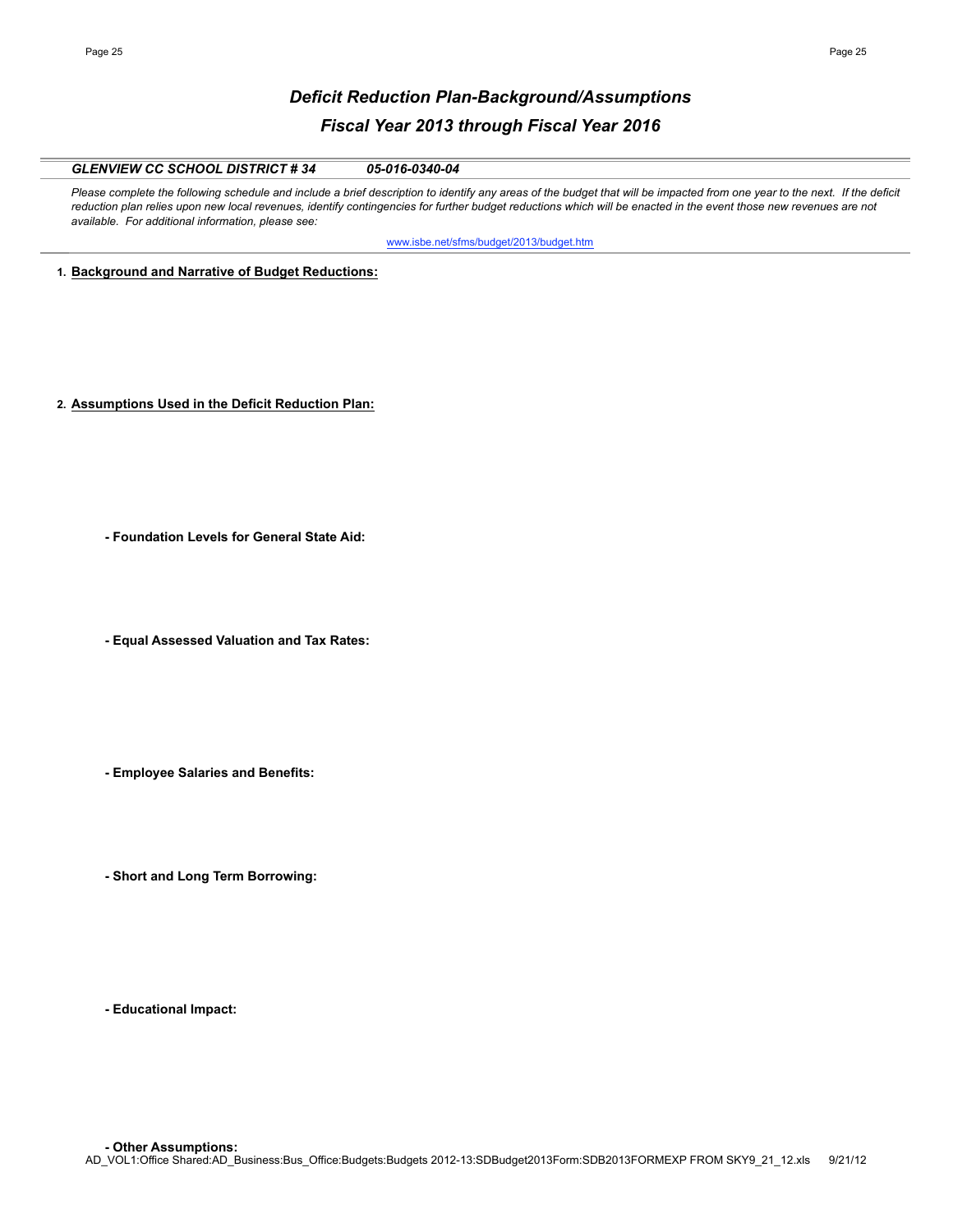**- Has the district considered shared services or outsourcing (Ex: Transportation, Insurance) If yes please explain:**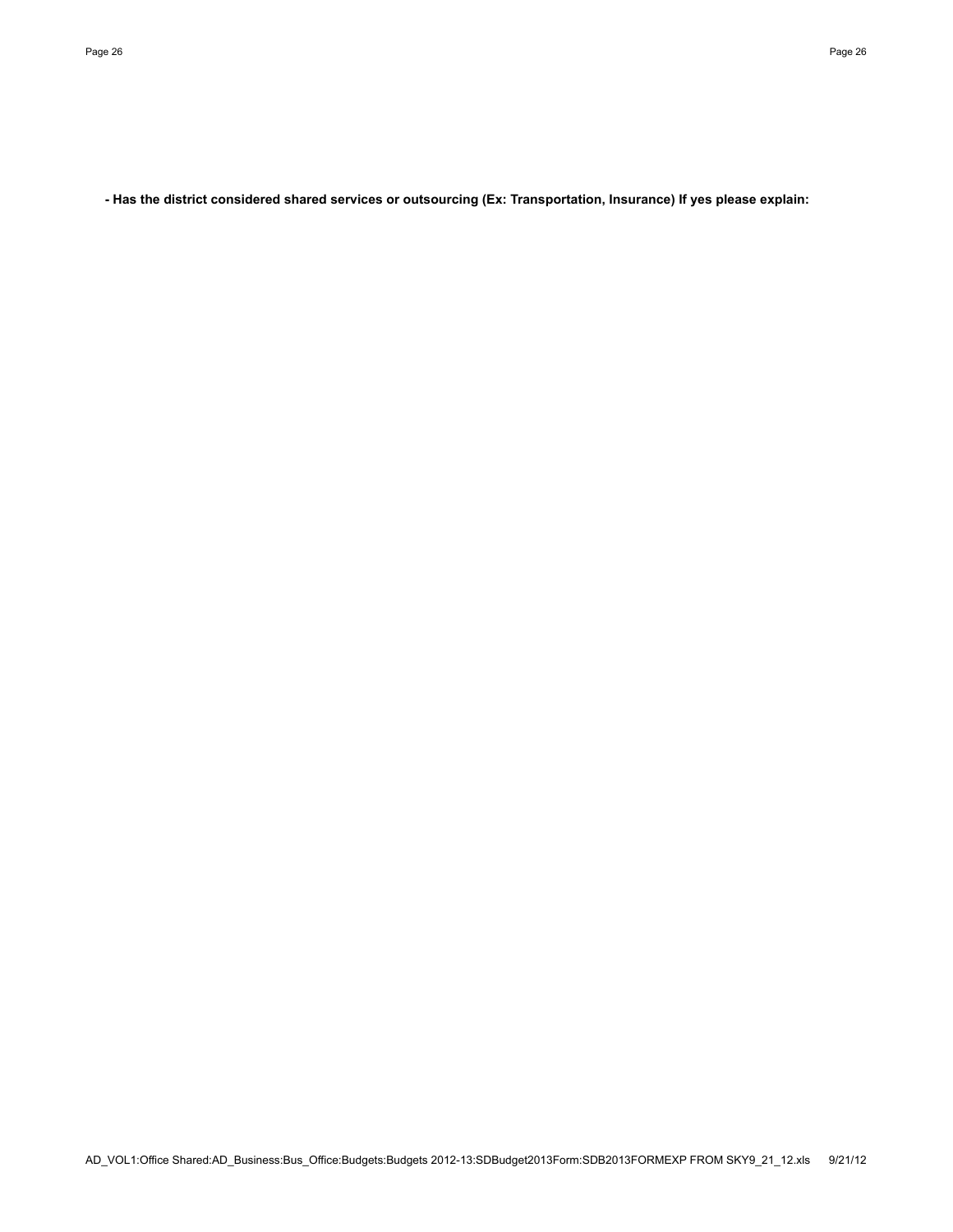#### 0

# **ESTIMATED LIMITATION OF ADMINISTRATIVE COSTS**

*(For Local Use Only)*

### *This is an estimated Limitation of Administrative Costs Worksheet only and will not be accepted for Official Submission of the Limitation of Administrative Costs Worksheet.*

*The worksheet is intended for use during the budgeting process to estimate the district's percent increase of FY2013 budgeted expenditures over FY2012 actual expenditures. Budget information is copied to this page. Insert the prior year estimated actual expenditures to compute the estimated percentage increase (decrease).*

*The official Limitation of Administrative Costs Worksheet is attached to the end of the Annual An official Limitation of Administrative Costs Worksheet can Financial Report (ISBE Form 50-35) and may be submitted in conjunction with that report. also be found on the ISBE website at:*

Limitation of Administrative Costs

| <b>ESTIMATED LIMITATION OF ADMINISTRATIVE COSTS</b>                    | School District Name: | <b>GLENVIEW CC SCHOOL DISTRICT # 34</b> |  |  |
|------------------------------------------------------------------------|-----------------------|-----------------------------------------|--|--|
| <b>WORKSHEET</b>                                                       | <b>RCDT Number:</b>   | 05-016-0340-04                          |  |  |
| $(0, 0, 1)$ and $\overline{7}$ d $\overline{7}$ and the Central Cooler |                       |                                         |  |  |

(Section 17-1.5 of the School Code)

|                                                                                                  |               | <b>Estimated Actual Expenditures,</b><br><b>Fiscal Year 2012</b> |                                               | <b>Budgeted Expenditures,</b><br><b>Fiscal Year 2013</b> |                    |                                               |              |
|--------------------------------------------------------------------------------------------------|---------------|------------------------------------------------------------------|-----------------------------------------------|----------------------------------------------------------|--------------------|-----------------------------------------------|--------------|
|                                                                                                  |               | (10)                                                             | (20)                                          |                                                          | (10)               | (20)                                          |              |
| <b>Description</b>                                                                               | Funct.<br>No. | Educational                                                      | <b>Operations &amp;</b><br><b>Maintenance</b> | <b>Total</b>                                             | <b>Educational</b> | <b>Operations &amp;</b><br><b>Maintenance</b> | <b>Total</b> |
| L. Executive Administration Services                                                             | 2320          | 709,223                                                          |                                               | 709,223                                                  | 402,680            |                                               | 402,680      |
| 2. Special Area Administration Services                                                          | 2330          | 12,709                                                           |                                               | 12,709                                                   | 10,850             |                                               | 10,850       |
| Other Support Services - School Administration                                                   | 2490          |                                                                  |                                               | 0                                                        | $\Omega$           |                                               | 0            |
| 4. Direction of Business Support Services                                                        | 2510          | 263,574                                                          |                                               | 263,574                                                  | 275,479            |                                               | 275,479      |
| 5. Internal Services                                                                             | 2570          |                                                                  |                                               | $\Omega$                                                 | 0                  |                                               | $\mathbf{0}$ |
| 6. Direction of Central Support Services                                                         | 2610          |                                                                  |                                               | 0                                                        | 0                  |                                               | $\mathbf{0}$ |
| 7. Deduct - Early Retirement or Other Pension Obligations<br>Included Above                      |               |                                                                  |                                               |                                                          |                    |                                               | 0            |
| Totals<br>8.                                                                                     |               | 985,506                                                          | $\overline{0}$                                | 985,506                                                  | 689,009            |                                               | 689,009      |
| 9.<br><b>Estimated Percent Increase (Decrease) for FY2013</b><br>(Budgeted) over FY2012 (Actual) |               |                                                                  |                                               |                                                          |                    |                                               | $-30%$       |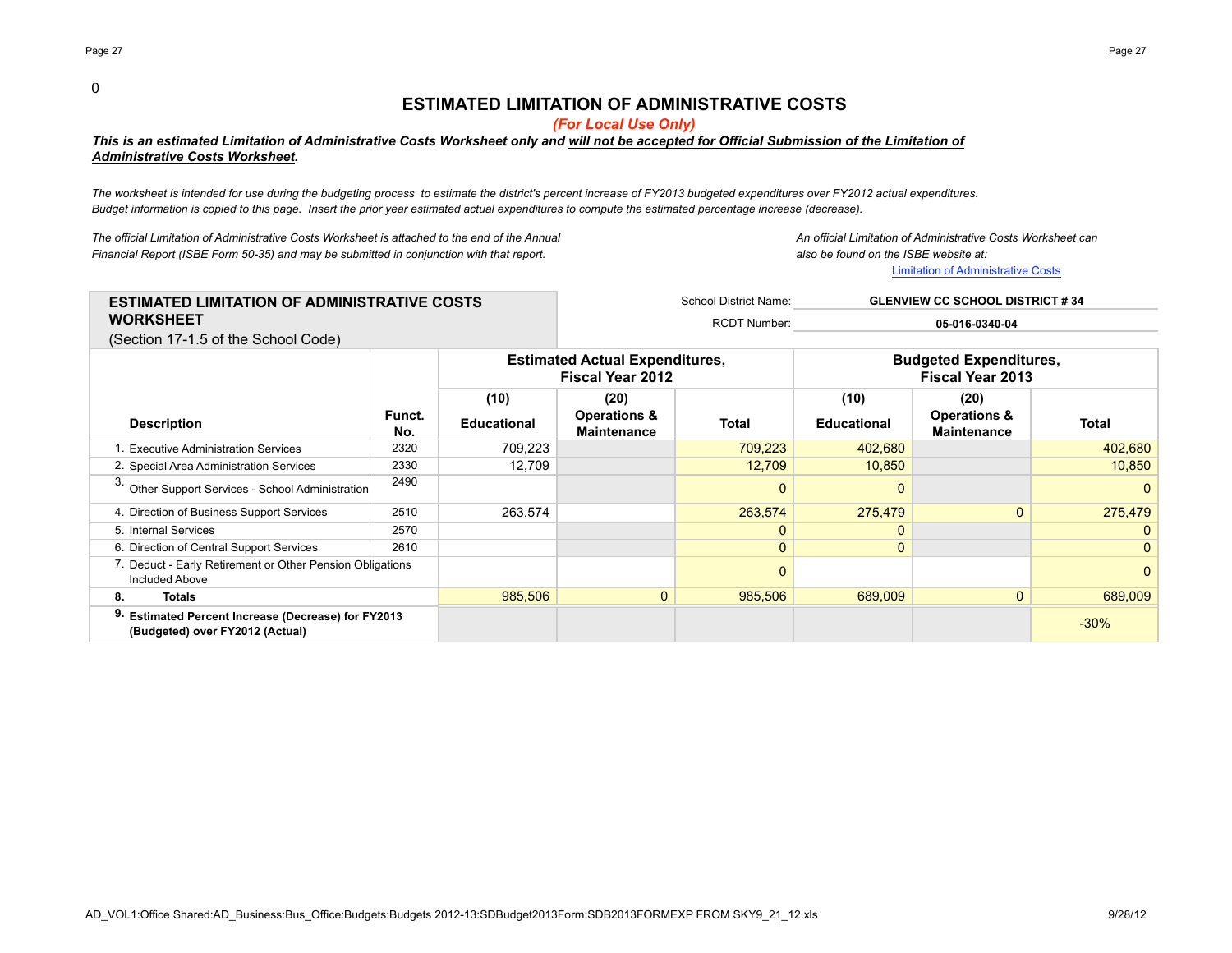# **REPORTING OF PUBLIC VENDOR CONTRACTS OF \$1,000 OR MORE**

#### *GLENVIEW CC SCHOOL DISTRICT # 34 05-016-0340-04*

In accordance with the School Code, Section 10-20.21, all school districts are required to file a report listing 'vendor contracts' as an attachment to their budget. In this context, the term "vendor contracts" refers to " contracts and agreements that pertain to goods and services that were intended to generate additional revenue and other remunerations for the school district in excess of \$1,000, including without limitation vending machine contracts, sports and other attire, class rings, and photographic services. The report is to list information regarding such contracts for the fiscal year immediately preceding the fiscal year of the budget. All *such contracts executed on or after July 1, 2007 must be approved by the school board.*

#### *See: School Code, Section 10-20.21 - Contracts*

*(Sheet is unprotected and can be re-formatted as needed, but must be used for submission)*

| Name of Vendor | <b>Product or Service</b><br>Provided | <b>Net Revenue</b> | <b>Non-Monetary</b><br>Remuneration | <b>Purpose of Proceeds</b> | <b>Distribution Method and Recipient of</b><br>Non-Monetary Remunerations<br>Distributed |
|----------------|---------------------------------------|--------------------|-------------------------------------|----------------------------|------------------------------------------------------------------------------------------|
|                |                                       |                    |                                     |                            |                                                                                          |
|                |                                       |                    |                                     |                            |                                                                                          |
|                |                                       |                    |                                     |                            |                                                                                          |
|                |                                       |                    |                                     |                            |                                                                                          |
|                |                                       |                    |                                     |                            |                                                                                          |
|                |                                       |                    |                                     |                            |                                                                                          |
|                |                                       |                    |                                     |                            |                                                                                          |
|                |                                       |                    |                                     |                            |                                                                                          |
|                |                                       |                    |                                     |                            |                                                                                          |
|                |                                       |                    |                                     |                            |                                                                                          |
|                |                                       |                    |                                     |                            |                                                                                          |
|                |                                       |                    |                                     |                            |                                                                                          |
|                |                                       |                    |                                     |                            |                                                                                          |
|                |                                       |                    |                                     |                            |                                                                                          |
|                |                                       |                    |                                     |                            |                                                                                          |
|                |                                       |                    |                                     |                            |                                                                                          |
|                |                                       |                    |                                     |                            |                                                                                          |
|                |                                       |                    |                                     |                            |                                                                                          |
|                |                                       |                    |                                     |                            |                                                                                          |
|                |                                       |                    |                                     |                            |                                                                                          |
|                |                                       |                    |                                     |                            |                                                                                          |
|                |                                       |                    |                                     |                            |                                                                                          |
|                |                                       |                    |                                     |                            |                                                                                          |
|                |                                       |                    |                                     |                            |                                                                                          |
|                |                                       |                    |                                     |                            |                                                                                          |
|                |                                       |                    |                                     |                            |                                                                                          |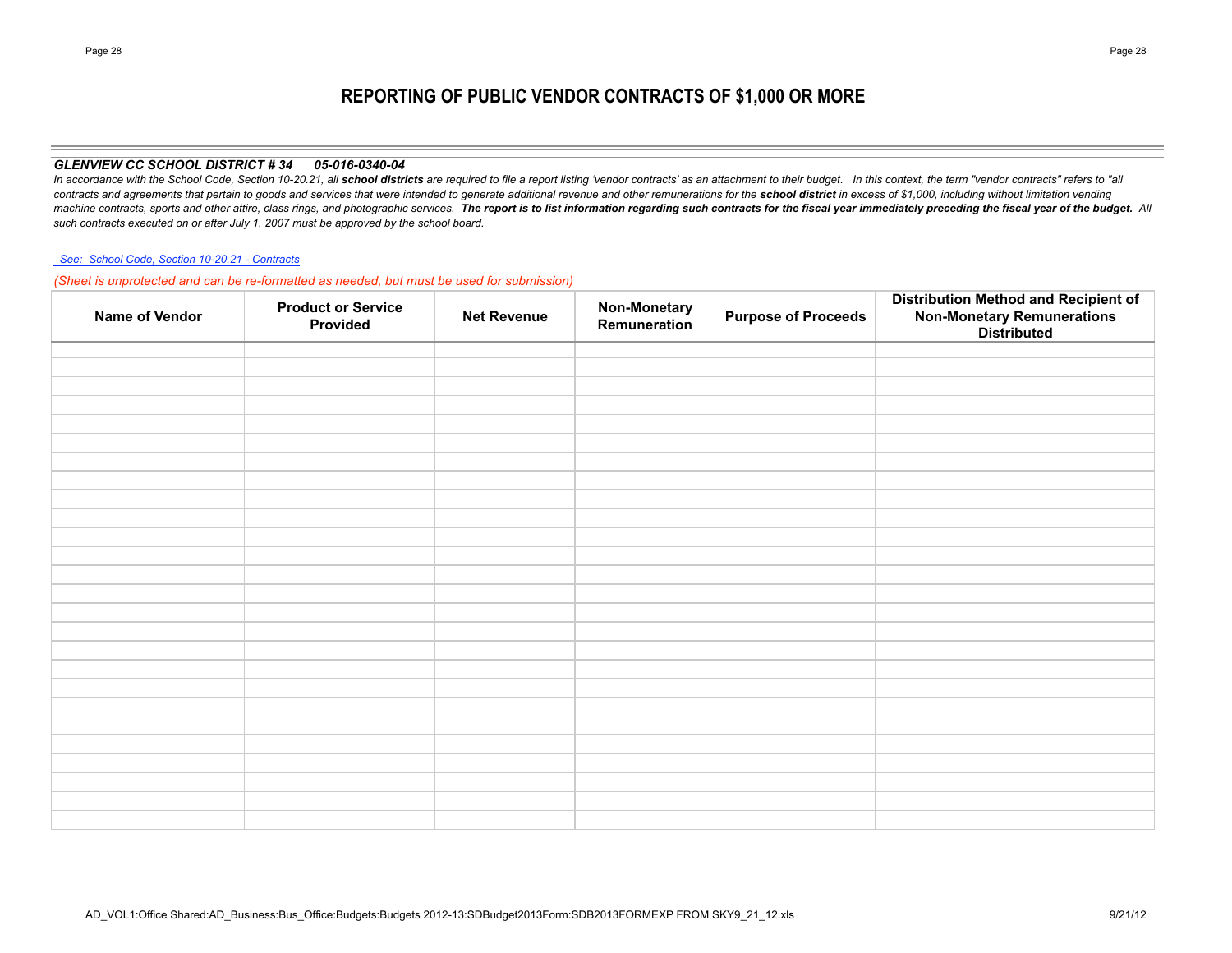### Page 29 **REFERENCE PAGE 20 REFERENCE PAGE**

## **Reference Description**

- 1 Each fund balance should correspond to the fund balance reflected on the books as of June 30th Balance Sheet Accounts #720 and #730 (audit figures, if available).
- <sub>2</sub> Accounting and Financial Reporting for Certain Grants and Other Financial Assistance. The "On-Behalf" Payments should only be reflected on this page (Budget Summary, Lines 10 and 20).
- $_3$  Requires the secretary of the school board to notify the county clerk (within 30 days of the transfer approval) to abate an equal amount of taxes to be next extended. See Sec. 10-22.14 & 17-2.11.
- 3a Requires notification to the county clerk to abate an equal amount from taxes next extended. See section 10-22.14

#### 4 Principal on Bonds Sold:

- (1) Funding Bonds are to be entered in the fund or funds in which the liability occurs.
- (2) Refunding Bonds can be entered in the Debt Services Fund only.
- (3) Building Bonds can be entered in the Capital Projects Fund only.
- (4) Fire Prevention and Safety Bonds can be entered in the Fire Prevention & Safety Fund only.
- $_5$  The proceeds from the sale of school sites, buildings, or other real estate shall be used first to pay the principal and interest on any outstanding bonds on the property being sold, and after all such bonds have been retired, the remaining proceeds from the sale next shall be used by the school board to meet any urgent district needs as determined under Sections 2-3.12 and 17-2.11 of the School Code. Once these issues have been addressed, any remaining proceeds may be used for any other authorized purpose and for deposit into any district fund.
- 6 The School Code, Section 10-22.44 prohibits the transfer of interest earned on the investment of "any funds for purposes of Illinois Municipal Retirement under the Pension Code." This prohibition does not include funds for Social Security and Medicare-only purposes. For additional requirements on interest earnings, see 23 Illinois Administrative Code, Part 100, Section 100.50.
- **7** Cash plus investments must be greater than or equal to zero.
- **<sup>8</sup>** For cash basis budgets, this total will equal the Budget Summary Total Direct Receipts/Revenues (Line 9) plus Total Other Sources of Funds (Line 46).
- **<sup>9</sup>** For cash basis budgets, this total will equal the Budget Summary Total Direct Disbursements/Expenditures (Line 19) plus Total Other Uses of Funds (Line 79).
- $10$  Working Cash Fund loans may be made to any district fund for which taxes are levied (Section 20-6 of the School Code).
- <sup>11</sup> Include revenue accounts 1110 through 1115, 1117,1118 & 1120.
- 12 The School Code Section 17-2.2c. Tax for leasing educational facilities or computer technology or both, and for temporary relocation expense purposes.
- 13 Corporate personal property replacement tax revenue must be first applied to the Municipal Retirement/Social Security Fund to replace tax revenue lost due to the abolition of the corporate personal property tax (30 ILCS 115/12). This provision does not apply to taxes levied for Medicare-Only purposes.
- 14 Only tuition payments made to private facilities. See Functions 4200 or 4400 for estimated public facility disbursements/expenditures.
- 15 Payment towards the retirement of lease/purchase agreements or bonded/other indebtedness (principal only) otherwise reported within the fund e.g.: alternate revenue bonds. (Describe & Itemize)
- 16 Only abolishment of Working Cash Fund must transfer its funds directly to the Educational Fund upon adoption of a resolution and

at the close of the current school Year (see 105 ILCS 5/20-8 for further explanation)

Only abatement of working cash fund can transfer its funds to any fund in most need of money

(see 105 ILCS 5/20-10 for further explanation)